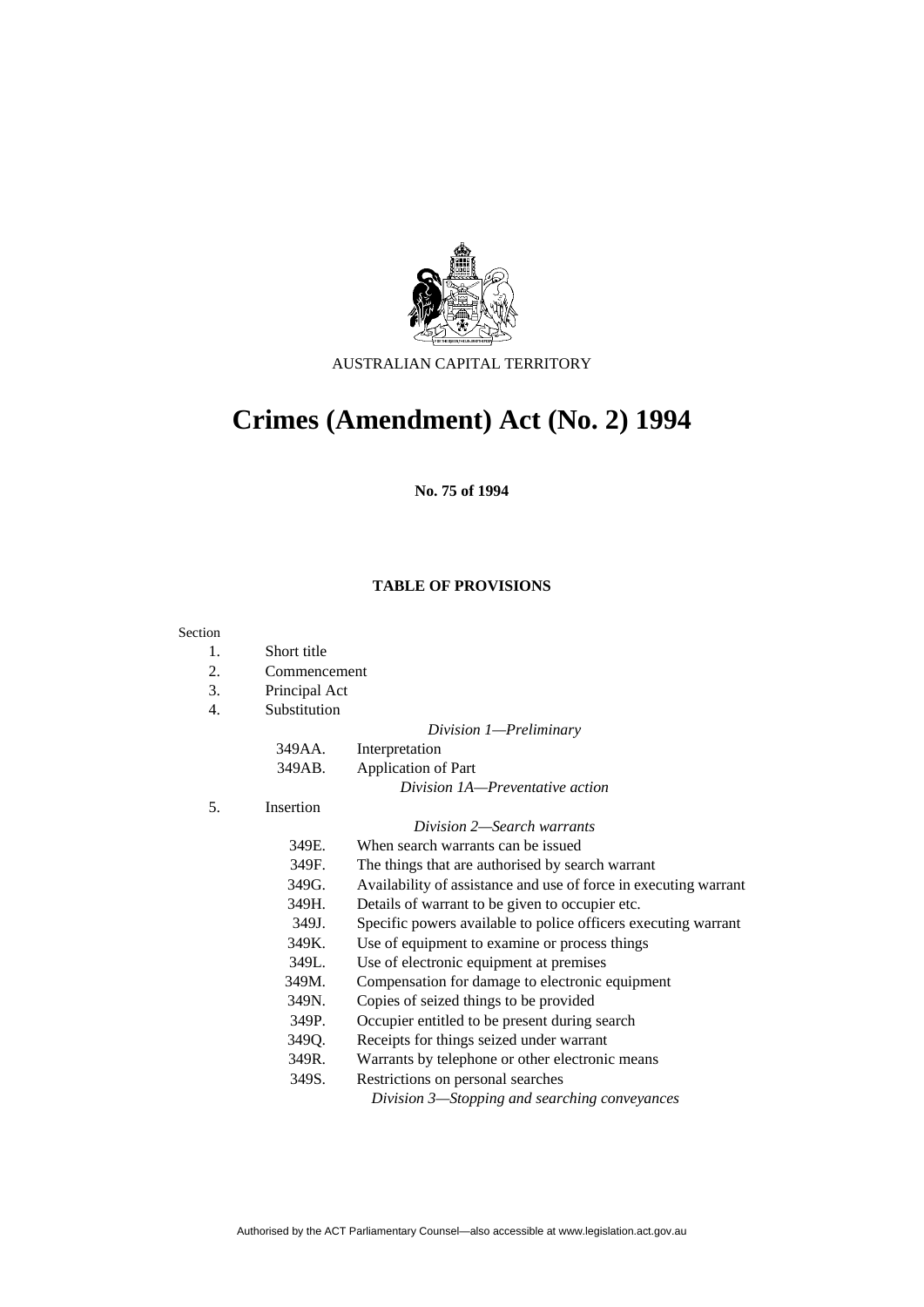# ii *Crimes (Amendment) (No. 2) No. 75, 1994*  **TABLE OF PROVISIONS**—continued

Section

| 349Т.   | Searches without warrant in emergency situations                          |
|---------|---------------------------------------------------------------------------|
| 349U.   | How a police officer exercises a power under section 349T                 |
|         | Division 4-Arrest and related matters                                     |
| 349V.   | Requirement to furnish name etc.                                          |
| 349W.   | Power of arrest without warrant by police officers                        |
| 349X.   | Arrest without warrant in possession                                      |
| 349Y.   | Arrest of prisoner unlawfully at large                                    |
| 349Z.   | Power of arrest without warrant of person on bail                         |
| 349ZA.  | Arrest for breach of bail conditions by person outside the                |
|         | Territory                                                                 |
| 349ZB.  | Arrest without warrant for offences committed outside the                 |
|         | Territory                                                                 |
| 349ZC.  | Power of arrest without warrant by other persons                          |
| 349ZD.  | Warrants for arrest                                                       |
| 349ZE.  | Power to enter premises to arrest offender                                |
| 349ZF.  | Use of force in making arrest                                             |
| 349ZG.  | Persons to be informed of grounds of arrest                               |
| 349ZH.  | Power to conduct frisk search of arrested person                          |
| 349ZJ.  | Power to conduct ordinary search of arrested person                       |
| 349ZK.  | Power to conduct search of arrested person's premises                     |
| 349ZL.  | Power to conduct ordinary search                                          |
| 349ZM.  | Power to conduct strip search                                             |
| 349ZN.  | Rules for conduct of strip search                                         |
| 349ZP.  | Taking fingerprints, recordings, samples of handwriting or<br>photographs |
| 349ZQ.  | Destruction of identification material                                    |
| 349ZR.  | Offence of refusing to allow identification material to be taken          |
| 349ZS.  | Identification parades-general                                            |
| 349ZT.  | Identification parades for suspects under 18 etc.                         |
| 349ZU.  | Identification by means of photographs                                    |
| 349ZV.  | Identification procedures where there is more than 1 suspect              |
| 349ZW.  | Descriptions                                                              |
| 349ZX.  | Taking of forensic samples                                                |
|         | Division 5-General                                                        |
| 349ZY.  | Assisting officers-search and arrest of persons                           |
| 349ZZ.  | Conduct of ordinary searches and frisk searches                           |
| 349ZZA. | Announcement before entry                                                 |
| 349ZZB. | Offence of making false statements in warrants                            |
| 349ZZC. | Offences relating to telephone warrants                                   |
| 349ZZD. | Retention of things which are seized                                      |
| 349ZZE. | Magistrates Court may permit a thing to be retained                       |
| 349ZZF. | Law relating to legal professional privilege not affected                 |
| 24077C  | فمالد مام المستمرين مائم ومستكل ماوران المفارقة مالورثية والمنافذ         |

349ZZG. Laws relating to taking forensic samples not affected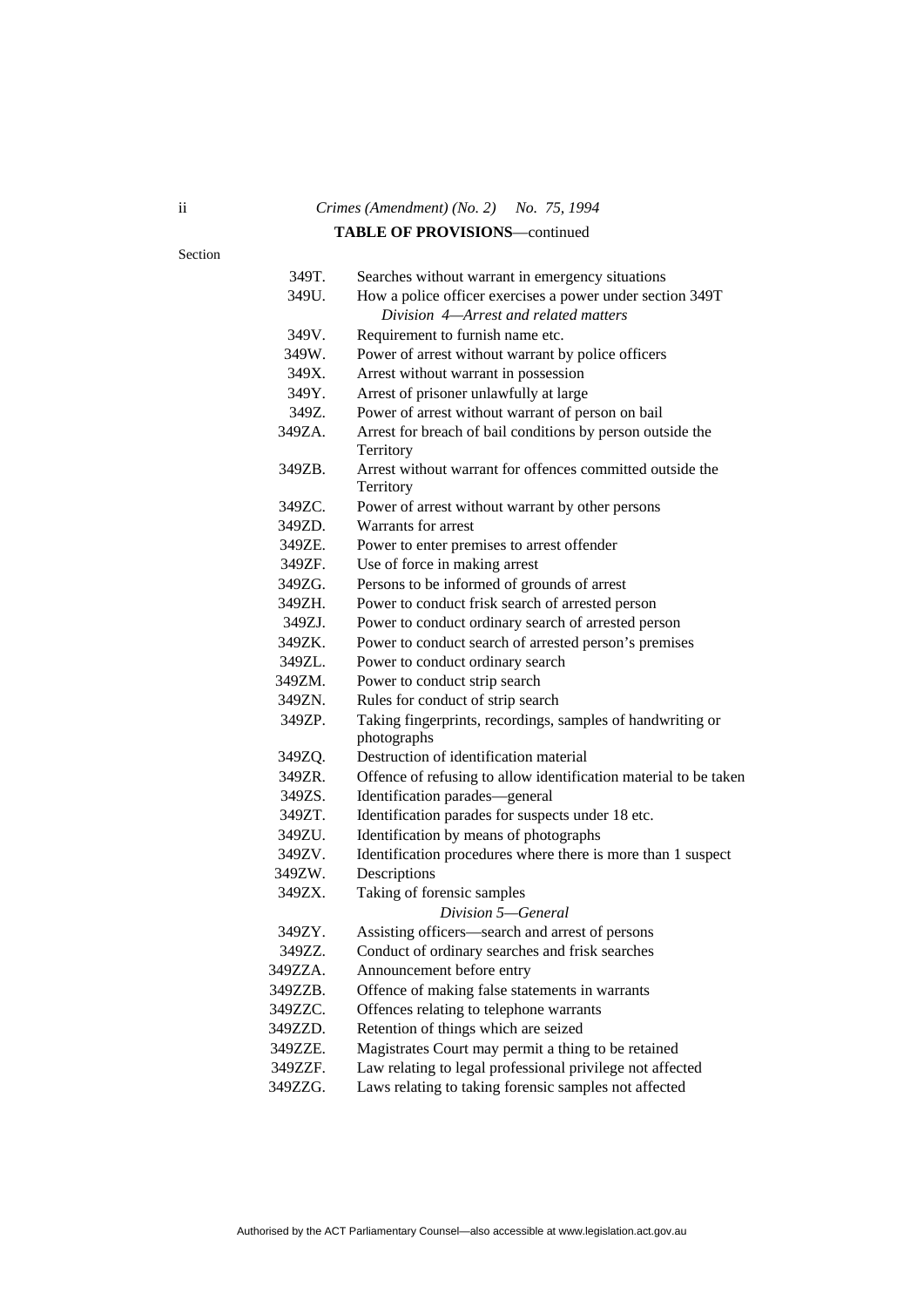## *Crimes (Amendment) (No. 2) No. 75, 1994* iii

#### **TABLE OF PROVISIONS**—continued

#### Section

- 6. Repeal
- 7. Provision of interpreters in the investigation of summary offences
- 8. Division heading

## PART XA—INVESTIGATION OF EXTRA-TERRITORIAL OFFENCES

- 9. Further amendments<br>10. Repeal of *Police Act*
- Repeal of *Police Act 1927*
- 11. Consequential amendments

#### SCHEDULE 1

#### FURTHER AMENDMENTS

## SCHEDULE 2

## REPEAL OF ACTS

SCHEDULE 3 CONSEQUENTIAL AMENDMENTS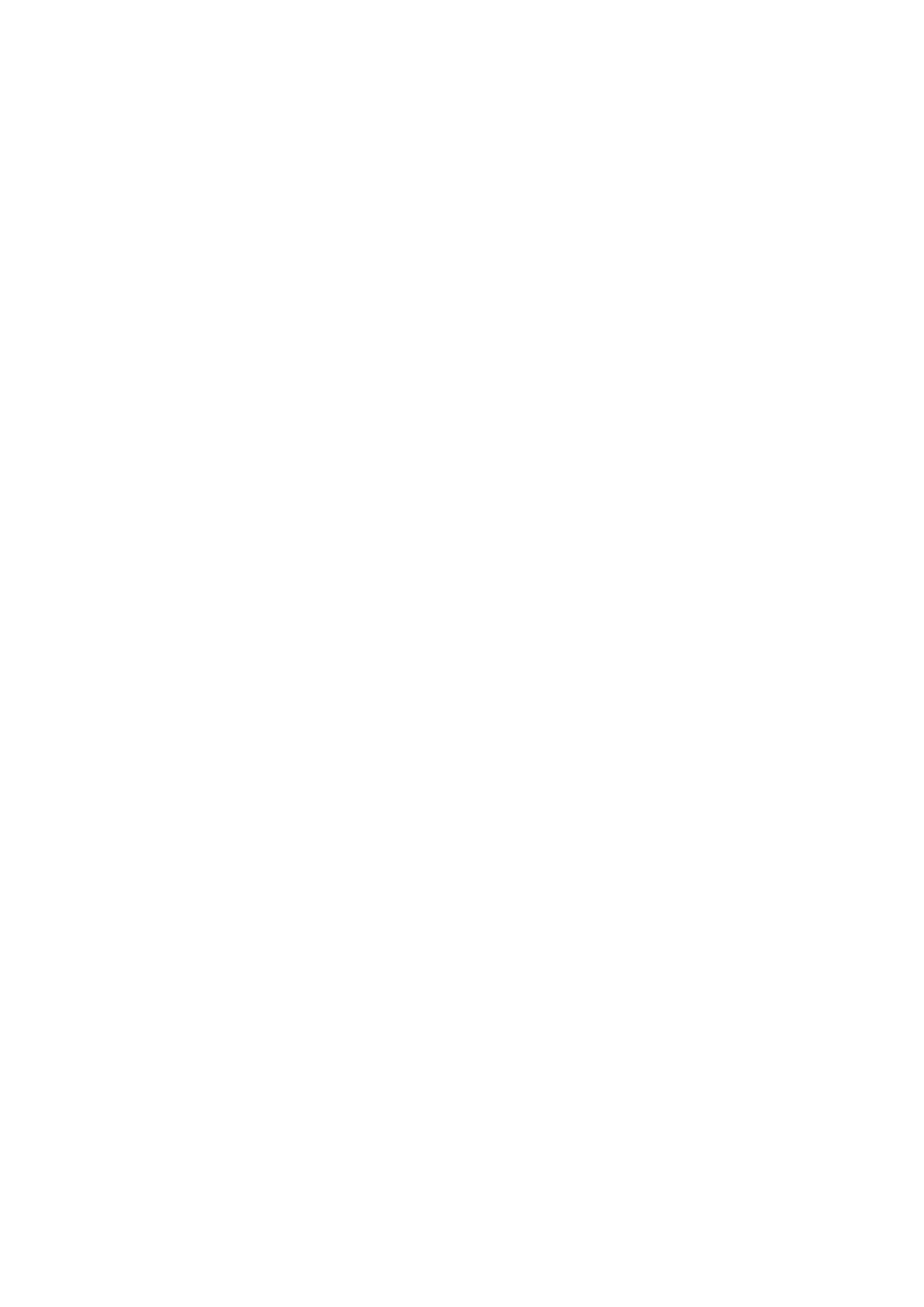

AUSTRALIAN CAPITAL TERRITORY

# **Crimes (Amendment) Act (No. 2) 1994**

**No. 75 of 1994** 

# **An Act to amend the** *Crimes Act 1900*

*[Notified in ACT Gazette S247: 23 November 1994]*

 The Legislative Assembly for the Australian Capital Territory enacts as follows:

## **Short title**

**1.** This Act may be cited as the *Crimes (Amendment) Act (No. 2) 1994.*

## **Commencement**

**2. (1)** Sections 1, 2 and 3 commence on the day on which this Act is notified in the *Gazette*.

**(2)** The remaining provisions commence on a day, or respective days, fixed by the Minister by notice in the *Gazette*.

**(3)** If a provision referred to in subsection (2) has not commenced before the end of the period of 6 months commencing on the day on which this Act is notified in the *Gazette*, that provision, by force of this subsection, commences on the first day after the end of that period.

# **Principal Act**

**3.** In this Act, "Principal Act" means the *Crimes Act 1900*. 1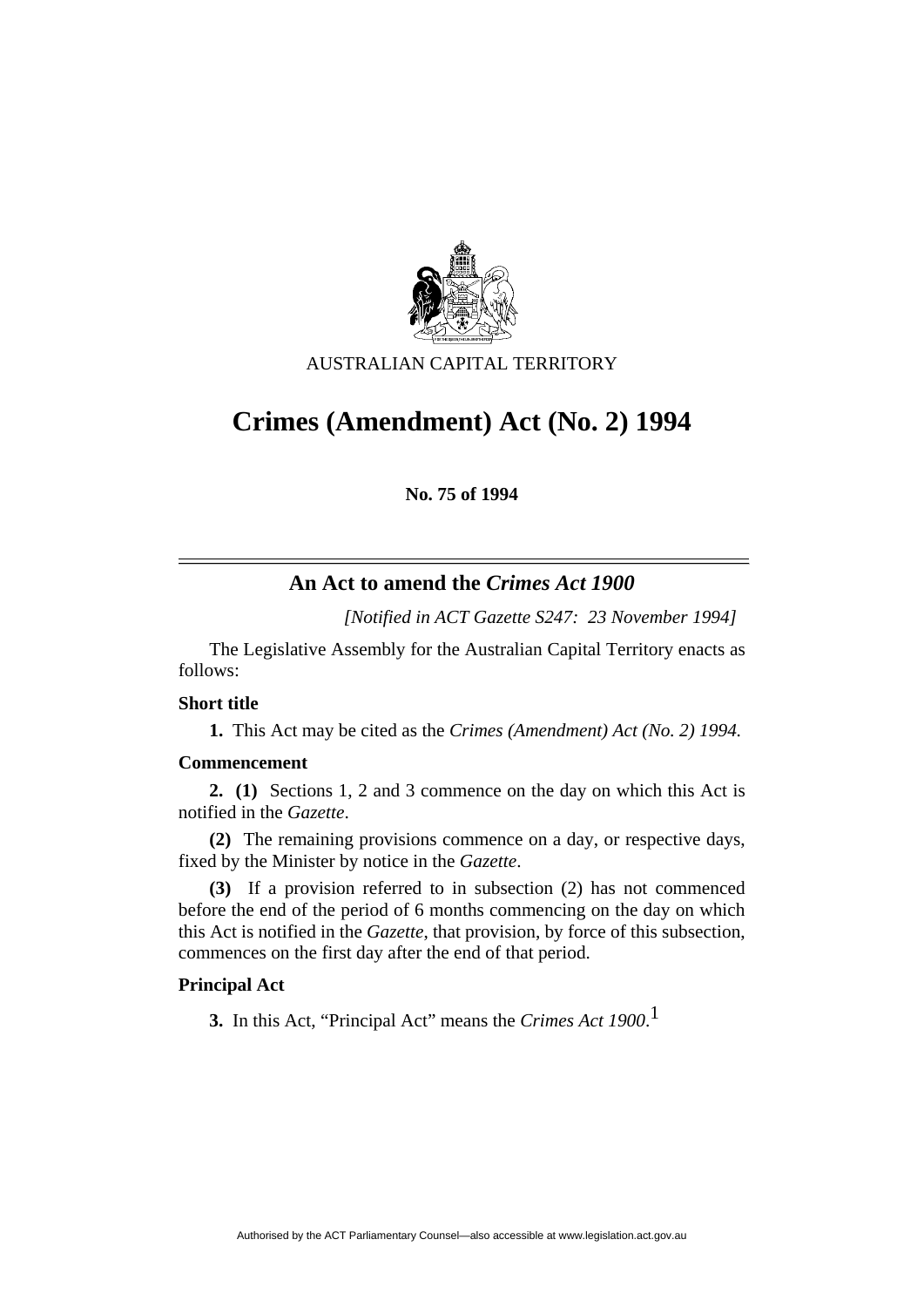#### **Substitution**

**4.** The heading to Division 1 of Part X of the Principal Act is omitted and the following Division and Division heading are substituted:

## "*Division 1—Preliminary*

## **Interpretation**

"349AA. In this Part, unless the contrary intention appears:

'assisting officer', in relation to a warrant, means—

- (a) a police officer assisting in executing the warrant; or
- (b) a person who is not a police officer, but who has been authorised by the relevant executing officer to assist in executing the warrant;

'Commonwealth Crimes Act' means the *Crimes Act 1914* of the Commonwealth;

'conveyance' includes an aircraft, vehicle or vessel;

'evidential material' means a thing relevant to an indictable offence or a thing relevant to a summary offence, including such a thing in electronic form;

'executing officer', in relation to a warrant, means—

- (a) the police officer named in the warrant by the issuing officer as being responsible for executing the warrant;
- (b) if that police officer does not intend to be present at the execution of the warrant—another police officer whose name has been written in the warrant by the police officer named under paragraph (a); or
- (c) another police officer whose name has been written in the warrant by the police officer named in the warrant under paragraph (b);

'frisk search' means—

- (a) a search of a person conducted by quickly running the hands over the person's outer garments; and
- (b) an examination of anything worn or carried by the person that is conveniently and voluntarily removed by the person;
- 'issuing officer', in relation to a warrant to search premises or a person or a warrant for arrest under this Part, means—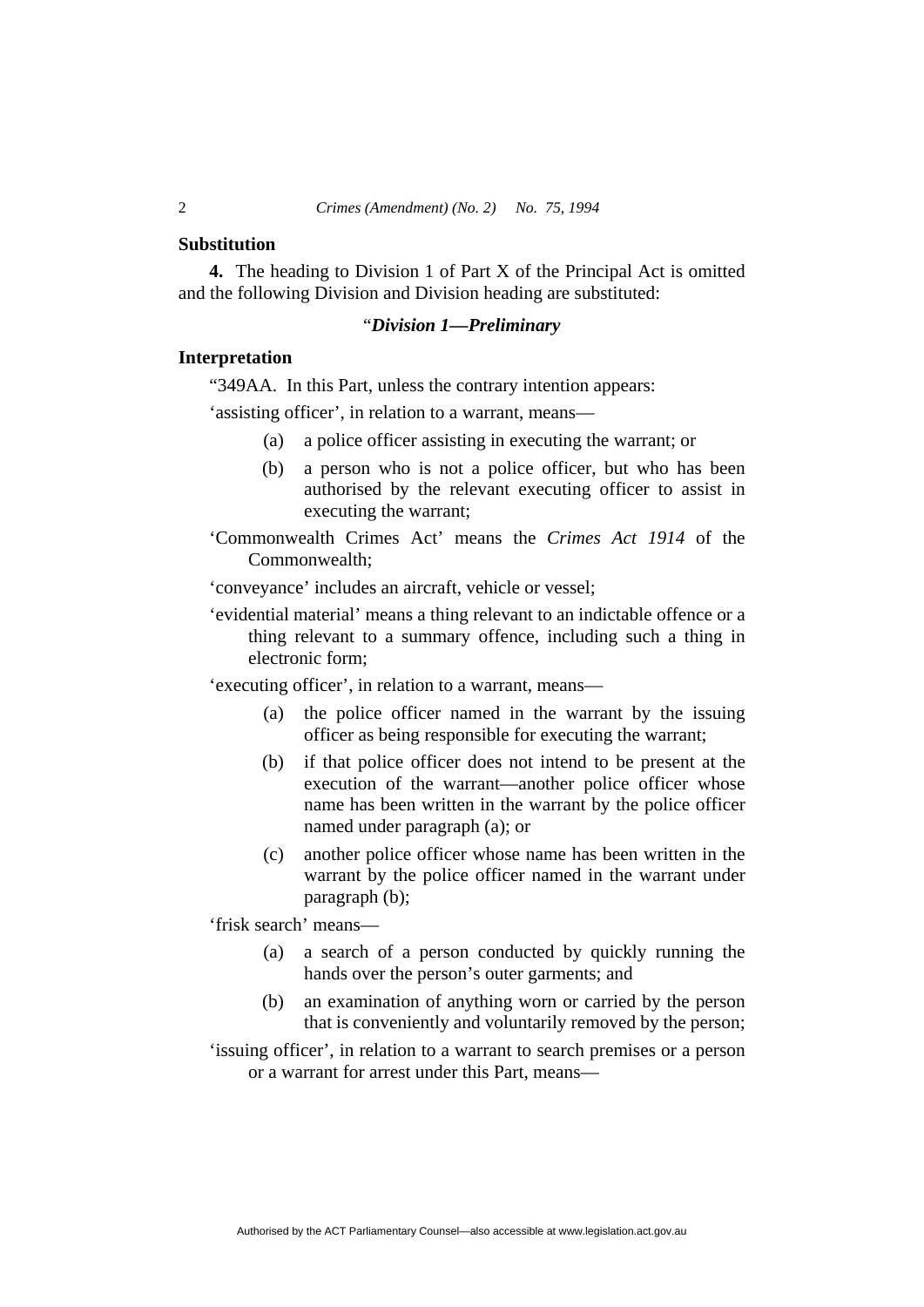- (a) a Judge, the Registrar or a Deputy Registrar of the Supreme Court;
- (b) a Magistrate; or
- (c) if authorised by the Chief Magistrate to issue such search warrants or arrest warrants (as the case may be)—the Registrar or a Deputy Registrar of the Magistrates Court;

'medical practitioner' means a person—

- (a) who is registered under the *Medical Practitioners Act 1930*; or
- (b) who is to be deemed to be registered under that Act by virtue of section 25 of the *Mutual Recognition Act 1992* of the Commonwealth;

'offence' means an offence against a law of the Territory;

'ordinary search' means a search of a person or of articles in the possession of a person that may include—

- (a) requiring the person to remove his or her overcoat, coat or jacket and any gloves, shoes and hat; and
- (b) an examination of those items;

'police station' includes—

- (a) a police station of the Territory; and
- (b) a building occupied by the Australian Federal Police;

'premises' includes a place and a conveyance;

- 'recently used conveyance', in relation to a search of a person, means a conveyance that the person had operated or occupied at any time within 24 hours before the search commenced;
- 'seizable item' means anything that would present a danger to a person or that could be used to assist a person to escape from lawful custody;

'strip search' means a search of a person or of articles in the possession of a person that may include—

- (a) requiring the person to remove all of his or her garments; and
- (b) an examination of the person's body (but not of the person's body cavities) and of those garments;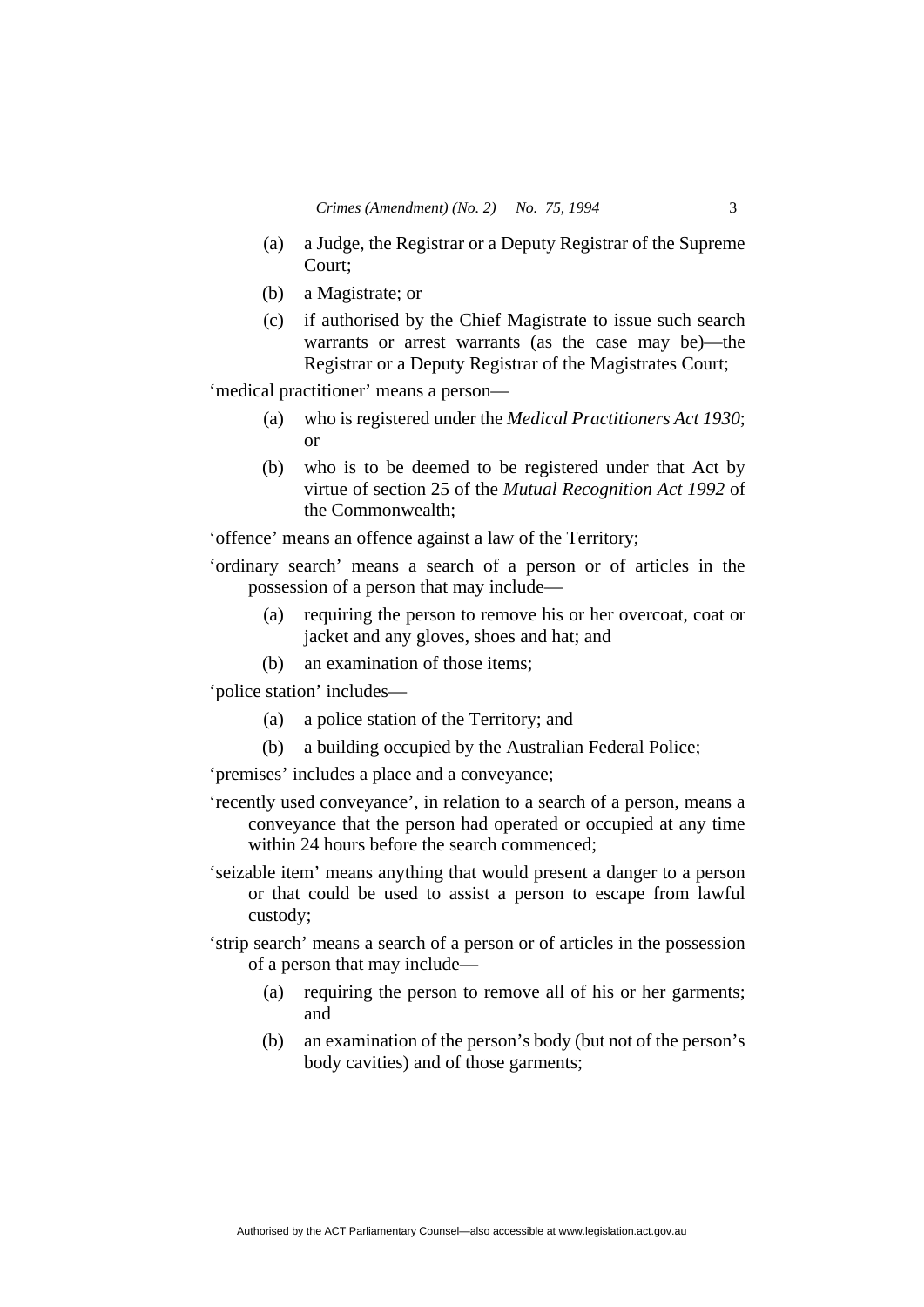'summary offence' means an offence that is punishable on summary conviction as provided by section 33E of the *Interpretation Act 1967*;

'thing relevant to an indictable offence' means—

- (a) anything with respect to which an indictable offence has been committed or is suspected, on reasonable grounds, to have been committed;
- (b) anything which is suspected, on reasonable grounds, to afford evidence of the commission of an indictable offence; or
- (c) anything which is suspected, on reasonable grounds, to be intended to be used for the purpose of committing an indictable offence;

'thing relevant to a summary offence' means—

- (a) anything with respect to which a summary offence has been committed or is suspected, on reasonable grounds, to have been committed;
- (b) anything which is suspected, on reasonable grounds, to afford evidence of the commission of a summary offence; or
- (c) anything which is suspected, on reasonable grounds, to be intended to be used for the purpose of committing a summary offence;

'warrant' means a warrant under this Part;

'warrant premises' means premises in relation to which a warrant is in force.

## **Application of Part**

"349AB. (1) This Part is not intended to limit or exclude the operation of any other law of the Territory relating to—

- (a) the search of persons or premises;
- (b) arrest and related matters;
- (c) the stopping, detaining or searching of conveyances; or
- (d) the seizure of things.

"(2) To avoid any doubt, it is declared that even though another law of the Territory provides power to do 1 or more of the things referred to in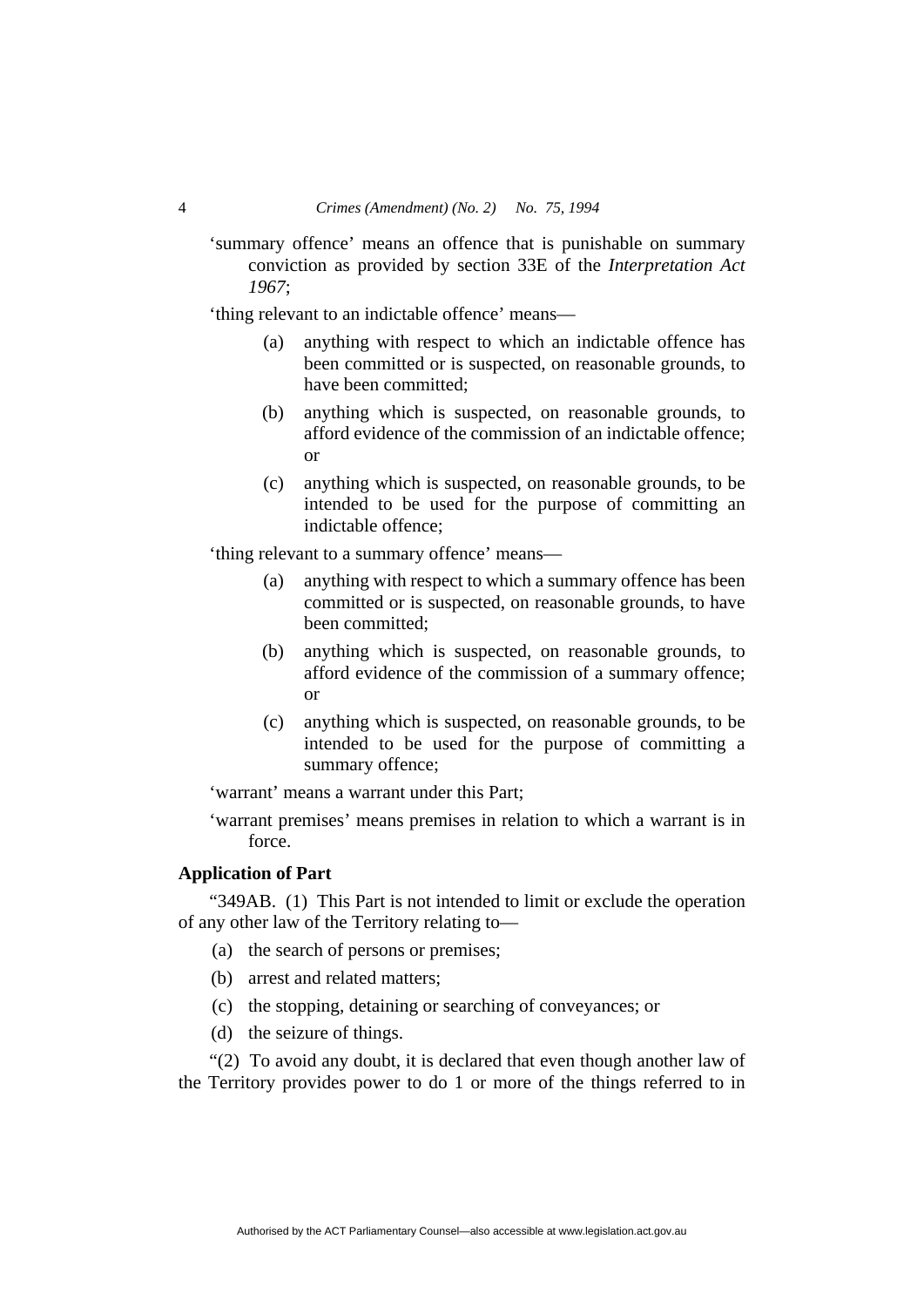subsection (1), a similar power conferred by this Part may be used despite the existence of the power under the other law.

## "*Division 1A—Preventative action".*

## **Insertion**

**5.** After section 349D of the Principal Act, the following Divisions, Division heading and sections are inserted:

## "*Division 2—Search warrants*

## **When search warrants can be issued**

"349E. (1) An issuing officer may issue a warrant to search premises if the officer is satisfied by information on oath that there are reasonable grounds for suspecting that there is, or there will be within the next 72 hours, any evidential material at the premises.

"(2) An issuing officer may issue a warrant authorising an ordinary search or a frisk search of a person if the officer is satisfied by information on oath that there are reasonable grounds for suspecting that the person possesses, or will within the next 72 hours possess, any evidential material.

"(3) If the person applying for the warrant suspects that, in executing the warrant, it will be necessary to use firearms, the person shall state that suspicion, and the grounds for that suspicion, in the information.

"(4) If the person applying for the warrant is a police officer and has, at any time previously, applied for a warrant relating to the same person or premises, the person shall state in the information particulars of those applications and their outcome.

"(5) A warrant shall include statements of the following matters:

- (a) the offence to which the warrant relates;
- (b) a description of the warrant premises, or the name or description of the person to whom it relates;
- (c) the kinds of evidential material that are to be searched for under the warrant;
- (d) the name of the police officer who is to be responsible for executing the warrant (unless he or she inserts in the warrant the name of another police officer);
- (e) the period, not exceeding 7 days, for which the warrant remains in force;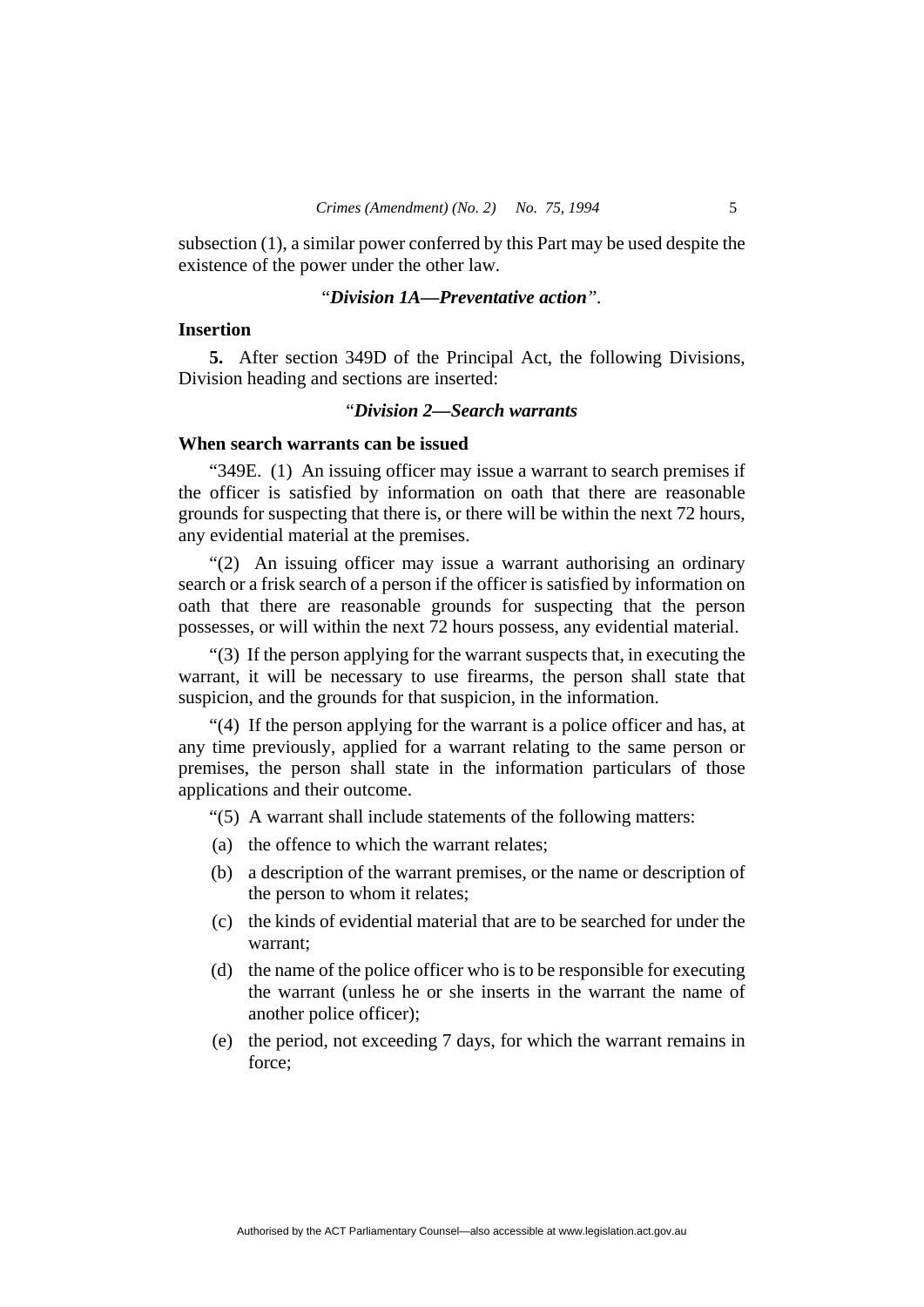#### 6 *Crimes (Amendment) (No. 2) No. 75, 1994*

 (f) subject to subsection (9), the times during which the search is authorised.

"(6) In the case of a warrant in relation to premises, the warrant shall state—

- (a) that the warrant authorises the seizure of a thing (other than evidential material of the kind referred to in paragraph (5) (c)) found at the premises in the course of the search that the executing officer or an assisting officer believes on reasonable grounds to be—
	- (i) evidential material in relation to an offence to which the warrant relates; or
	- (ii) a thing relevant to another offence that is an indictable offence;

if the executing officer or an assisting officer believes on reasonable grounds that seizure of the thing is necessary to prevent its concealment, loss or destruction or its use in committing an offence; and

- (b) whether the warrant authorises an ordinary search or a frisk search of a person who is at or near the premises when the warrant is executed if the executing officer or an assisting officer suspects on reasonable grounds that the person has any evidential material or seizable items in his or her possession.
- "(7) In the case of a warrant to search a person, the warrant shall state—
- (a) that the warrant authorises the seizure of a thing (other than evidential material of the kind referred to in paragraph (5) (c)) found, in the course of the search, on or in the possession of the person or in a recently used conveyance, being a thing that the executing officer or an assisting officer believes on reasonable grounds to be—
	- (i) evidential material in relation to an offence to which the warrant relates; or
	- (ii) a thing relevant to another offence that is an indictable offence;

if the executing officer or an assisting officer believes on reasonable grounds that seizure of the thing is necessary to prevent its concealment, loss or destruction or its use in committing an offence; and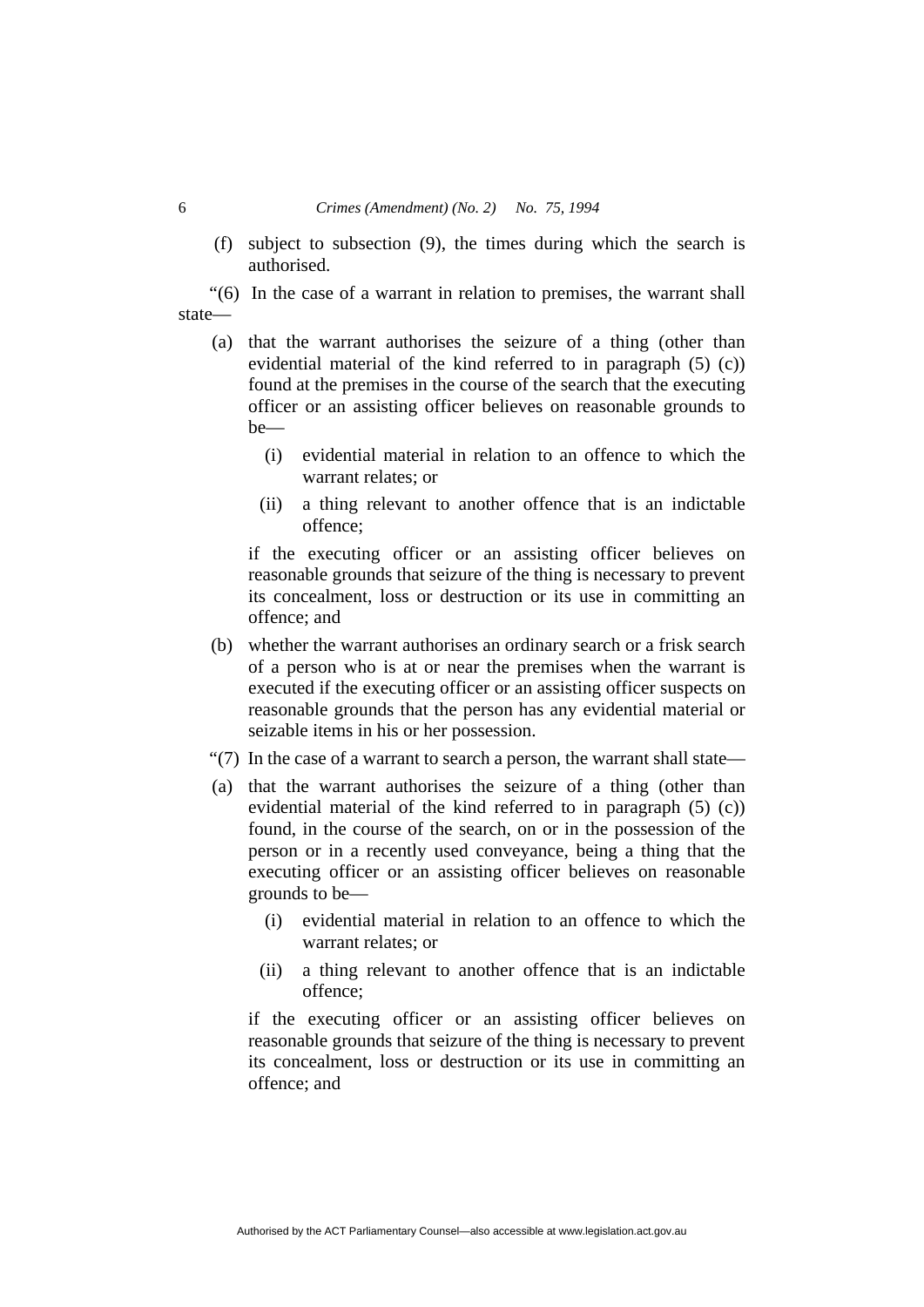(b) the kind of search of a person that the warrant authorises.

"(8) Paragraph (5) (e) does not prevent the issue of successive warrants in relation to the same premises or person.

"(9) A warrant shall not be expressed to authorise a search at any time during the period commencing at 9 p.m. on a day and ending at 6 a.m. on the following day unless the issuing officer is satisfied that—

- (a) it would not be practicable to conduct the search at another time; or
- (b) it is necessary to do so in order to prevent the concealment, loss or destruction of evidence relating to the offence.

"(10) If the application for the warrant is made under section 349R, this section applies as if—

- (a) subsections (1) and (2) referred to 48 hours rather than 72 hours; and
- (b) paragraph (5) (e) referred to 48 hours rather than 7 days.

## **The things that are authorised by search warrant**

"349F. (1) A warrant in force for the search of premises authorises the executing officer or an assisting officer—

- (a) to enter the warrant premises and, if the premises are a conveyance, to enter the conveyance, wherever it is;
- (b) to search for and record fingerprints found at the premises and to take samples of things found at the premises for forensic purposes;
- (c) to search the premises for the kinds of evidential material specified in the warrant, and to seize things of that kind found at the premises;
- (d) to seize other things found at the premises in the course of the search that the executing officer or an assisting officer believes on reasonable grounds to be—
	- (i) evidential material in relation to an offence to which the warrant relates; or
	- (ii) evidential material in relation to any indictable offence;

if the executing officer or an assisting officer believes on reasonable grounds that seizure of the things is necessary to prevent their concealment, loss or destruction or their use in committing an offence;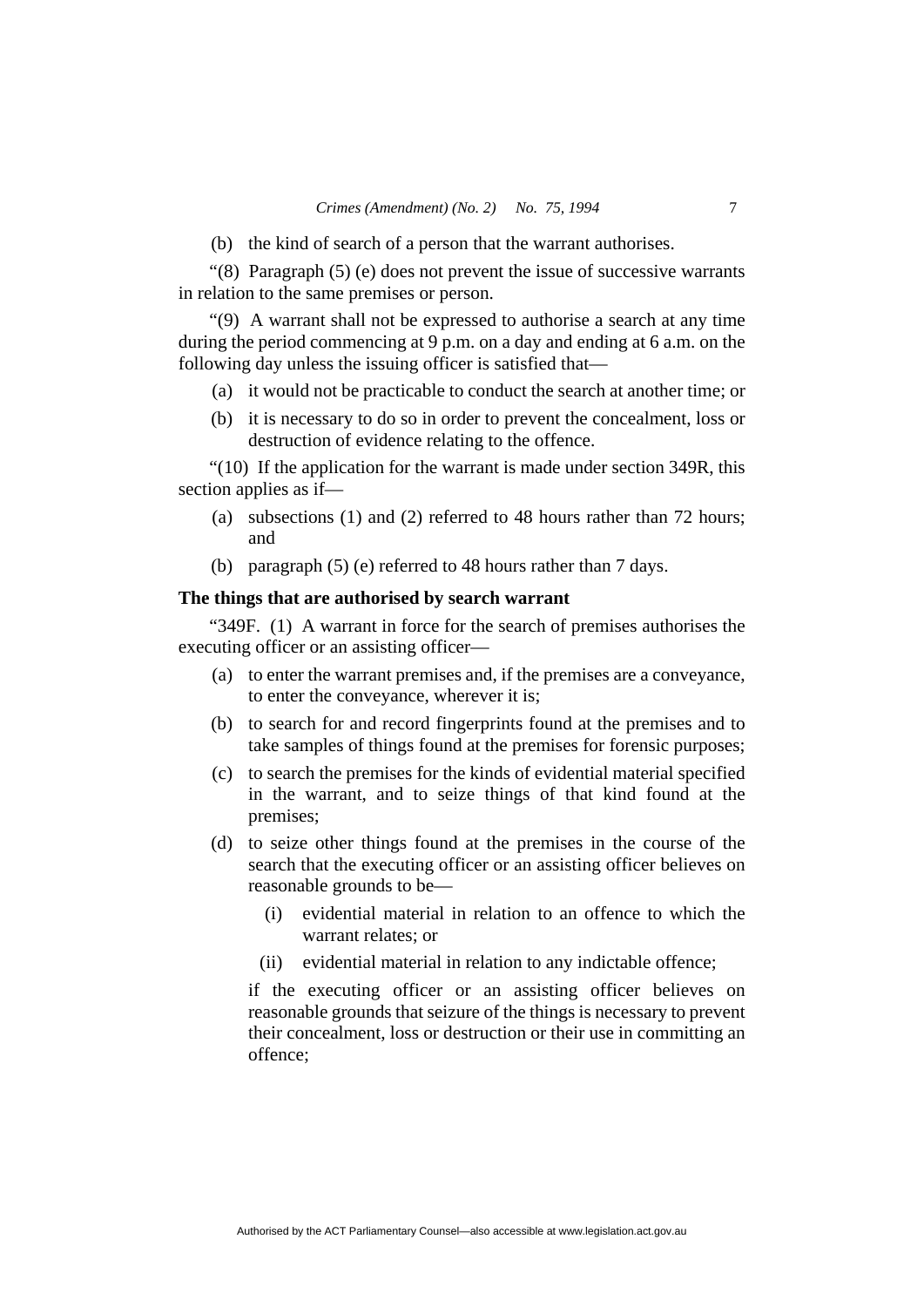## 8 *Crimes (Amendment) (No. 2) No. 75, 1994*

- (e) to seize other things found at the premises in the course of the search that the executing officer or an assisting officer believes on reasonable grounds to be seizable items; and
- (f) if the warrant so allows—to conduct an ordinary search or a frisk search of a person at or near the premises if the executing officer or an assisting officer suspects on reasonable grounds that the person has any evidential material or seizable items in his or her possession.

"(2) A warrant in force for the search of a person authorises the executing officer or an assisting officer—

- (a) to search the person as specified in the warrant, things found in the possession of the person and any recently used conveyance for things of the kind specified in the warrant;
- $(b)$  to
	- (i) seize things of that kind;
	- (ii) record fingerprints from things;
	- (iii) to take forensic samples from things;

found in the course of the search;

- (c) to seize other things found in the course of the search on, or in the possession of, the person or in the conveyance that the executing officer or an assisting officer believes on reasonable grounds to be—
	- (i) evidential material in relation to an offence to which the warrant relates; or
	- (ii) a thing relevant to any indictable offence;

if the executing officer or an assisting officer believes on reasonable grounds that seizure of the things is necessary to prevent their concealment, loss or destruction or their use in committing an offence; and

 (d) to seize other things found in the course of the search that the executing officer or an assisting officer believes on reasonable grounds to be seizable items.

"(3) If the warrant states that it may be executed only during particular hours, the warrant shall not be executed outside those hours.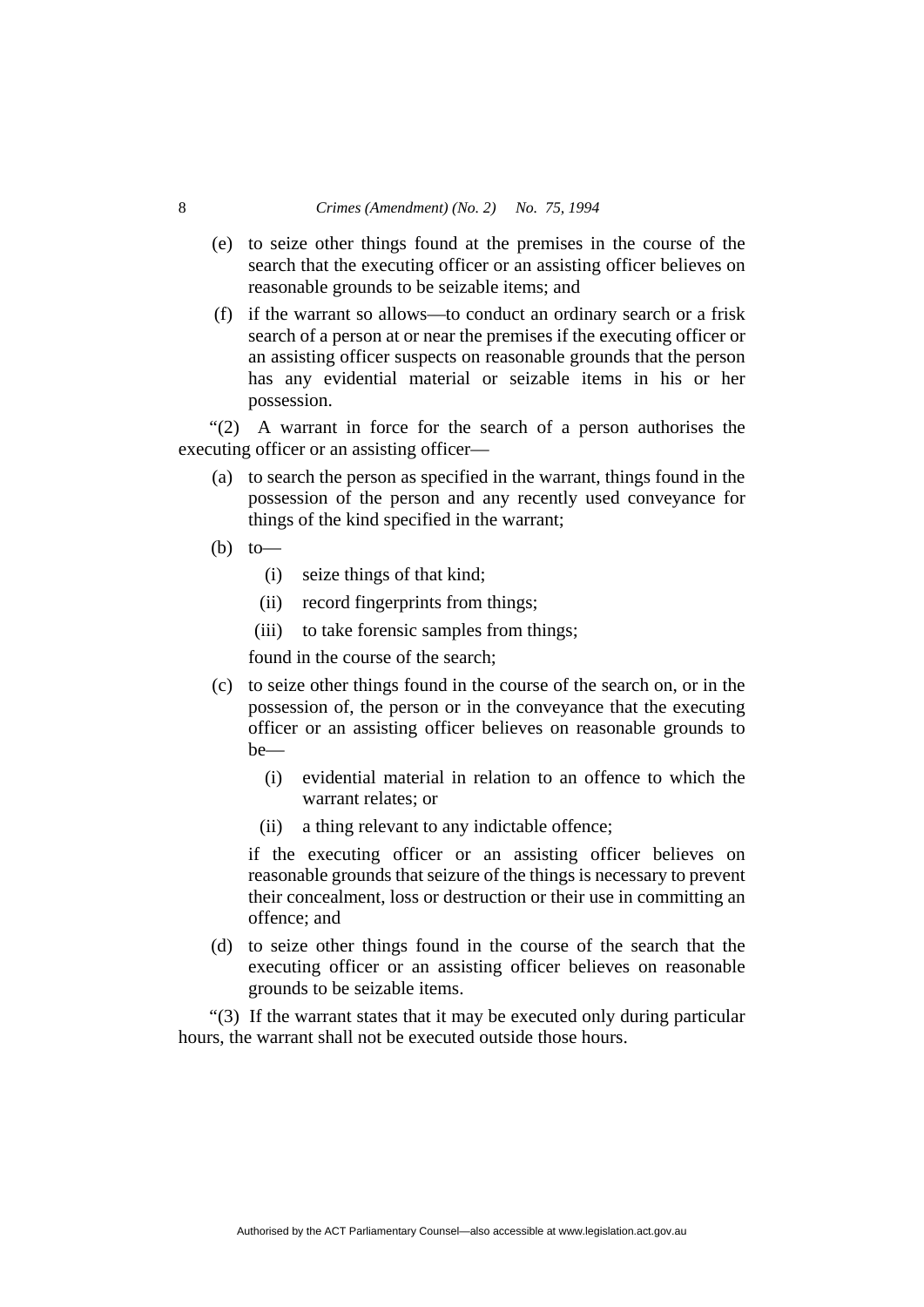"(4) If the warrant authorises an ordinary search or a frisk search of a person, a search of the person different to that so authorised shall not be done under the warrant.

"(5) If things are seized under a warrant, the warrant authorises the executing officer to make the things available to officers of other agencies if it is necessary to do so for the purpose of investigating or prosecuting an offence to which the things relate.

## **Availability of assistance and use of force in executing warrant**

"349G. In executing a warrant—

- (a) the executing officer may obtain such assistance as is necessary and reasonable in the circumstances;
- (b) the executing officer, or a police officer assisting in executing the warrant, may use such force against persons and things as is necessary and reasonable in the circumstances; and
- (c) an assisting officer may use such force against things as is necessary and reasonable in the circumstances.

## **Details of warrant to be given to occupier etc.**

"349H. (1) If a warrant in relation to premises is being executed and the occupier of the premises or another person who apparently represents the occupier is present at the premises, the executing officer or an assisting officer shall make available to that person a copy of the warrant.

"(2) If a warrant in relation to a person is being executed, the executing officer or an assisting officer shall make available to that person a copy of the warrant.

"(3) If a person is searched under a warrant in relation to premises, the executing officer or an assisting officer shall show the person a copy of the warrant.

"(4) The executing officer shall identify himself or herself to the person at the premises or the person being searched, as the case may be.

" $(5)$  The copy of the warrant referred to in subsections  $(1)$  and  $(2)$  need not include the signature of the issuing officer or the seal of the relevant court.

#### **Specific powers available to police officers executing warrant**

"349J. (1) In executing a warrant in relation to premises, the executing officer or an assisting officer may—

(a) for a purpose incidental to the execution of the warrant; or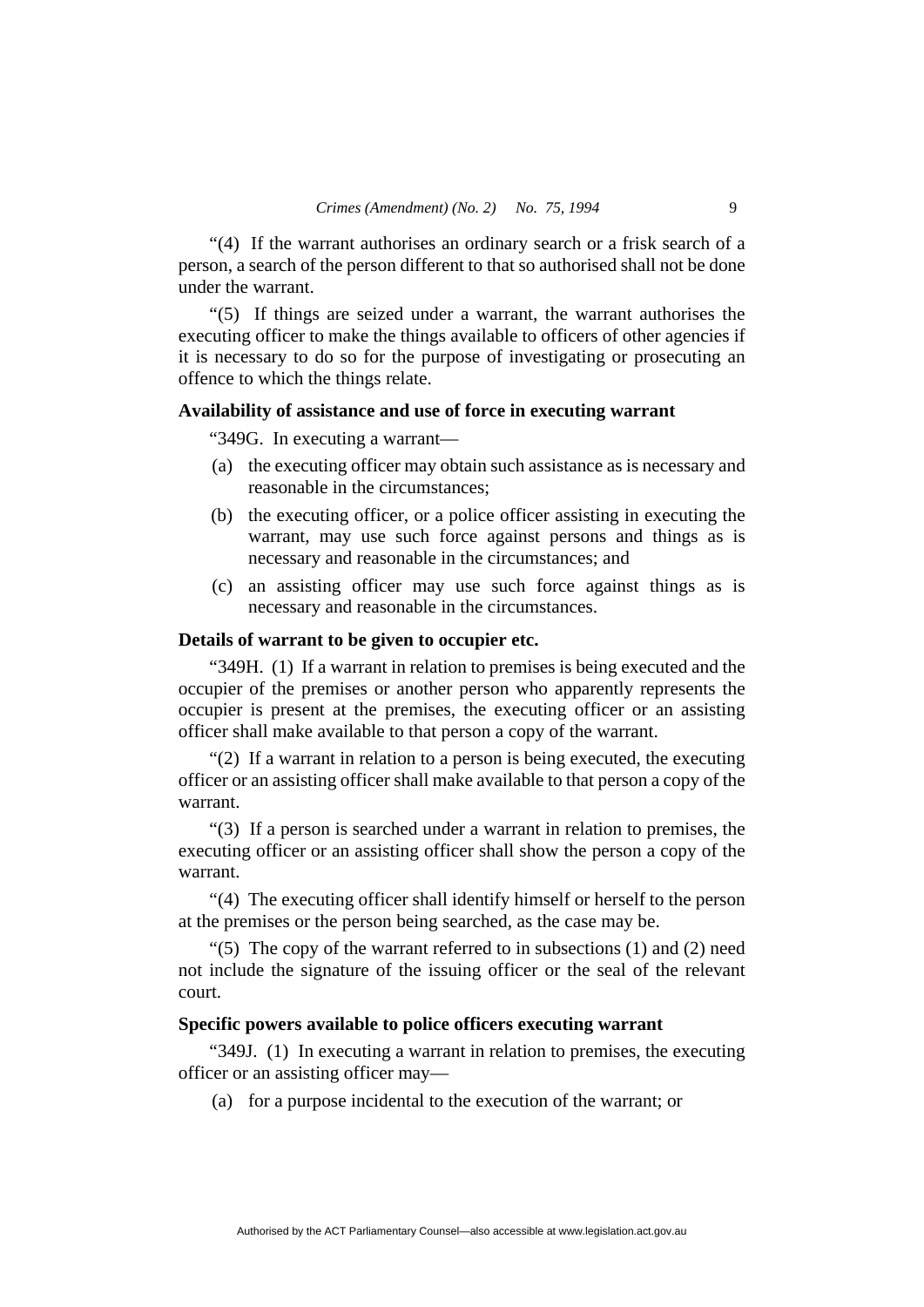(b) if the occupier of the premises consents in writing;

take photographs (including video recordings) of the premises or of things at the premises.

"(2) If a warrant in relation to premises is being executed, the executing officer and the assisting officers may, if the warrant is still in force, complete the execution of the warrant after all of them temporarily cease its execution and leave the premises—

- (a) for not more than 1 hour; or
- (b) for a longer period if the occupier of the premises consents in writing.
- "(3) If—
- (a) the execution of a warrant is stopped by an order of a court;
- (b) the order is later revoked or reversed on appeal; and
- (c) the warrant is still in force;

the execution of the warrant may be completed.

#### **Use of equipment to examine or process things**

"349K. (1) The executing officer or an assisting officer may bring to warrant premises any equipment reasonably necessary for the examination or processing of things found at the premises, in order to determine whether they are things that may be seized under the warrant.

" $(2)$  If—

- (a) it is not practicable to examine or process them at the warrant premises; or
- (b) the occupier of the premises (or his or her representative) consents in writing;

the things may be moved to another place for examination or processing in order to determine whether they are things that may be seized under a warrant.

"(3) If things are moved to another place for the purpose of examination or processing under subsection (2), the executing officer shall, if practicable—

- (a) inform the occupier of the address of the place and the time at which the examination or processing will be carried out; and
- (b) allow the occupier (or his or her representative) to be present during the examination or processing.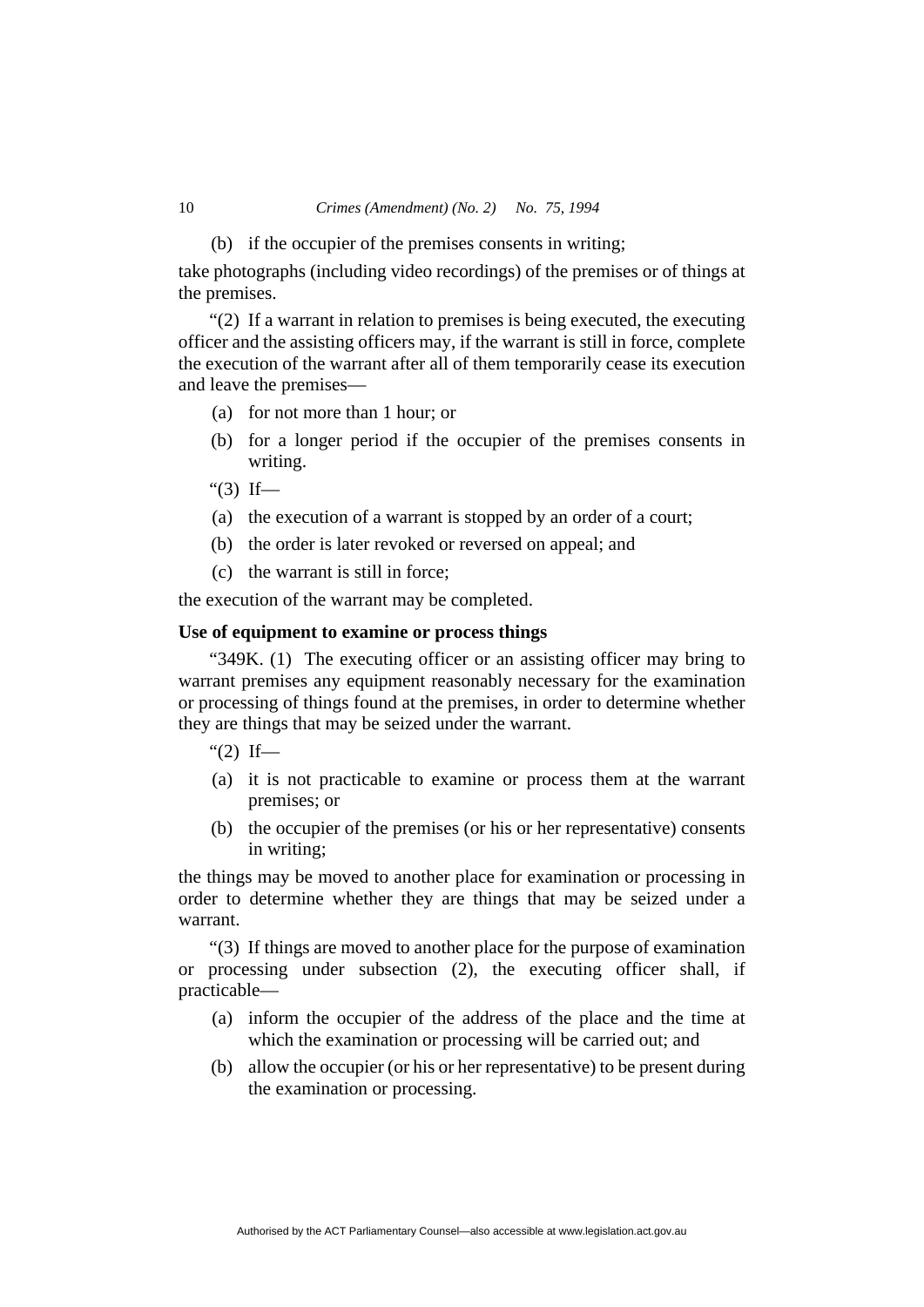"(4) The executing officer or an assisting officer may operate equipment already at warrant premises to carry out the examination or processing of a thing found at the premises in order to determine whether it is a thing that may be seized under the warrant if the officer believes on reasonable grounds that—

- (a) the equipment is suitable for the examination or processing; and
- (b) the examination or processing can be carried out without damage to the equipment or the thing.

### **Use of electronic equipment at premises**

"349L. (1) The executing officer or an assisting officer may operate electronic equipment at warrant premises to see whether evidential material is accessible by doing so if the officer believes on reasonable grounds that the operation of the equipment can be carried out without damage to the equipment.

"(2) If the executing officer or an assisting officer, after operating the equipment, finds that evidential material is accessible by doing so, the officer may—

- (a) seize the equipment and any disk, tape or other associated device;
- (b) if the material can, by using facilities at the premises, be put in documentary form—operate the facilities to put the material in that form and seize the documents so produced; or
- (c) if the material can be transferred to a disk, tape or other storage device that—
	- (i) is brought to the premises; or
	- (ii) is at the premises and the use of which for the purpose has been agreed to in writing by the occupier of the premises;

operate the equipment or other facilities to copy the material to the storage device and take the storage device from the premises.

- "(3) Equipment may only be seized under paragraph (2) (a) if—
- (a) it is not practicable to put the material in documentary form under paragraph (2) (b) or to copy the material under paragraph (2) (c); or
- (b) possession by the occupier of the equipment could constitute an offence.

"(4) If the executing officer or an assisting officer believes on reasonable grounds that—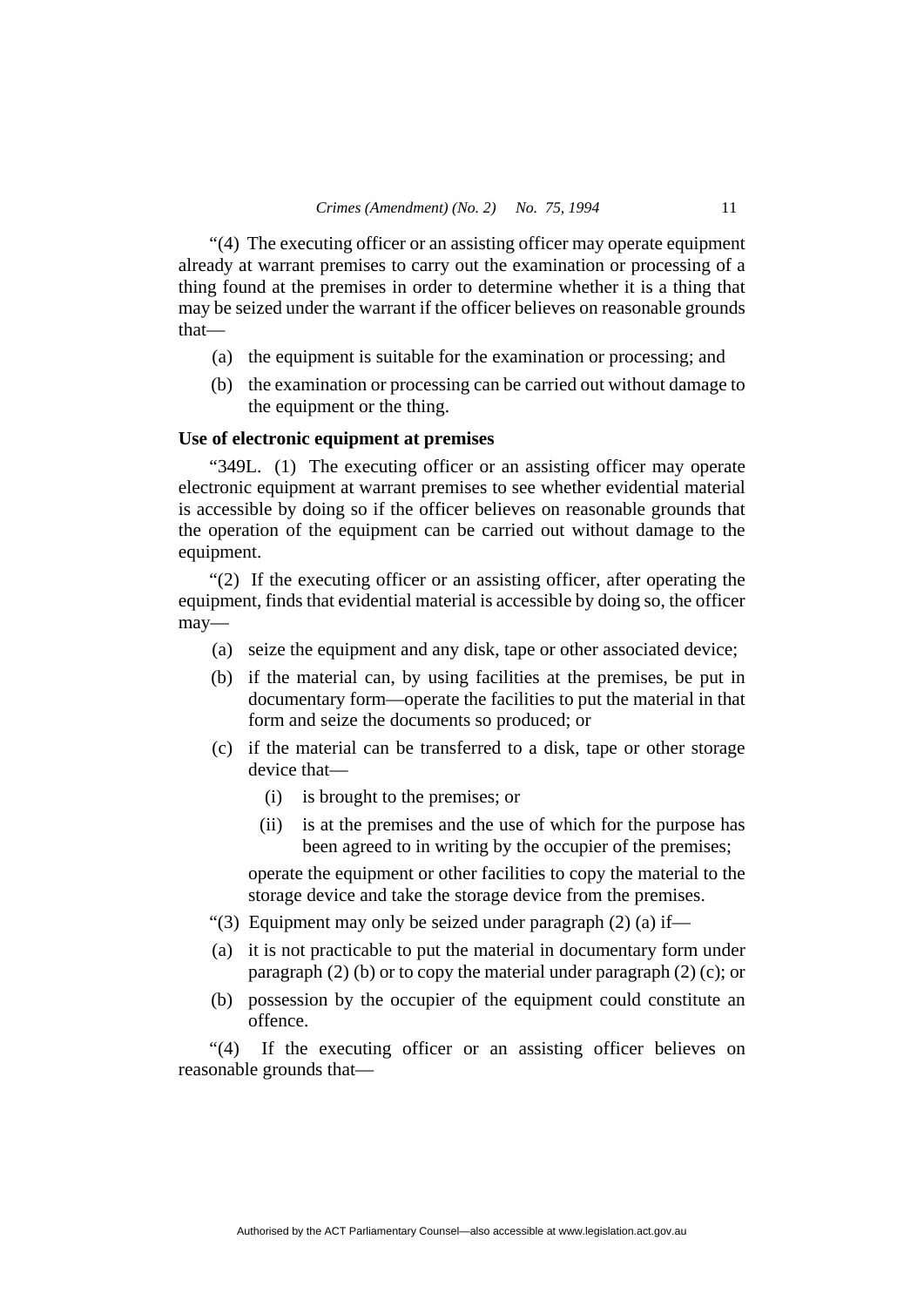- (a) evidential material may be accessible by operating electronic equipment at the premises;
- (b) expert assistance is required to operate the equipment; and
- (c) if he or she does not take action under this subsection, the material may be destroyed, altered or otherwise interfered with;

he or she may do whatever is necessary to secure the equipment, whether by locking it up, placing a guard or otherwise.

"(5) The executing officer or an assisting officer shall give notice to the occupier of the premises of his or her intention to secure the equipment and of the fact that the equipment may be secured for up to 24 hours.

"(6) The equipment may be secured—

- (a) for a period not exceeding 24 hours; or
- (b) until the equipment has been operated by the expert;

whichever happens first.

"(7) If the executing officer or assisting officer believes on reasonable grounds that expert assistance will not be available within 24 hours, he or she may apply to the issuing officer for an extension of that period.

"(8) The executing officer or assisting officer shall give notice to the occupier of the premises—

- (a) that the executing officer or assisting officer intends to apply for an extension under subsection (7); and
- (b) that the occupier is entitled to be heard in relation to the application.

"(9) The occupier is entitled to be heard in relation to an application under subsection (7).

"(10) This Division applies to the issuing of an extension on an application under subsection (7) in the same way as it applies to the issue of a warrant, with necessary changes.

## **Compensation for damage to electronic equipment**

"349M. (1) If—

- (a) damage is caused to equipment as a result of it being operated under section 349K or 349L; and
- (b) the damage resulted from—
	- (i) insufficient care being exercised in selecting the person who was to operate the equipment; or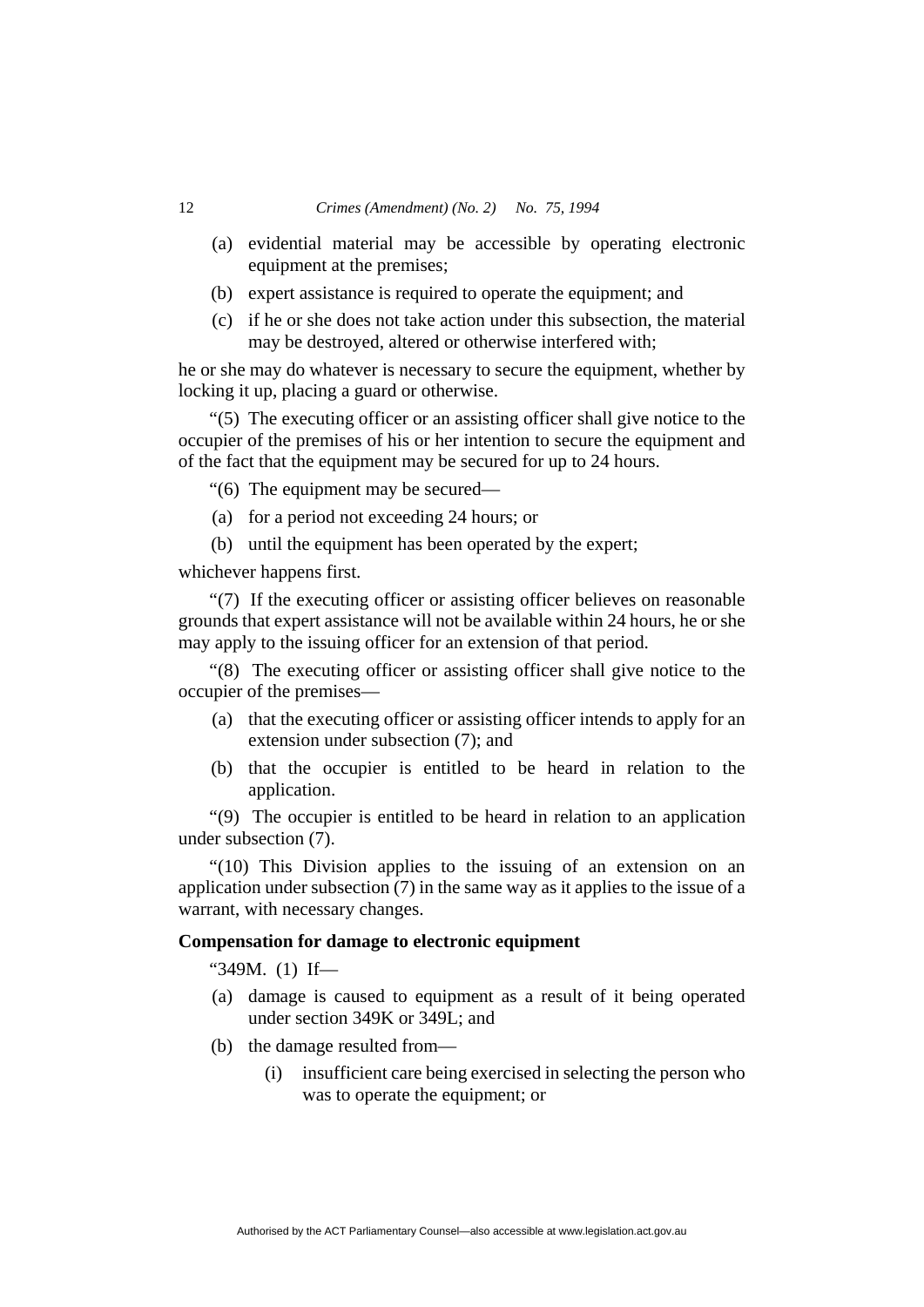(ii) insufficient care being exercised by the person operating the equipment;

compensation for the damage is payable to the owner of the equipment.

"(2) In determining the amount of compensation payable, regard is to be had to whether the occupier of the premises or the occupier's employees or agents, if they were available at the time, had provided any warning or guidance as to the appropriate operation of the equipment in the circumstances.

## **Copies of seized things to be provided**

"349N. (1) If a police officer seizes from warrant premises—

- (a) a document, film, computer file or other thing that can be readily copied; or
- (b) a storage device the information in which can be readily copied;

the officer shall, if requested to do so by the occupier of the premises (or another person apparently representing the occupier), give a copy of the thing or the information to the occupier or that person as soon as practicable after the seizure.

"(2) Subsection  $(1)$  does not apply if—

- (a) the seized item was seized under paragraph 349L (2) (b) or (c); or
- (b) possession by the occupier of the document, film, computer file, thing or information could constitute an offence.

## **Occupier entitled to be present during search**

"349P. (1) If a warrant in relation to premises is being executed and the occupier of the premises or another person who apparently represents the occupier is present at the premises, the person is, subject to Part 1C of the Commonwealth Crimes Act, entitled to observe the search being conducted.

"(2) The right to observe the search being conducted ceases if the person impedes the search.

"(3) This section does not prevent 2 or more areas of the premises being searched at the same time.

## **Receipts for things seized under warrant**

"349Q. (1) If a thing is seized under a warrant or moved under subsection 349K (2), the executing officer or an assisting officer shall provide a receipt for the thing.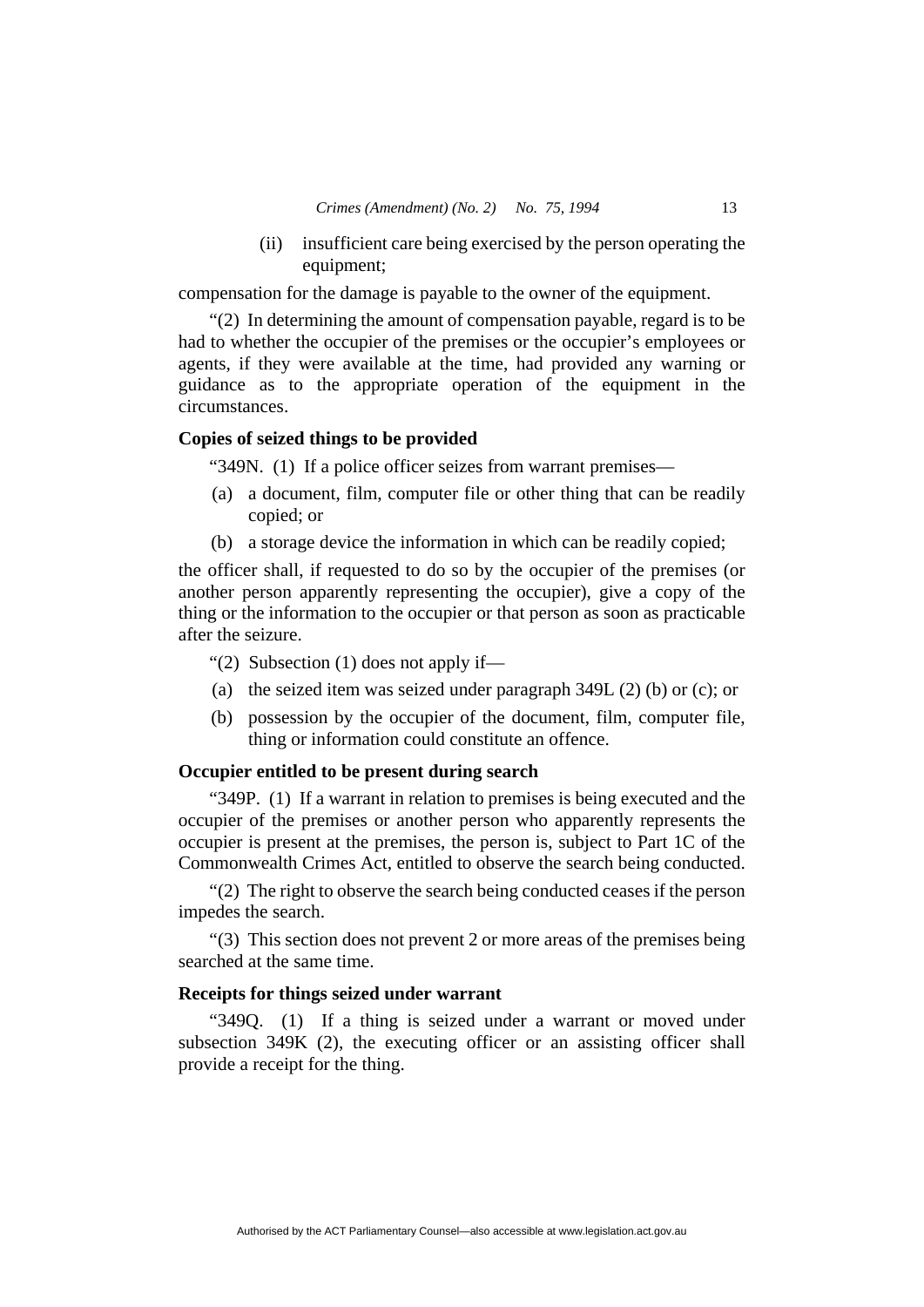#### 14 *Crimes (Amendment) (No. 2) No. 75, 1994*

"(2) If 2 or more things are seized or moved, they may be covered by a single receipt.

## **Warrants by telephone or other electronic means**

"349R. (1) A police officer may make an application to an issuing officer for a warrant by telephone, telex, facsimile or other electronic means—

- (a) in an urgent case; or
- (b) if the delay that would occur if an application were made in person would frustrate the effective execution of the warrant.

"(2) The issuing officer may require communication by voice to the extent that is practicable in the circumstances.

"(3) An application under this section shall include all information required to be provided in an ordinary application for a warrant, but the application may, if necessary, be made before the information is sworn.

"(4) If an application is made to an issuing officer under this section and the issuing officer, after considering the information and having received and considered such further information (if any) as the issuing officer required, is satisfied that—

- (a) a warrant in the terms of the application should be issued urgently; or
- (b) the delay that would occur if an application were made in person would frustrate the effective execution of the warrant;

the issuing officer may complete and sign the same form of warrant that would be issued under section 349E.

"(5) If the issuing officer decides to issue the warrant, the issuing officer is to inform the applicant, by telephone, telex, facsimile or other electronic means, of the terms of the warrant and the day on which and the time at which it was signed.

"(6) The applicant shall then complete a form of warrant in terms substantially corresponding to those given by the issuing officer, stating on the form the name of the issuing officer and the day on which and the time at which the warrant was signed.

"(7) The applicant shall, not later than the day after the day of expiry of the warrant or the day after the day on which the warrant was executed, whichever is the earlier, give or transmit to the issuing officer the form of warrant completed by the applicant and, if the information referred to in subsection (3) was not sworn, that information duly sworn.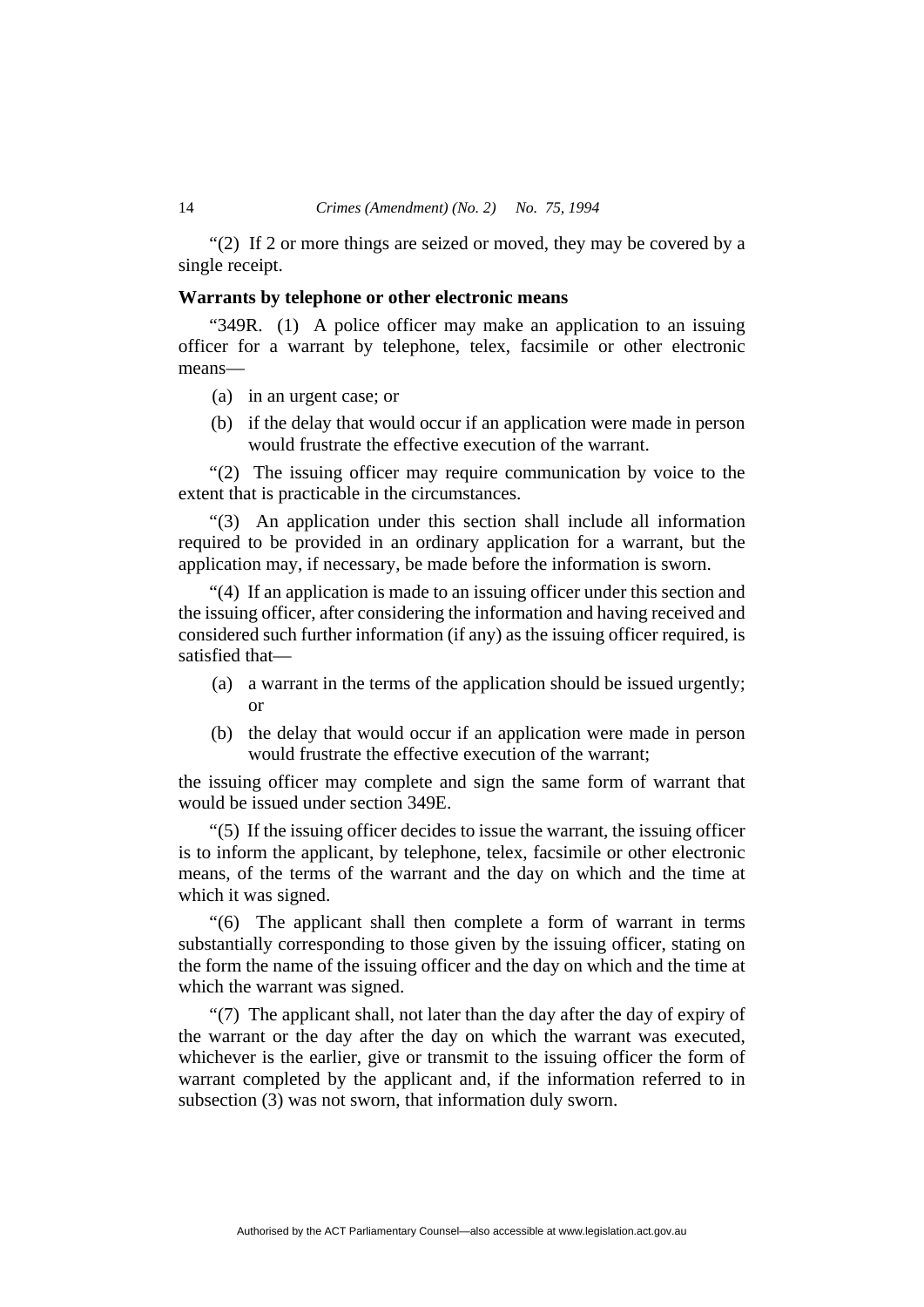"(8) The issuing officer is to attach to the documents provided under subsection (7) the form of warrant completed by the issuing officer.

" $(9)$  If—

- (a) it is material, in any proceedings, for a court to be satisfied that the exercise of a power under a warrant issued under this section was duly authorised; and
- (b) the form of warrant signed by the issuing officer is not produced in evidence;

the court is to assume, unless the contrary is proved, that the exercise of the power was not duly authorised.

## **Restrictions on personal searches**

"349S. A warrant may not authorise a strip search or a search of a person's body cavities.

## "*Division 3—Stopping and searching conveyances*

## **Searches without warrant in emergency situations**

"349T. (1) This section applies if a police officer suspects, on reasonable grounds, that—

- (a) a thing relevant to an indictable offence is in or on a conveyance;
- (b) it is necessary to exercise a power under subsection (2) in order to prevent the thing from being concealed, lost or destroyed; and
- (c) it is necessary to exercise the power without the authority of a search warrant because the circumstances are serious and urgent.
- "(2) Where this section applies, the police officer may—
- (a) stop and detain the conveyance;
- (b) search the conveyance and any container in or on the conveyance, for the relevant thing; and
- (c) seize the thing if he or she finds it there.

"(3) If, in the course of searching for the relevant thing, the police officer finds any evidential material, the police officer may seize the material if he or she suspects, on reasonable grounds, that—

- (a) it is necessary to seize it in order to prevent its concealment, loss or destruction; and
- (b) it is necessary to seize it without the authority of a search warrant because the circumstances are serious and urgent.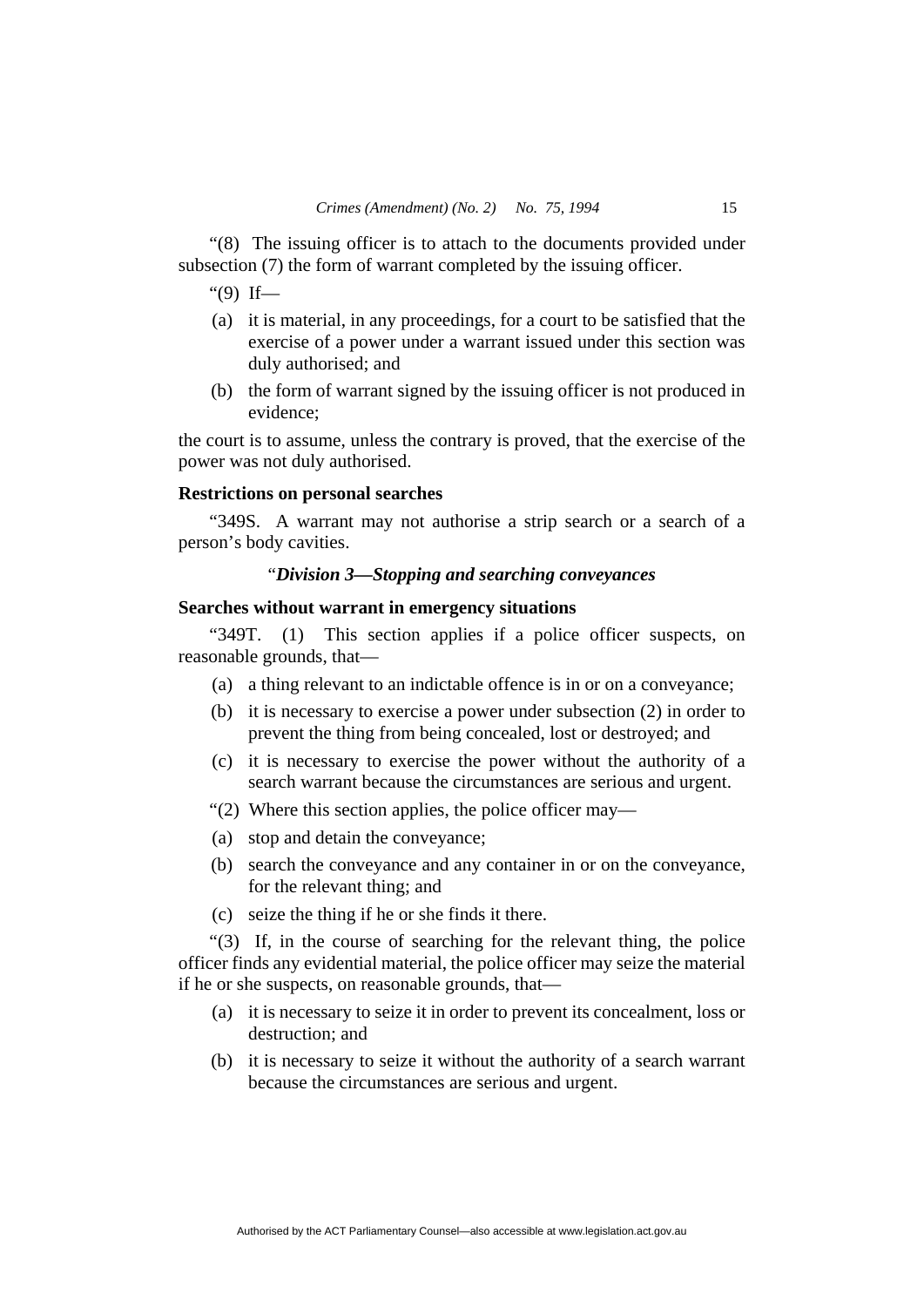"(4) The police officer shall exercise his or her powers under this section subject to section 349U.

## **How a police officer exercises a power under section 349T**

"349U. In exercising a power under section 349T in relation to a conveyance, a police officer—

- (a) may use such assistance as is necessary;
- (b) shall search the conveyance in a public place or in some other place to which members of the public have ready access;
- (c) shall not detain the conveyance for longer than is necessary and reasonable to search it and any container found in or on the conveyance; and
- (d) may use such force as is necessary and reasonable in the circumstances, but shall not damage the conveyance or any container found in or on the conveyance by forcing open a part of the conveyance or container unless—
	- (i) any person apparently in charge of the conveyance has been given a reasonable opportunity to open that part or container; or
	- (ii) it is not possible to give any such person that opportunity.

## "*Division 4—Arrest and related matters*

## **Requirement to furnish name etc.**

"349V. (1) Where—

- (a) a police officer has reason to believe that an offence has been or may have been committed;
- (b) believes on reasonable grounds that a person may be able to assist him or her in inquiries in relation to that offence; and
- (c) the name or address (or both) of that person is unknown to the officer;

the officer—

- (d) may request the person to provide his or her name or address (or both) to the officer; and
- (e) if making such a request—shall inform the person of the reason for the request.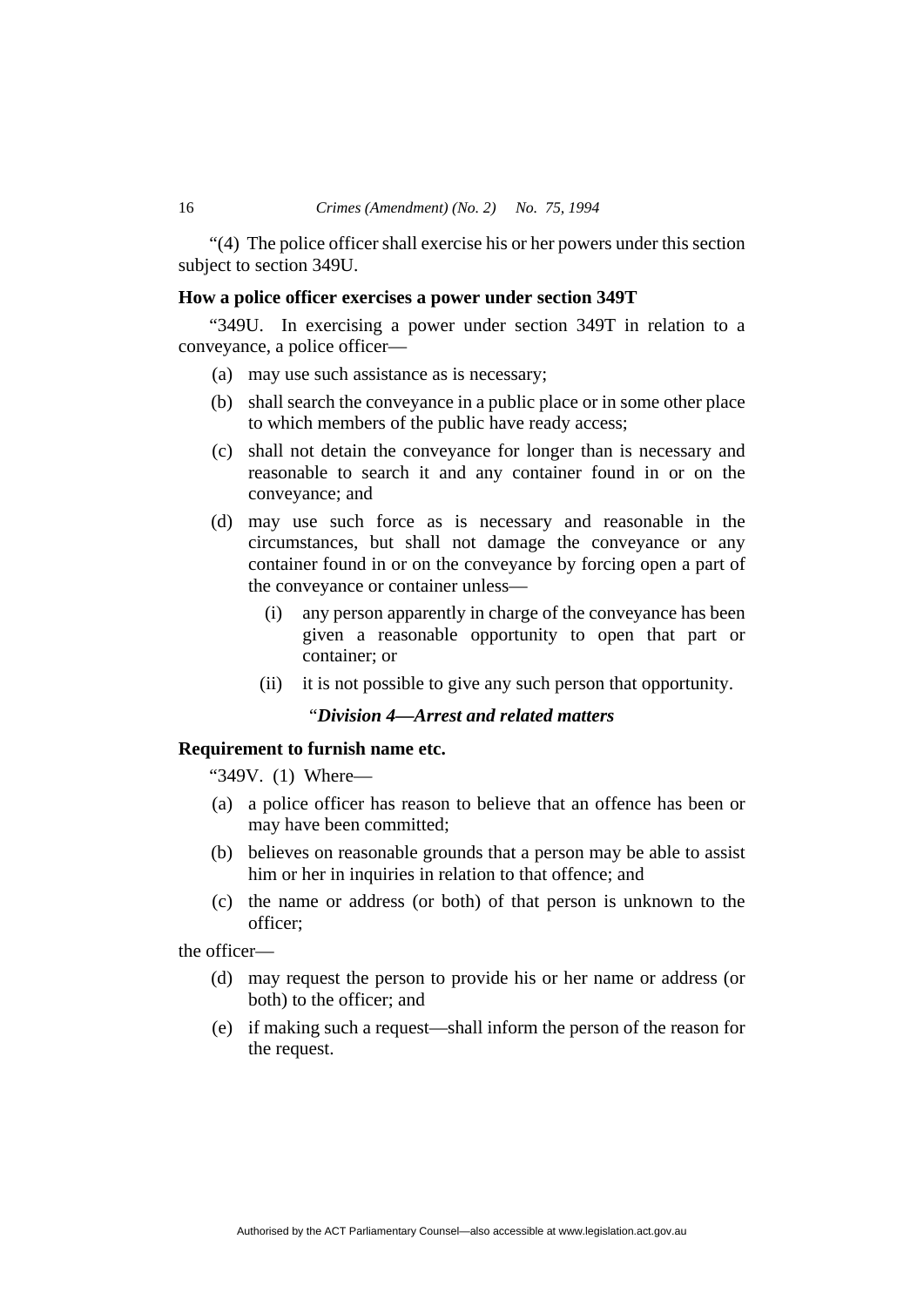"(2) If a police officer—

- (a) makes a request of a person under subsection (1);
- (b) informs the person of the reason for the request; and
- (c) complies with subsection (3) if the person makes a request under that subsection;

the person shall not, without reasonable excuse—

- (d) refuse or fail to comply with the request; or
- (e) give a name or address that is false in a material particular.
- "(3) If a police officer who makes a request of a person under subsection
- (1) is requested by the person to provide to the person—
	- (a) his or her name or the address of his or her place of duty;
	- (b) his or her name and that address; or
	- (c) if he or she is not in uniform and it is practicable for the police officer to provide the evidence—evidence that he or she is a police officer;

the police officer shall not—

- (d) refuse or fail to comply with the request; or
- (e) give a name or address that is false in a material particular.

"(4) As soon as possible after making such a request, the police officer shall make a written record of the grounds for his or her belief.

Penalty: \$500.

## **Power of arrest without warrant by police officers**

"349W. (1) A police officer may, without warrant, arrest a person for an offence if the police officer believes on reasonable grounds that—

- (a) the person has committed or is committing the offence; and
- (b) proceedings by summons against the person would not achieve 1 or more of the following purposes:
	- (i) ensuring the appearance of the person before a court in respect of the offence;
	- (ii) preventing a repetition or continuation of the offence or the commission of another offence;
	- (iii) preventing the concealment, loss or destruction of evidence relating to the offence;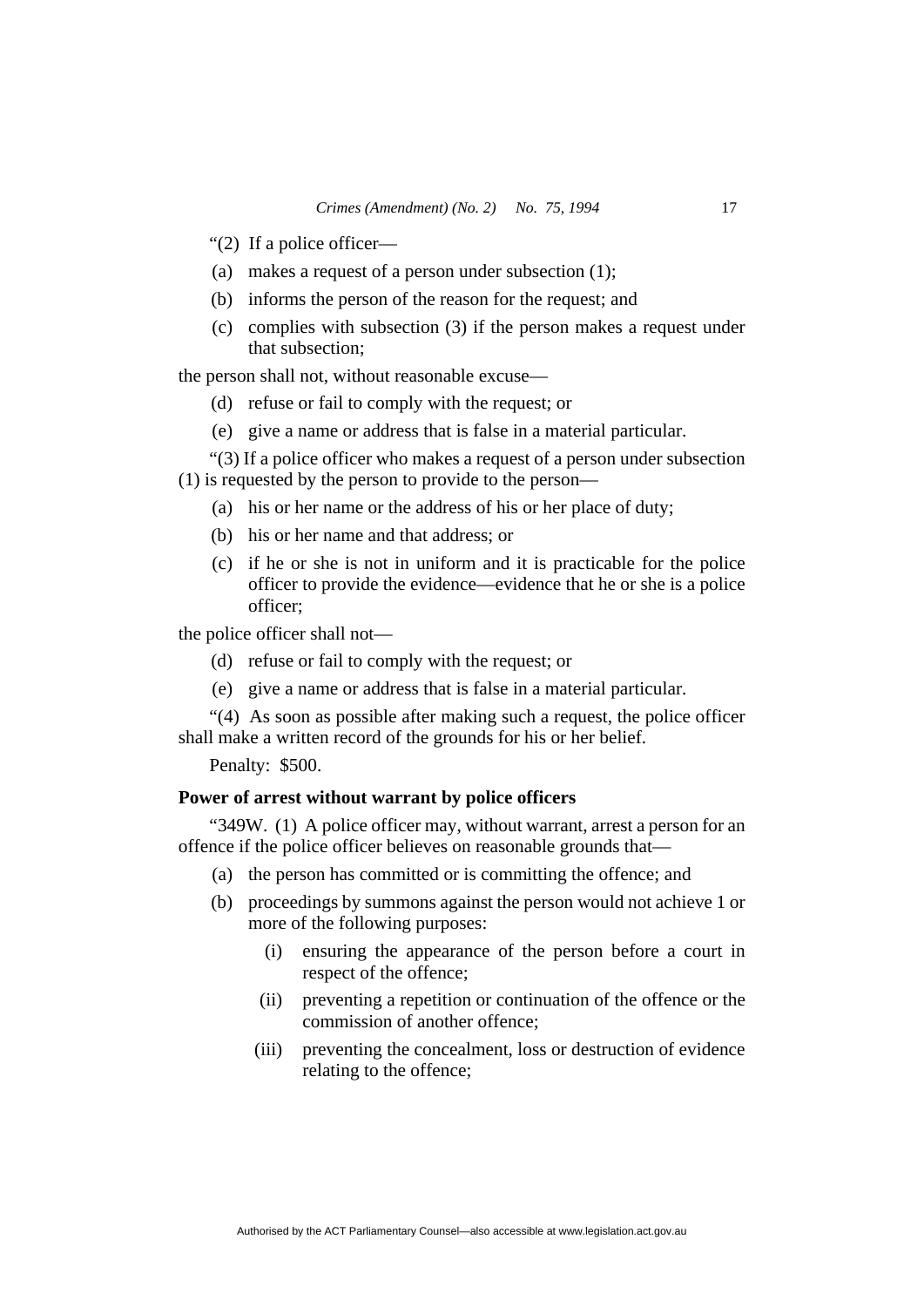- (iv) preventing harassment of, or interference with, a person who may be required to give evidence in proceedings in respect of the offence;
- (v) preventing the fabrication of evidence in respect of the offence;
- (vi) preserving the safety or welfare of the person.
- " $(2)$  Where—
- (a) a person has been arrested under subsection (1) in connection with an offence; and
- (b) before the person is charged with the offence, the police officer in charge of the investigation into the offence does not have, or ceases to have, reasonable grounds to believe that—
	- (i) the person committed the offence; or
	- (ii) holding the person in custody is necessary to achieve any of the purposes referred to in paragraph  $(1)$   $(b)$ ;

the person shall forthwith be released from custody in respect of the offence.

"(3) A police officer may, without warrant, arrest a person whom he or she believes on reasonable grounds has escaped from lawful custody to which the person is still liable in respect of an offence.

# **Arrest without warrant in possession**

"349X. (1) This section applies where—

- (a) a warrant has been issued for the arrest of a person; and
- (b) a police officer encounters the person or is otherwise in a position to arrest the person but is not carrying the warrant at the time.
- "(2) Where this section applies, the police officer may—
- (a) arrest the person; and
- (b) in the case of a warrant for the arrest of a person for the commission of an offence—take the person (and any property found in the person's possession) before a Magistrate to be dealt with according to law.
- "(3) In this section—
- 'warrant' means an arrest warrant or a warrant of commitment issued under a law of the Territory, the Commonwealth, a State or another Territory.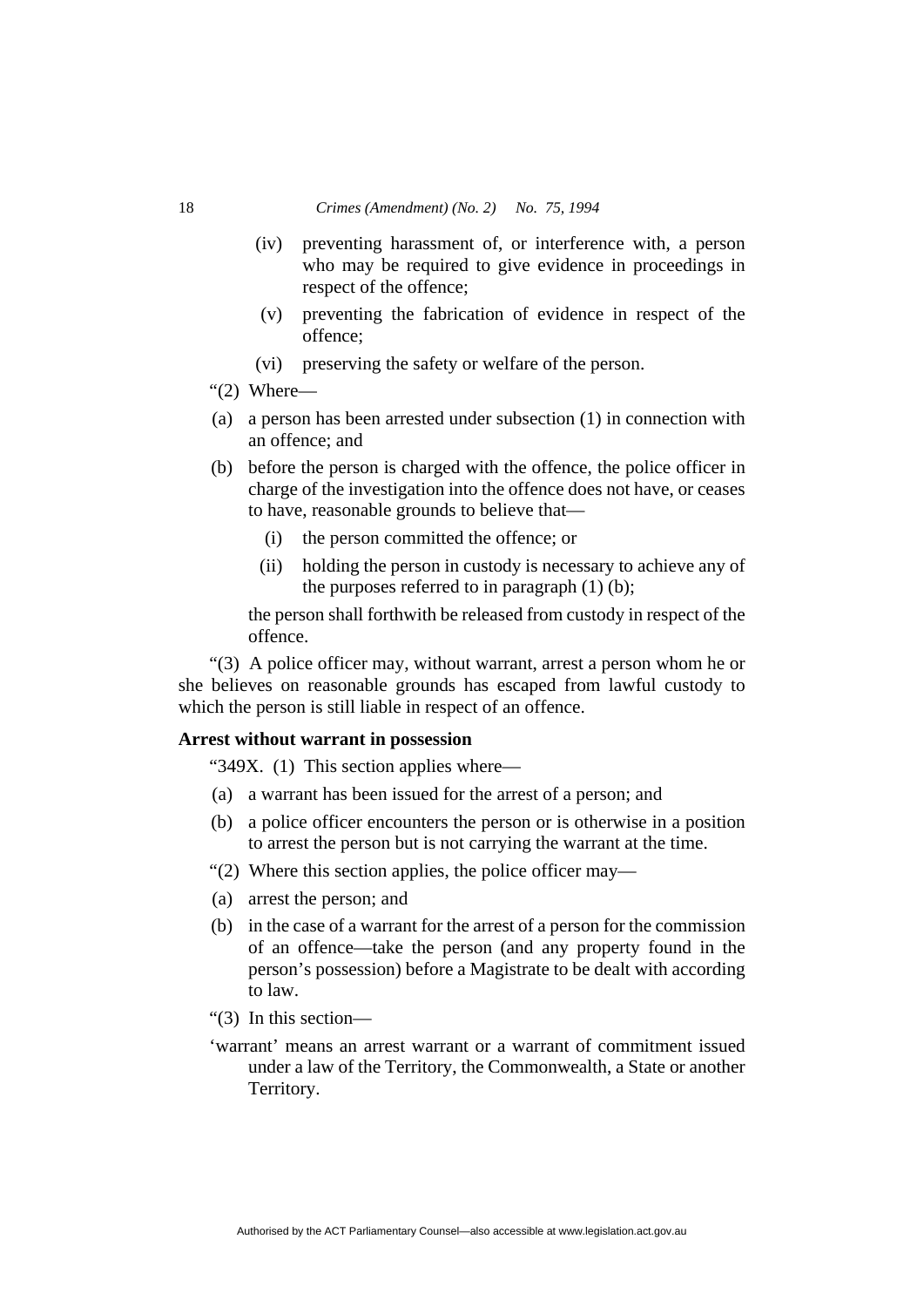#### **Arrest of prisoner unlawfully at large**

"349Y. (1) A police officer may, without warrant, arrest a person whom the police officer believes on reasonable grounds to be a prisoner unlawfully at large.

"(2) The police officer shall, as soon as practicable after the arrest, take the person before a Magistrate.

"(3) If the Magistrate is satisfied that the person is a prisoner unlawfully at large, the Magistrate may issue a warrant—

- (a) authorising a police officer to convey the person to a prison or other place of detention specified in the warrant; and
- (b) directing that the person, having been conveyed to that place in accordance with the warrant, be detained there to undergo the term of imprisonment or other detention that the person is required by law to undergo.
- "(4) In this section—
- 'prisoner unlawfully at large' means a person who is at large (otherwise than because the person has escaped from lawful custody) at a time when the person is required by law to be detained under a law of the Territory, a State, or another Territory.

## **Power of arrest without warrant of person on bail**

"349Z. (1) A police officer may, without warrant, arrest a person who has been admitted to bail in the Territory, a State or another Territory, subject to conditions, if the officer believes on reasonable grounds that the person—

- (a) has failed to comply with a bail condition; or
- (b) will not comply with a bail condition.

"(2) Where a police officer arrests a person under subsection  $(1)$ , the officer shall cause the person to be brought before a court as soon as is practicable.

"(3) Where a person is brought before a court under subsection (2), the court may—

- (a) in the case of a person originally admitted to bail in the Territory—exercise the same powers in relation to the person in relation to bail (or dispensing with bail) as it has in relation to other accused persons in custody; or
- (b) in the case of a person originally admitted to bail in a State or another Territory—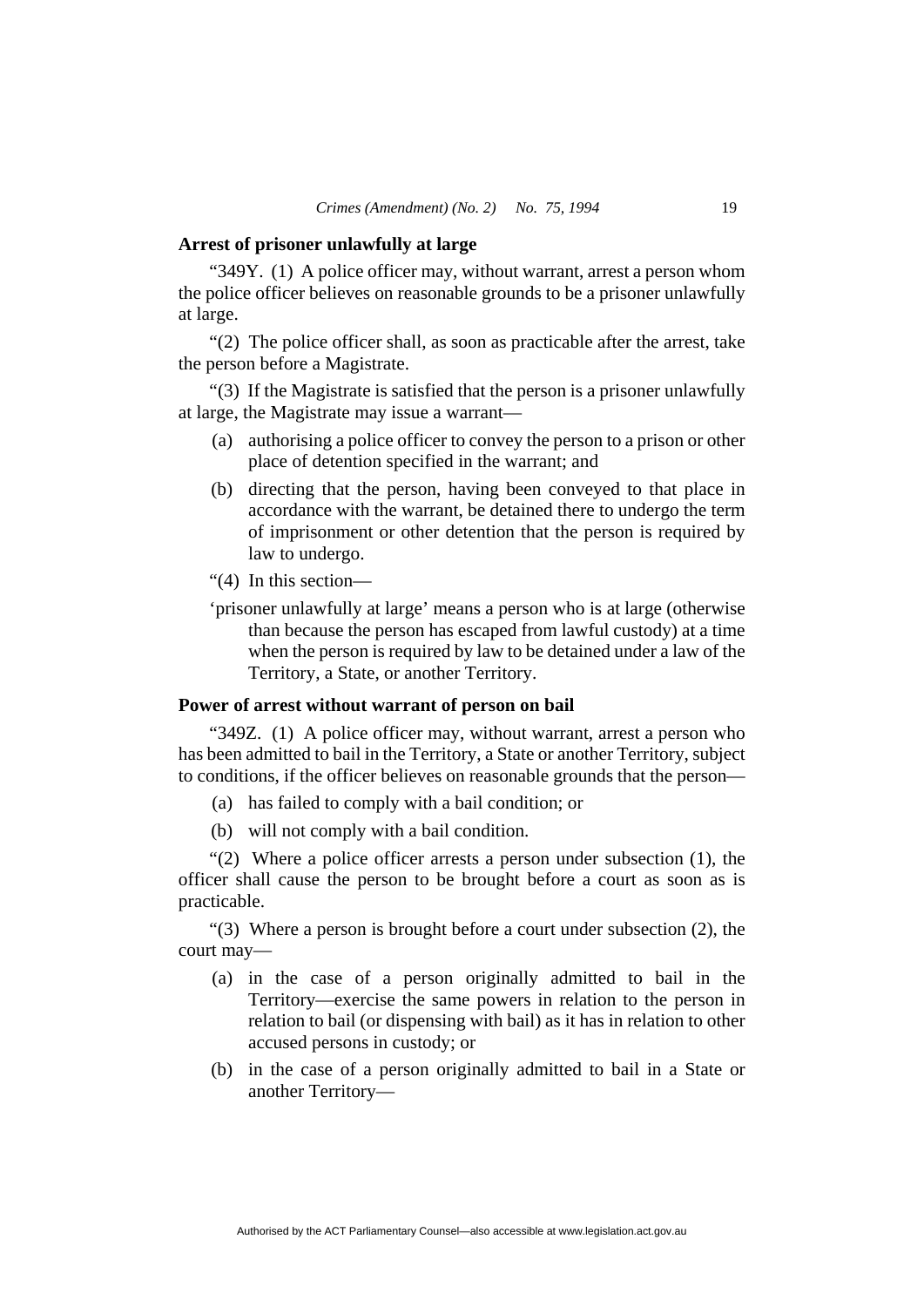#### 20 *Crimes (Amendment) (No. 2) No. 75, 1994*

- (i) release the person unconditionally;
- (ii) admit the person to bail subject to such conditions as the court thinks fit; or
- (iii) remand the person in custody for a reasonable time pending the obtaining of a warrant for the arrest of the person from the State or Territory in which the person was admitted to bail.

"(4) A release referred to in subparagraph (3) (b) (i) does not affect the operation of the bail order or the conditions of the bail imposed in the other State or Territory.

## **Arrest for breach of bail conditions by person outside the Territory**

"349ZA. (1) This section applies where a police officer believes on reasonable grounds that—

- (a) a person who has been admitted to bail in the Territory subject to conditions has breached those conditions; and
- (b) the person is in a State or another Territory.

"(2) Where this section applies, an issuing officer may, upon the information of the police officer—

- (a) issue a warrant to arrest the person in that State or other Territory and bring him or her before a court in the Territory; or
- (b) issue a summons for the person's appearance before a court in the Territory.

## **Arrest without warrant for offences committed outside the Territory**

"349ZB. (1) This section applies to an offence against the law of a State or another Territory consisting of an act or omission which, if it occurred in the Territory, would constitute an indictable offence.

"(2) A police officer may, without warrant, at any hour of the day or night, arrest a person whom he or she believes on reasonable grounds to have committed an offence to which this section applies.

"(3) Where a police officer arrests a person under subsection (2), the officer shall cause the person to be brought before a Magistrate as soon as is practicable.

"(4) Where a person is brought before a Magistrate under subsection (3), the Magistrate may—

(a) discharge the person; or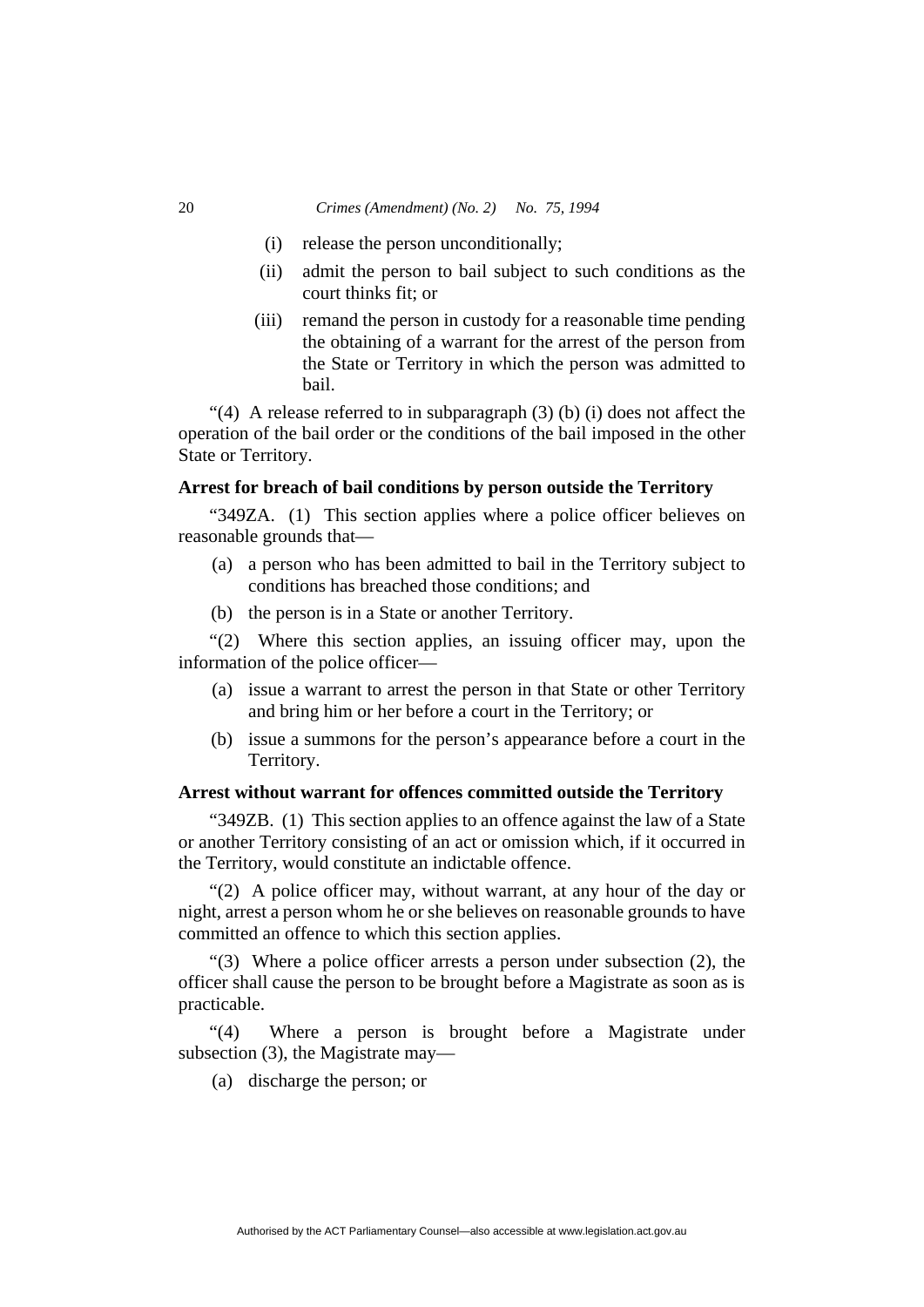- (b) commit the person to custody, or admit the person to bail, pending—
	- (i) the execution under a law of the Commonwealth of a warrant for the person's arrest; or
	- (ii) the person's discharge or release under subsection (7).

"(5) A police officer may exercise any power under this Division in relation to a person arrested under this section as if the person had been arrested and was being held in custody in relation to the commission of an offence against a law of the Territory.

"(6) Where a person is committed to custody under this section and a warrant for the person's apprehension is subsequently presented for execution, he or she shall be delivered in accordance with the terms of the warrant to the custody of the person executing it.

"(7) Where—

- (a) a person is admitted to bail under this section; and
- (b) before the person has complied with conditions of that bail, a warrant for his or her arrest is executed under a law of the Commonwealth;

the person is to be taken, at the time the warrant is executed, to be released from that bail and to have complied with the bail conditions, other than any condition with which the person had (before that time) failed to comply without reasonable excuse.

"(8) Where—

- (a) a person has been committed to custody or admitted to bail under this section; and
- (b) a warrant for the arrest of the person is not executed within 7 days after the person is committed to custody or admitted to bail;

a Magistrate may, by order, discharge the person from custody or release the person from bail, as the case requires.

"(9) In this section—

'warrant' means a warrant issued under a law of the Territory, the Commonwealth, a State or another Territory and includes a provisional warrant.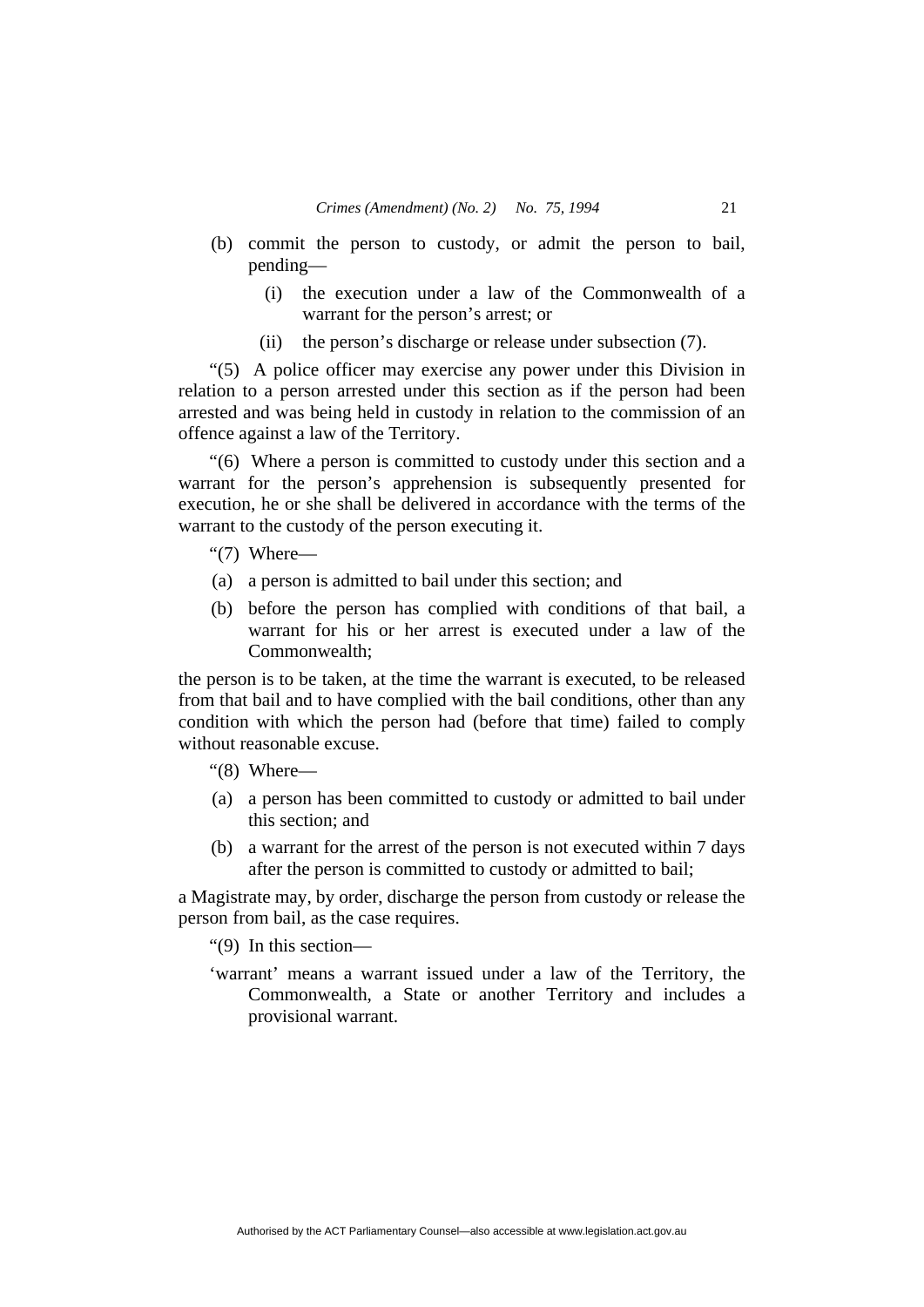#### 22 *Crimes (Amendment) (No. 2) No. 75, 1994*

#### **Power of arrest without warrant by other persons**

"349ZC. (1) A person who is not a police officer may, without warrant, arrest another person if he or she believes on reasonable grounds that the other person is committing or has just committed an offence.

"(2) A person who arrests another person under subsection (1) shall, as soon as practicable after the arrest, arrange for the other person, and any property found on the other person, to be delivered into the custody of a police officer.

## **Warrants for arrest**

"349ZD. (1) An issuing officer shall not issue a warrant for the arrest of a person for an offence as a result of an information laid before the officer unless—

- (a) the information is on oath;
- (b) subject to subsection (3), the informant has given the issuing officer an affidavit setting out the reasons why the warrant is sought, including the following reasons:
	- (i) the reasons why it is believed that the person committed the offence;
	- (ii) the reasons why it is claimed that proceedings by summons would not achieve 1 or more of the purposes set out in paragraph 349W (1) (b);
- (c) if the issuing officer has requested further information concerning the reasons for which the issue of the warrant is sought—that information has been provided to the officer; and
- (d) the issuing officer is satisfied that there are reasonable grounds for the issue of the warrant.

"(2) If the issuing officer issues a warrant, he or she shall write on the affidavit which of the reasons specified in the affidavit, and any other reasons, the officer has relied on as justifying the issue of the warrant.

"(3) Paragraph (1) (b) does not apply where the issuing officer is informed that the warrant is sought for the purpose of making a request for the extradition of a person from a foreign country.

Authorised by the ACT Parliamentary Counsel—also accessible at www.legislation.act.gov.au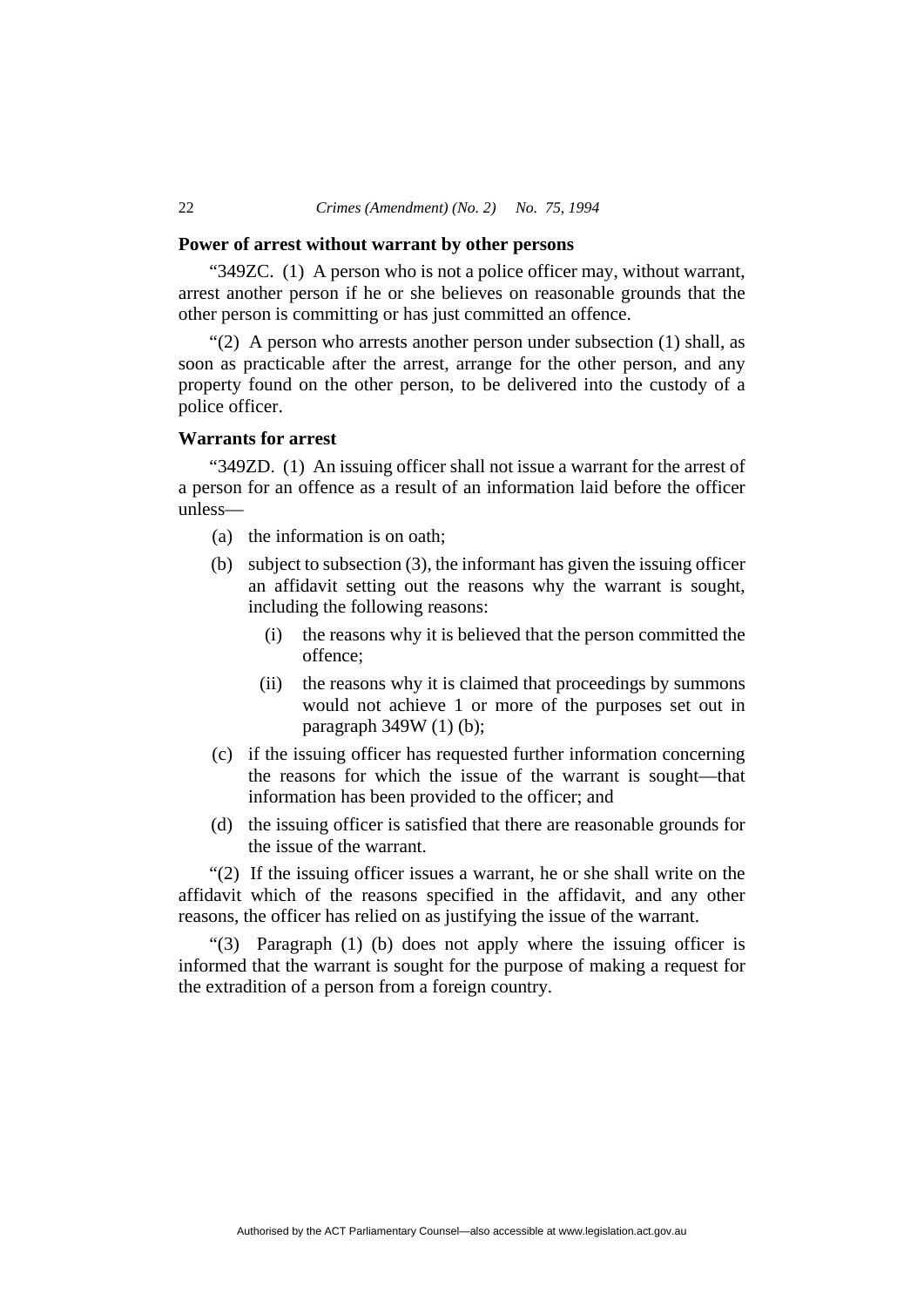#### **Power to enter premises to arrest offender**

"349ZE.  $(1)$  Subject to subsection  $(3)$ , if—

- (a) an officer has, under a warrant, power to arrest the person for an offence; and
- (b) the officer believes on reasonable grounds that the person is on any premises;

the police officer may enter the premises, using such force as is necessary and reasonable in the circumstances, at any time of the day or night for the purpose of searching the premises for the person or arresting the person.

"(2) Subject to subsection  $(3)$ , if—

- (a) an officer has the power under section 349W to arrest the person without warrant for an offence:
- (b) the offence is indictable; and
- (c) the police officer believes on reasonable grounds that the person is on any premises;

the police officer may enter the premises, using such force as is necessary and reasonable in the circumstances, at any time of the day or night for the purpose of searching the premises for the person or arresting the person.

"(3) A police officer shall not enter a dwelling house under subsection (1) or (2) at any time during the period commencing at 9 p.m. on a day and ending at 6 a.m. on the following day unless the executing officer believes on reasonable grounds that—

- (a) it would not be practicable to arrest the person, either at the dwelling house or elsewhere, at another time; or
- (b) it is necessary to do so in order to prevent the concealment, loss or destruction of evidence relating to the offence.

"(4) In subsection  $(3)$ —

'dwelling house' includes a conveyance, and a room in a hotel, motel, boarding house or club, in which people ordinarily retire for the night.

## **Use of force in making arrest**

"349ZF. (1) A person shall not, in the course of arresting another person for an offence, use more force, or subject the other person to greater indignity, than is necessary and reasonable to make the arrest or to prevent the escape of the other person after the arrest.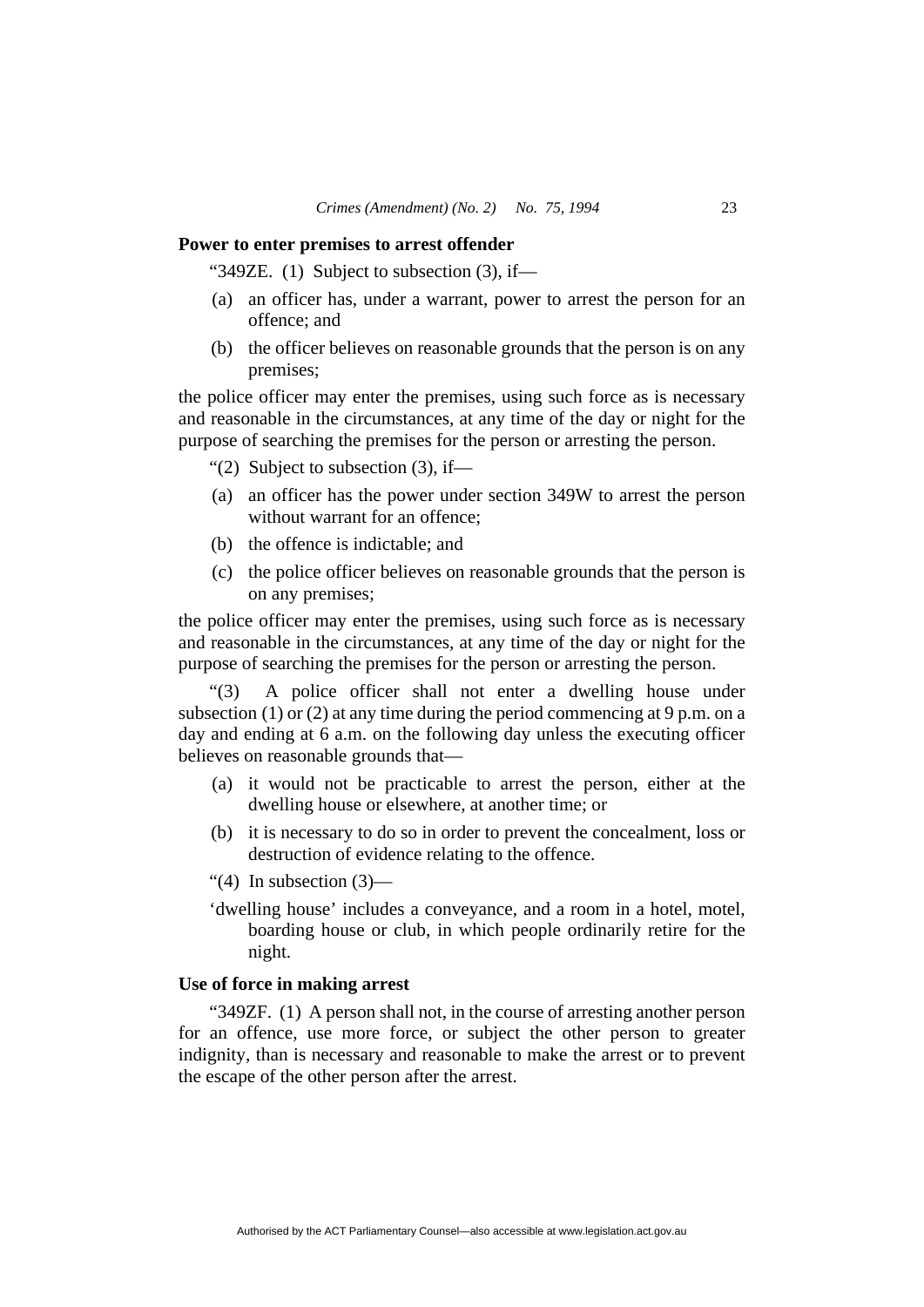"(2) Without limiting the operation of subsection (1), a police officer shall not, in the course of arresting a person for an offence do anything that is likely to cause the death of, or grievous bodily harm to, the person, unless—

- (a) the officer believes on reasonable grounds that it is necessary to do so to protect life or to prevent serious injury to the officer or another person; and
- (b) if the person is attempting to escape arrest by fleeing—the person has, if practicable, been called on to surrender and the officer believes on reasonable grounds that the person cannot be apprehended in any other manner.

## **Persons to be informed of grounds of arrest**

"349ZG. (1) A person who arrests another person for an offence shall inform the other person, at the time of the arrest, of the offence for which the other person is being arrested.

"(2) It is sufficient if the other person is informed of the substance of the offence, and it is not necessary that this be done in language of a precise or technical nature.

- "(3) Subsection (1) does not apply to the arrest of the other person if—
- (a) the other person should, in the circumstances, know the substance of the offence for which he or she is being arrested; or
- (b) the other person's actions make it impracticable for the person making the arrest to inform the other person of the offence for which he or she is being arrested.

#### **Power to conduct frisk search of arrested person**

"349ZH. A police officer who arrests a person for an offence, or who is present at such an arrest, may, if the police officer suspects on reasonable grounds that it is prudent to do so in order to ascertain whether the person is carrying any seizable items—

- (a) conduct a frisk search of the person at or soon after the time of arrest; and
- (b) seize any seizable items found as a result of the search.

### **Power to conduct ordinary search of arrested person**

"349ZJ. A police officer who arrests a person for an offence, or who is present at such an arrest, may, if the police officer suspects on reasonable grounds that the person is carrying—

(a) evidential material in relation to that or another offence; or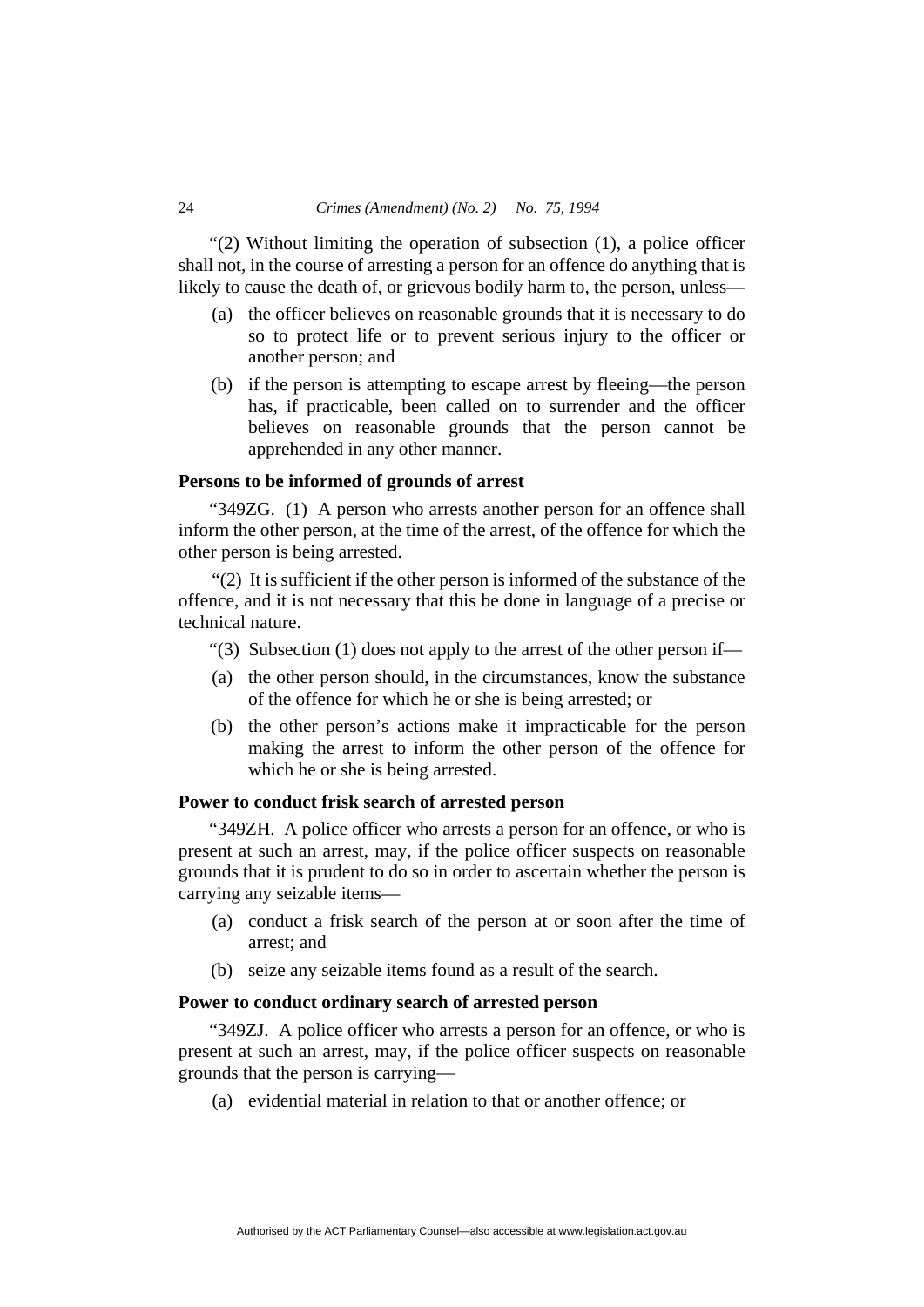(b) a seizable item;

conduct an ordinary search of the person at or soon after the time of arrest, and seize any such thing found as a result of the search.

#### **Power to conduct search of arrested person's premises**

"349ZK. A police officer who arrests a person at premises for an offence, or who is present at such an arrest, may seize things in plain view at those premises that the police officer believes on reasonable grounds to be—

- (a) evidential material in relation to any offence; or
- (b) seizable items.

## **Power to conduct ordinary search**

"349ZL. (1) Where—

- (a) a person has been brought to a police station following arrest for an offence; and
- (b) an ordinary search of the person has not been conducted;

a police officer may conduct an ordinary search of the person.

"(2) Where—

- (a) a person is in lawful custody following arrest for an offence; and
- (b) a police officer suspects on reasonable grounds that the person is carrying—
	- (i) evidential material in relation to that or another offence; or
	- (ii) a seizable item;

the police officer may conduct an ordinary search of the person.

"(3) Where a person arrested for an offence is searched under this section and as a result of the search is found to be carrying—

- (a) evidential material in relation to that or another offence; or
- (b) a seizable item;

the police officer conducting the search may seize that thing.

## **Power to conduct strip search**

"349ZM. (1) Subject to this section, if a person arrested for an offence is brought to a police station, a police officer may conduct a strip search of the person.

"(2) A strip search may be conducted if—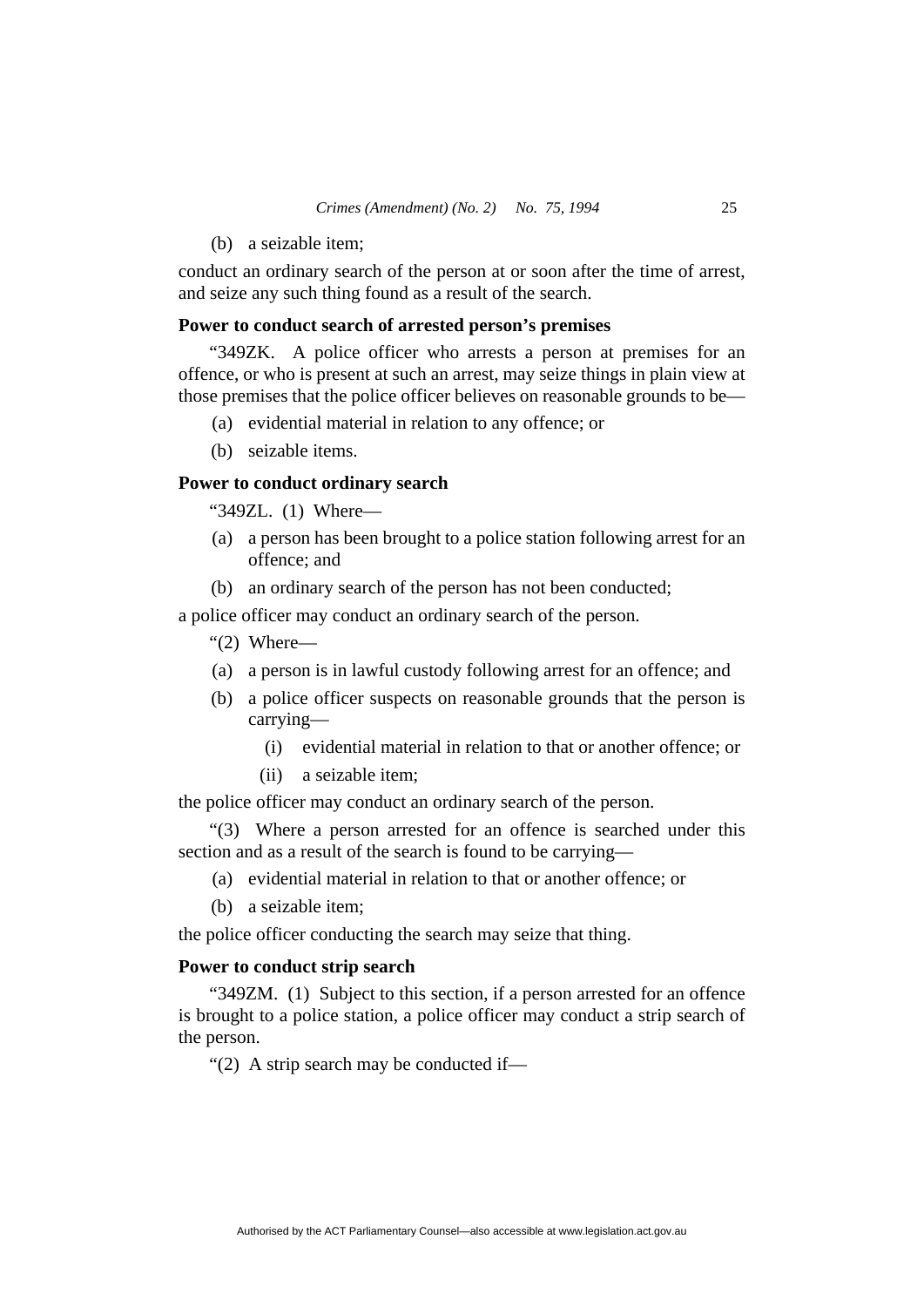#### 26 *Crimes (Amendment) (No. 2) No. 75, 1994*

- (a) a police officer suspects on reasonable grounds that the person has in his or her possession—
	- (i) evidential material in relation to that or another offence; or
	- (ii) a seizable item; or
- (b) the police officer suspects on reasonable grounds that a visual inspection of the person's body will provide evidence of the person's involvement in an offence;

and—

- (c) the police officer suspects on reasonable grounds that it is necessary to conduct a strip search of the person in order to recover that thing or to discover that evidence; and
- (d) a police officer of the rank of superintendent or higher has approved the conduct of the search.

"(3) Subject to section 349ZN, a strip search may also be conducted if the person consents in writing.

"(4) Subject to section 349ZN, a strip search may be conducted in the presence of a medical practitioner who may assist in the search.

"(5) The approval may be obtained by telephone, telex, facsimile or other electronic means.

"(6) A police officer who gives or refuses to give an approval for the purposes of paragraph (2) (d) shall make a record of the decision and of the reasons for the decision.

"(7) Such force as is necessary and reasonable in the circumstances may be used to conduct a strip search under subsection (2).

"(8) Any item of a kind referred to in paragraph (2) (a) that is found during a strip search may be seized.

## **Rules for conduct of strip search**

"349ZN. (1) A strip search—

- (a) shall be conducted in a private area;
- (b) subject to subsection (6), shall be conducted by a police officer who is of the same sex as the person being searched;
- (c) subject to subsections (3) and (4), shall not be conducted in the presence or view of a person who is of the opposite sex to the person being searched;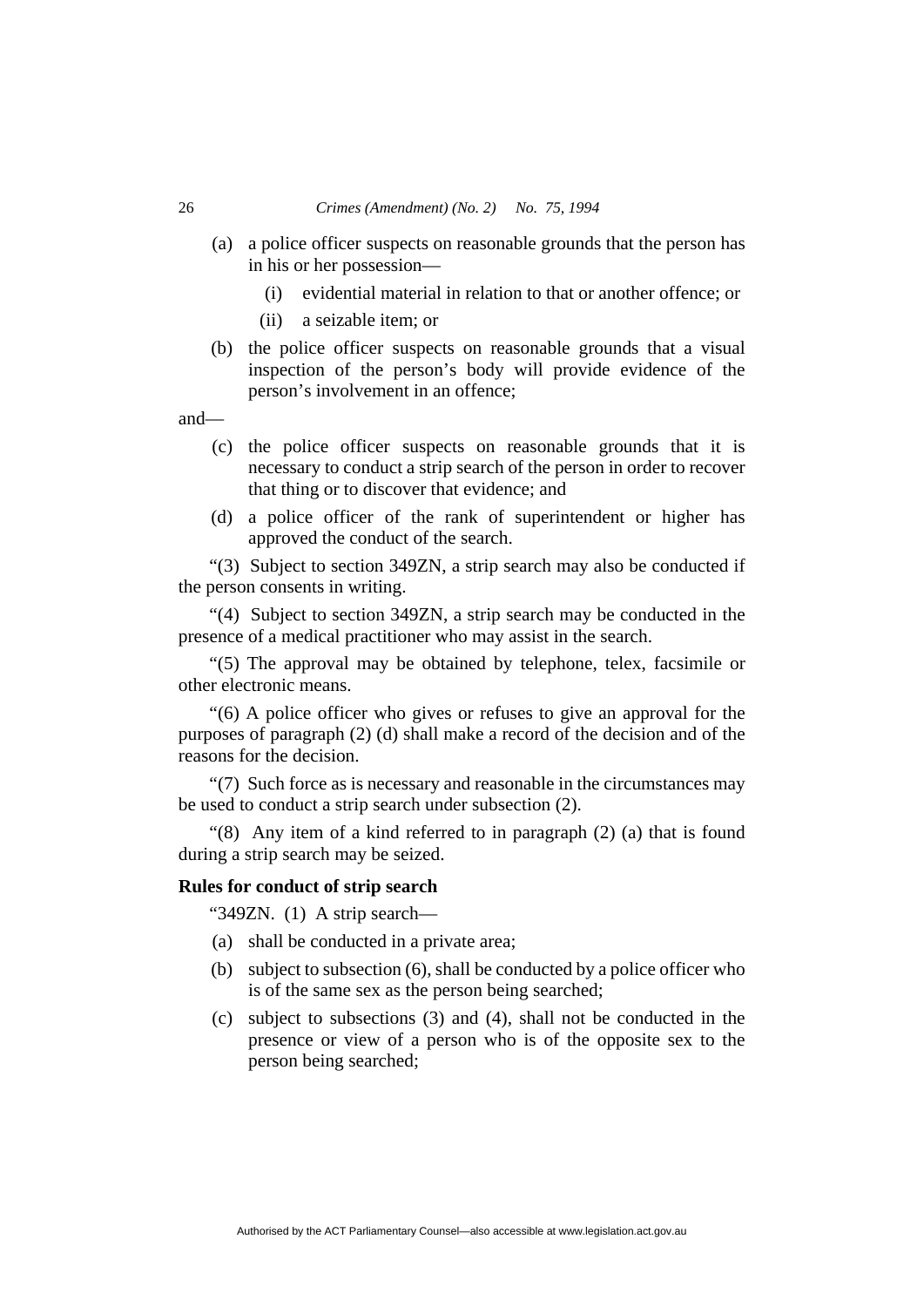- (d) shall not be conducted in the presence or view of a person whose presence is not necessary for the purposes of the search;
- (e) shall not be conducted on a person who is under 10;
- (f) if the person being searched is at least 10 but under 18, or is incapable of managing his or her affairs;
	- (i) may only be conducted if the person has been arrested and charged or if a court orders that it be conducted; and
	- (ii) shall be conducted in the presence of a parent or guardian of the person being searched or, if that is not acceptable to the person, in the presence of another person (other than a police officer) who is capable of representing the interests of the person and who, as far as is practicable in the circumstances, is acceptable to the person;
- (g) shall not involve a search of a person's body cavities;
- (h) shall not involve the removal of more garments than the police officer conducting the search believes on reasonable grounds to be necessary to determine whether the person has in his or her possession the item searched for or to establish the person's involvement in the offence; and
- (i) shall not involve more visual inspection than the police officer believes on reasonable grounds to be necessary to establish the person's involvement in the offence.

"(2) In deciding whether to make an order referred to in paragraph (1) (f), the court shall have regard to—

- (a) the seriousness of the offence;
- (b) the age or any disability of the person; and
- (c) such other matters as the court thinks fit.

"(3) A strip search may be conducted in the presence of a medical practitioner of the opposite sex to the person searched if a medical practitioner of the same sex as the person being searched is not available within a reasonable time.

"(4) Paragraph (1) (c) does not apply to a parent, guardian or personal representative of the person being searched if the person being searched has no objection to the person being present.

"(5) If any of a person's garments are seized as a result of a strip search, the person shall be provided with adequate clothing.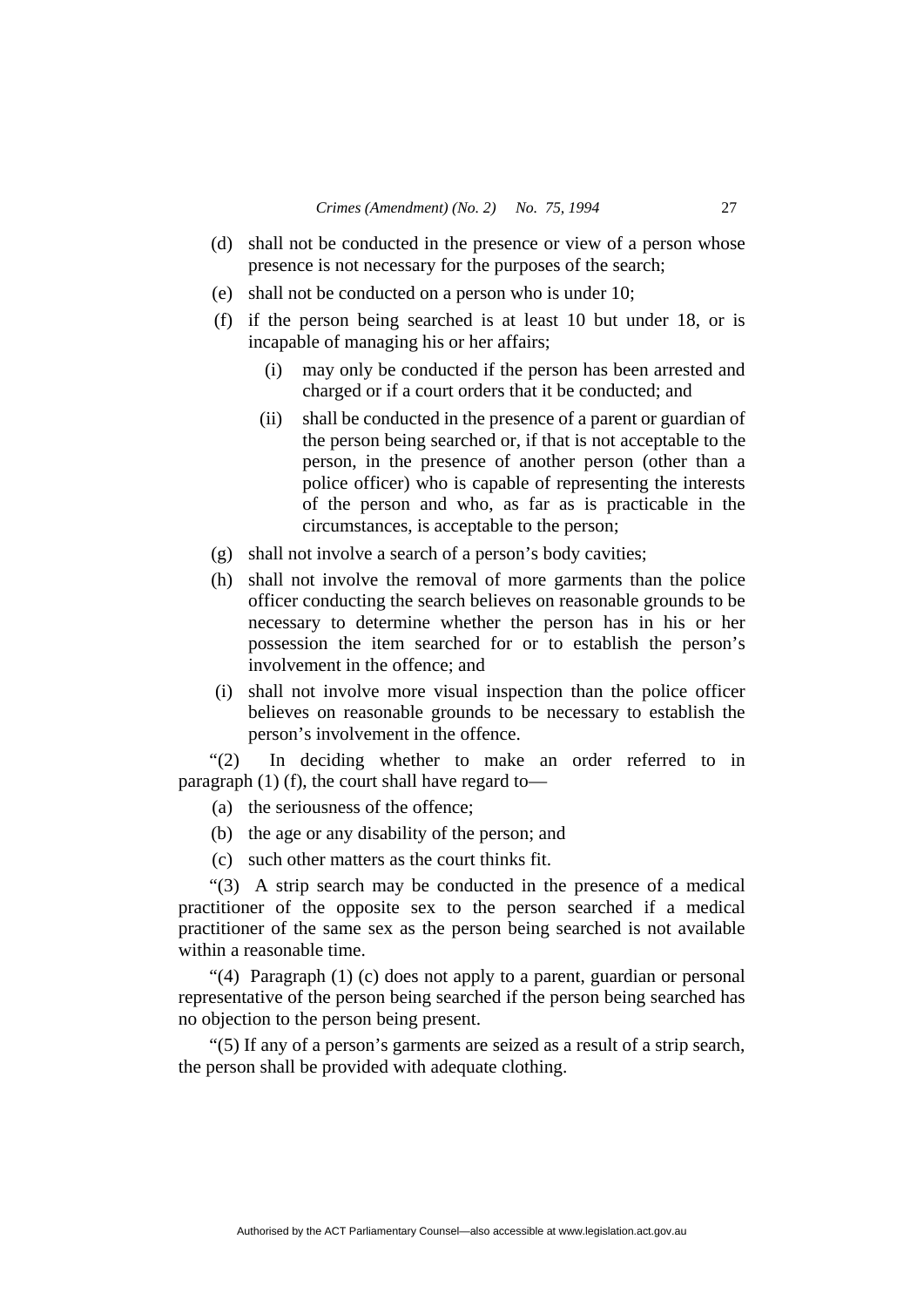"(6) Where a strip search of a person is to be conducted and no police officer of the same sex as that person is available to conduct the search, any other person—

- (a) of the same sex as the person to be searched; and
- (b) who has been requested to conduct the search by a police officer;

may conduct the search.

"(7) No action or proceeding, civil or criminal, lies against a person who conducts a strip search in pursuance of a request under subsection (6) in respect of a strip search that would have been lawful if conducted by a police officer.

# **Taking fingerprints, recordings, samples of handwriting or photographs**

"349ZP. (1) In this section and in sections 349ZQ and 349ZR—

- 'identification material', in relation to a person, means prints of the person's hands, fingers, feet or toes, recordings of the person's voice, samples of the person's handwriting or photographs (including video recordings) of the person, but does not include tape recordings made for the purposes of section 23U or 23V of the Commonwealth Crimes Act**.**
- "(2) A police officer shall not—
- (a) take identification material from a person who is in lawful custody in respect of an offence except in accordance with this section; or
- (b) require any other person to submit to the taking of identification material, but nothing in this paragraph prevents such a person consenting to the taking of identification material.

"(3) If a person is in lawful custody in respect of an offence, a police officer who is of the rank of sergeant or higher or who is for the time being in charge of a police station may take identification material from the person, or cause identification material from the person to be taken, if—

- (a) the person consents in writing;
- (b) the police officer believes on reasonable grounds that it is necessary to do so to—
	- (i) establish who the person is;
	- (ii) identify the person as the person who committed the offence; or
	- (iii) provide evidence of, or relating to, the offence; or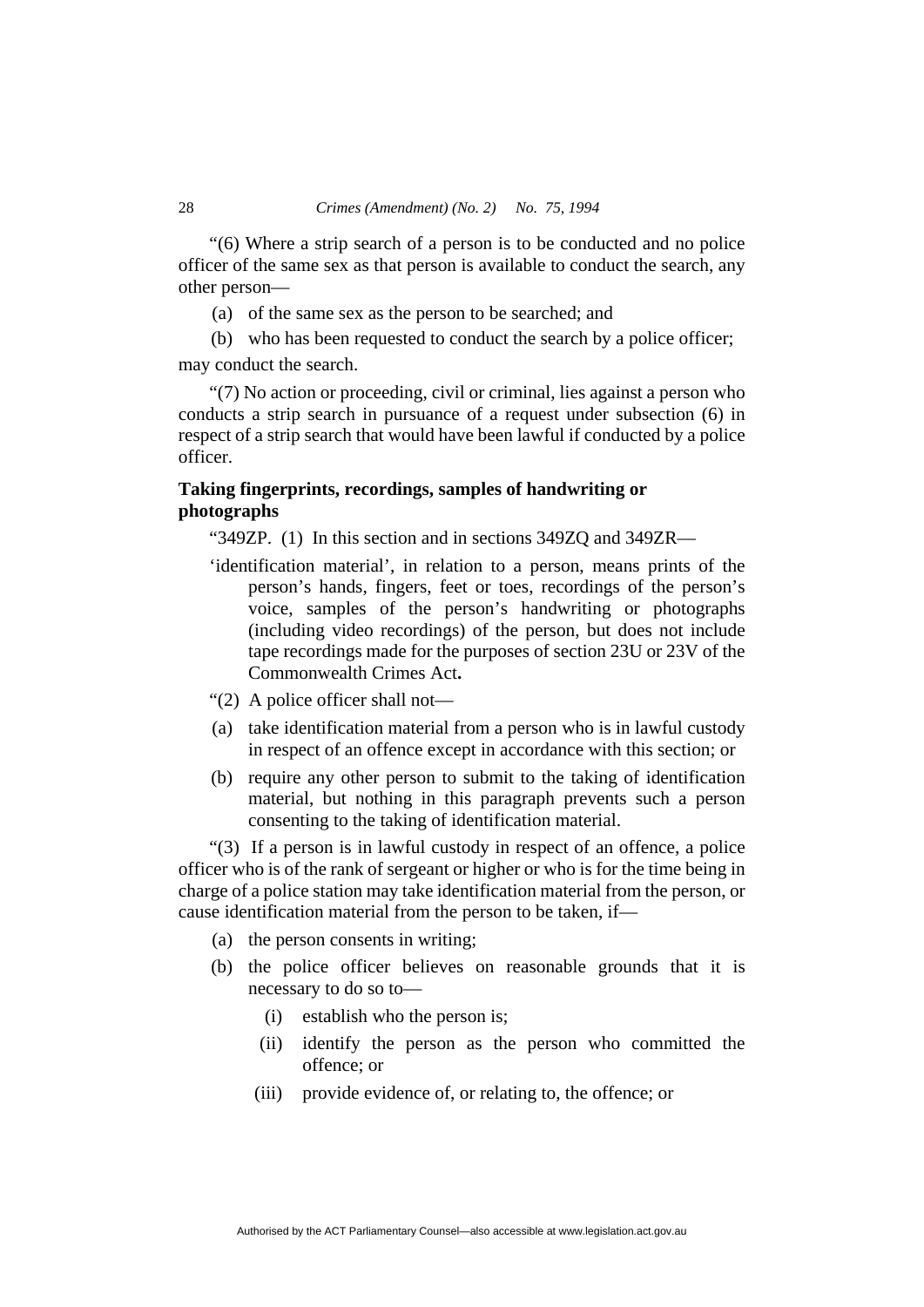(c) the police officer suspects on reasonable grounds that the person has committed another offence and the identification material is to be taken for the purpose of identifying the person as the person who committed the other offence or of providing evidence of, or relating to, the other offence.

"(4) A police officer may use such force as is necessary and reasonable in the circumstances to take identification material from a person under this section.

"(5) Subject to this section, a police officer shall not take identification material from a suspect who—

- (a) is incapable of managing his or her affairs; and
- (b) has not been arrested and charged;

unless a court orders that the material be taken.

"(6) In deciding whether to make such an order, the court shall have regard to—

- (a) the seriousness of the offence;
- (b) the age or any disability of the person; and
- (c) such other matters as the court thinks fit.

"(7) The taking of identification material from a person who is incapable of managing his or her affairs shall be done in the presence of—

- (a) a parent or guardian of the person; or
- (b) if the parent or guardian of the person is not acceptable to the person, another person (other than a police officer) who is capable of representing the interests of the person and who, as far as is practicable in the circumstances, is acceptable to the person.

"(8) Despite this section, identification material may be taken from a person who—

(a) is not a suspect; and

(b) is incapable of managing his or her affairs;

if a court orders that the material be taken.

"(9) In deciding whether to make such an order, the court shall have regard to the matters set out in subsection (6).

"(10) Despite this section, identification material may be taken from a person who—

(a) is at least 18;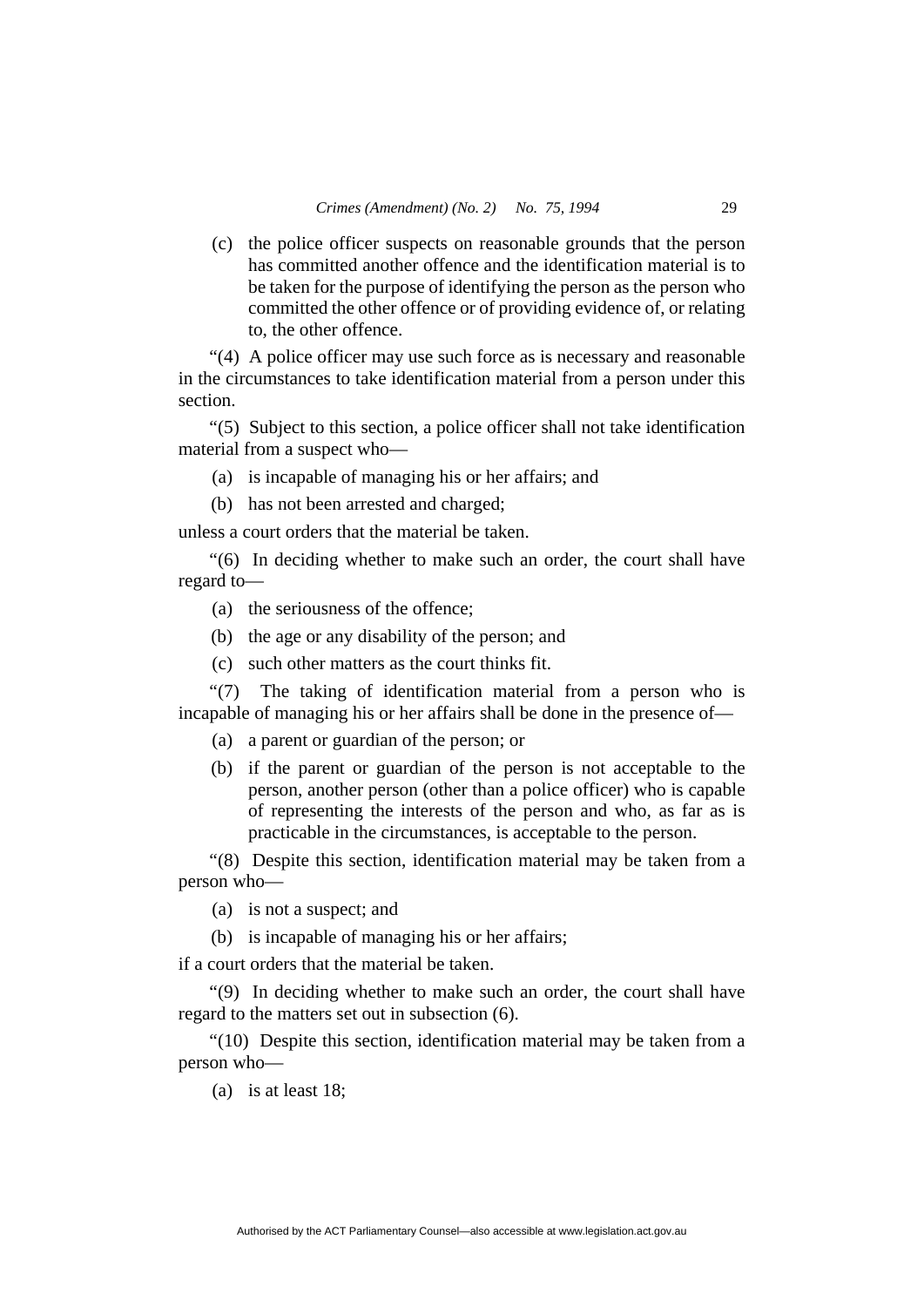- (b) is capable of managing his or her affairs; and
- (c) is not a suspect;

if the person consents in writing.

"(11) A police officer may only take identification material from a person under 18 in accordance with section 36 of the *Children's Services Act 1986*.

## **Destruction of identification material**

"349ZQ. (1) If—

- (a) identification material is taken under section 349ZP;
- (b) a period of 12 months has elapsed since the material was taken; and
- (c) proceedings in respect of an offence to which the identification material relates have not been instituted or have been discontinued;

the material shall be destroyed as soon as practicable.

"(2) If identification material has been taken from a person under section 349ZP and—

- (a) the person is found to have committed an offence to which the identification material relates, but no conviction is recorded; or
- (b) the person is acquitted of such an offence and—
	- (i) no appeal is lodged against the acquittal; or
	- (ii) an appeal is lodged against the acquittal and the acquittal is confirmed or the appeal is withdrawn;

the identification material shall be destroyed as soon as practicable, unless an investigation or proceedings in relation to another offence to which the identification material relates is pending.

"(3) On application by a police officer, a Magistrate may, if satisfied that there are special reasons for doing so in relation to particular identification material, extend—

- (a) the period of 12 months referred to in subsection  $(1)$ ; or
- (b) that period as previously extended under this subsection.

## **Offence of refusing to allow identification material to be taken**

"349ZR. (1) If a person is convicted of an offence, the Judge or Magistrate presiding at the proceedings at which the person was convicted may order—

(a) the person to attend a police station; or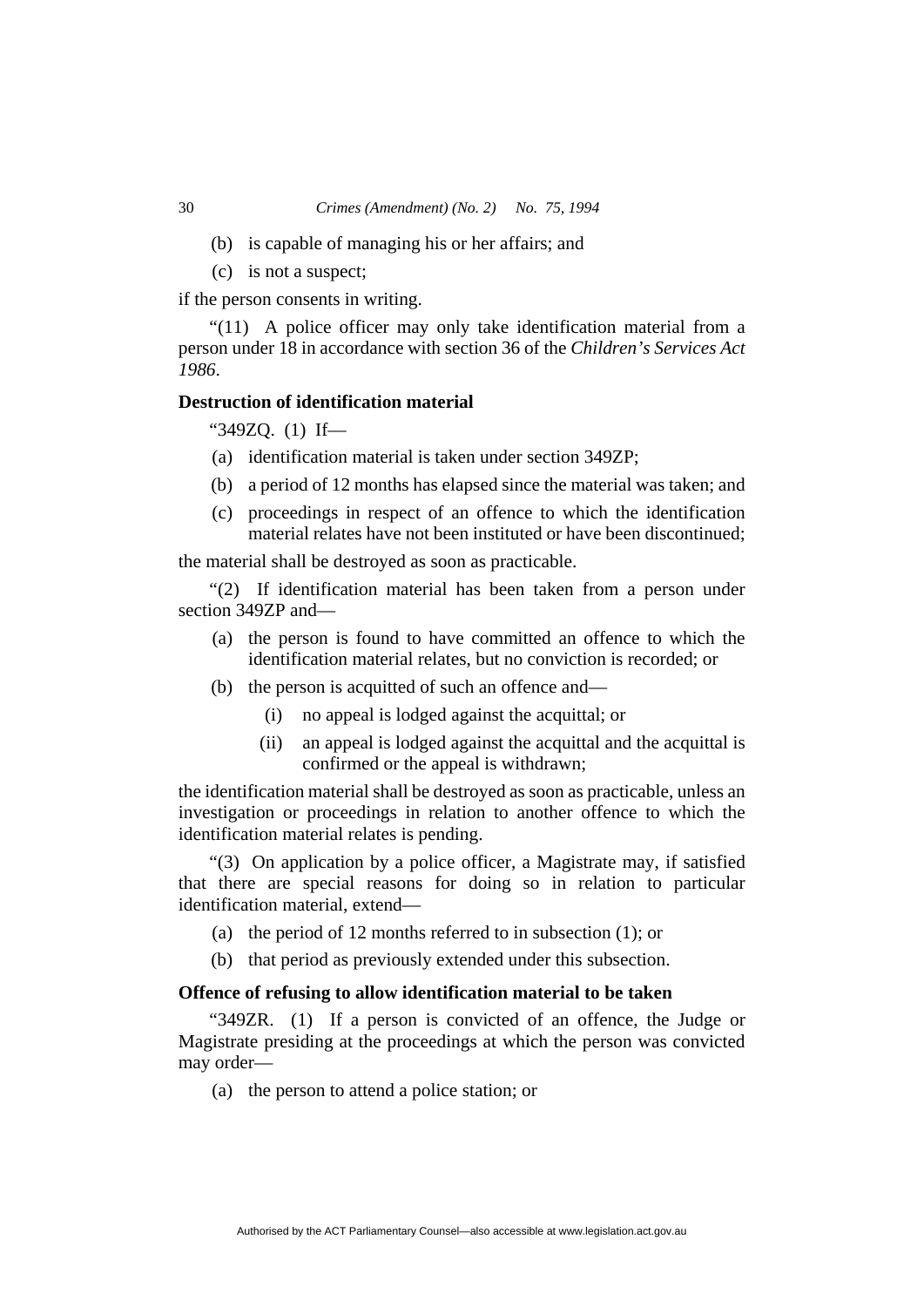(b) that a police officer be permitted to attend on the person in a place of detention;

within 1 month after the conviction to allow impressions of the person's fingerprints or a photograph of the person to be taken in accordance with the order.

"(2) A person shall not, without reasonable excuse, refuse or fail to allow impressions or a photograph to be taken pursuant to an order under subsection  $(1)$ .

Penalty: \$10, 000 or imprisonment for 12 months, or both.

## **Identification parades—general**

"349ZS. (1) This section applies to identification parades held in relation to offences.

"(2) Subject to subsection (3) and to section 349ZT, an identification parade—

- (a) may be held if the suspect agrees; or
- (b) shall be held if—
	- (i) the suspect has requested that an identification parade be held; and
	- (ii) it is reasonable in the circumstances to do so.

"(3) An identification parade shall not be held unless the suspect has been informed that—

- (a) he or she is entitled to refuse to take part in the parade;
- (b) if he or she refuses to take part in the parade without reasonable excuse, evidence of that refusal and of any identification of the suspect by a witness as a result of having seen a photograph or of having seen the suspect otherwise than during an identification parade may be given in any subsequent proceedings in relation to an offence; and
- (c) in addition to any requirement under section 349ZT, a legal representative or other person of the suspect's choice may be present while the person is deciding whether to take part in the parade, and during the holding of the parade, if arrangements for that person to be present can be made within a reasonable time.

"(4) The giving of the information referred to in subsection (3) shall be recorded by a video recording or an audio recording.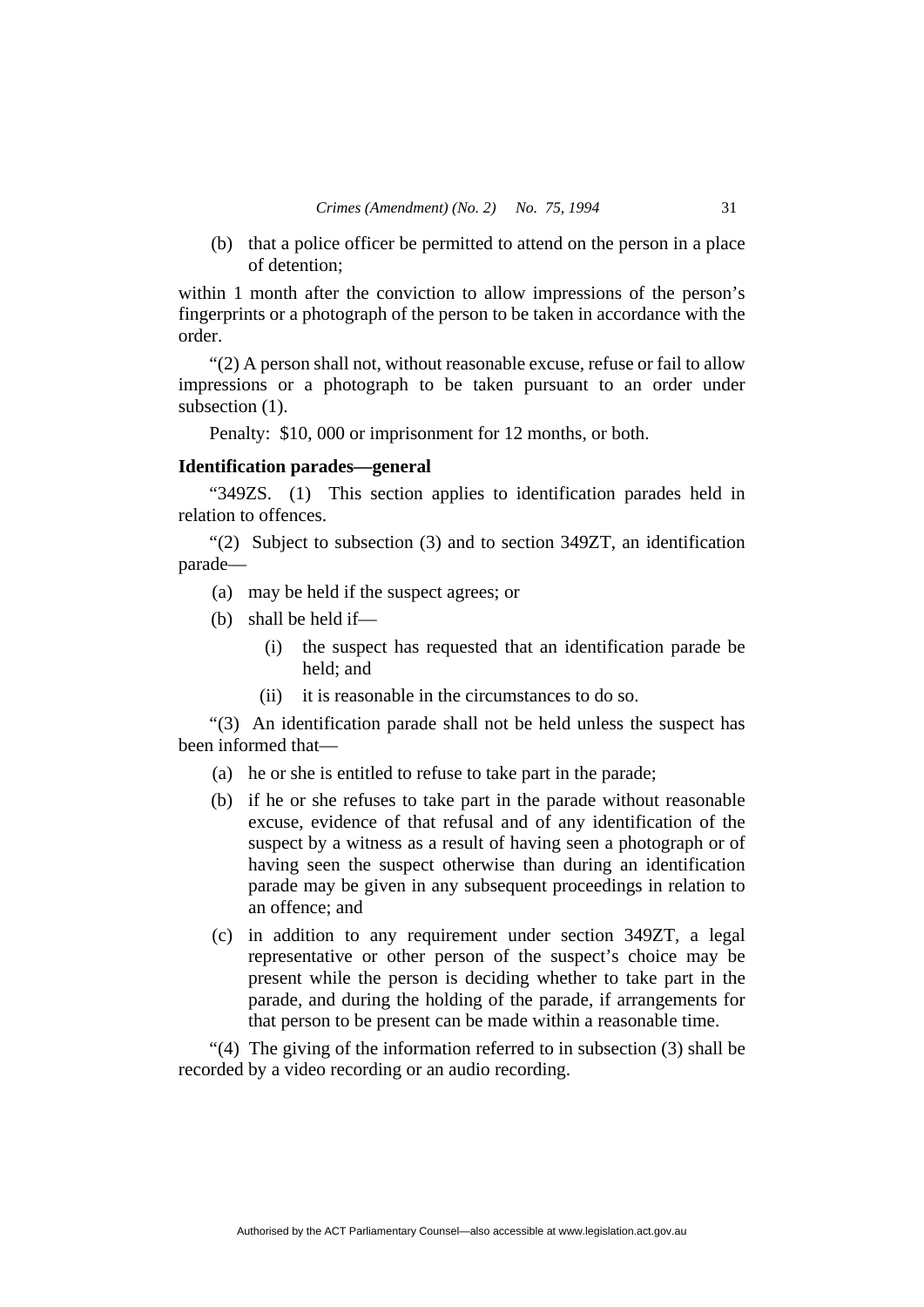"(5) An identification parade shall be arranged and conducted in a manner that will not unfairly prejudice the suspect.

"(6) Without limiting the intent of subsection (5), an identification parade shall be arranged and conducted in accordance with the following rules:

- (a) the parade shall consist of at least 9 persons;
- (b) each of the persons who is not the suspect shall—
	- (i) resemble the suspect in age, height and general appearance; and
	- (ii) not have features that will be visible during the parade that are markedly different from those of the suspect as described by the witness before viewing the parade;
- (c) unless it is impracticable for another police officer to arrange or conduct the parade, no police officer who has taken part in the investigation relating to the offence may take part in the arrangements for, or the conduct of, the parade;
- (d) no person in the parade is to be dressed in a way that would obviously distinguish him or her from the other participants;
- (e) if it is practicable to do so, numbers should be placed next to each participant in order to allow the witness to make an identification by indicating the number of the person identified;
- (f) the parade may take place so that the witness can view the parade without being seen if the witness requests that it take place in such a manner and—
	- (i) a legal representative or other person of the suspect's choice is present with the witness; or
	- (ii) the parade is recorded by a video recording;
- (g) nothing is to be done that suggests or is likely to suggest to a witness which member of the parade is the suspect;
- (h) if the witness so requests, members of the parade may be required to speak, move or adopt a specified posture but, if this happens, the witness shall be reminded that the members of the parade have been chosen on the basis of physical appearance only;
- (i) the suspect may select where he or she wishes to stand in the parade;
- (j) if more than 1 witness is to view the parade—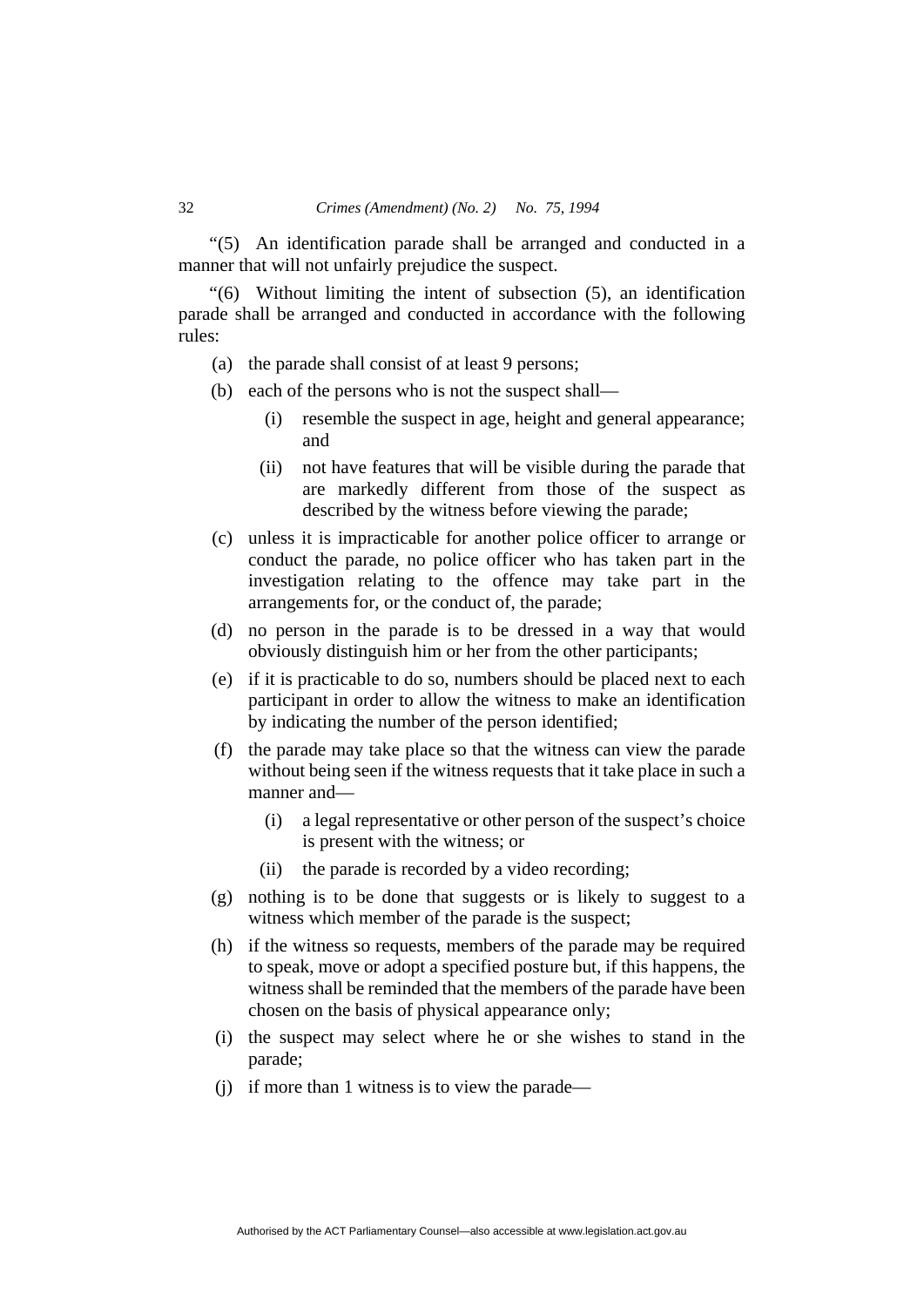- (i) each witness shall view the parade alone;
- (ii) the witnesses are not to communicate with each other at a time after arrangements for the parade have commenced and before each of them has viewed the parade; and
- (iii) the suspect may change places in the parade after each viewing;
- (k) each witness shall be told that—
	- (i) the suspect may not be in the parade; and
	- (ii) if he or she is unable to identify the suspect with reasonable certainty he or she shall say so;
- (l) the parade shall be recorded by a video recording if it is practicable to do so and, if that is done, a copy of the video recording shall be made available to the suspect or his or her legal representative as soon as it is practicable to do so;
- (m) if the parade is not recorded by a video recording—
	- (i) the parade shall be photographed in colour;
	- (ii) a print of a photograph of the parade that is at least 250mm X 200mm in size shall be made available to the suspect or his or her legal representative; and
	- (iii) the police officer in charge of the parade shall take all reasonable steps to record everything said and done at the parade and shall make a copy of the record available to the suspect or his or her legal representative;
- (n) the suspect may have present during the holding of the parade a legal representative or other person of his or her choice if arrangements for that person to be present can be made within a reasonable time.

"(7) The following questions are to be decided according to the common law:

- (a) whether or not evidence of a suspect having refused to take part in an identification parade is admissible;
- (b) if evidence of such a refusal is admissible, what inferences (if any) may be drawn by a court or jury from the refusal;
- (c) whether, after such a refusal, evidence of alternative methods of identification is admissible.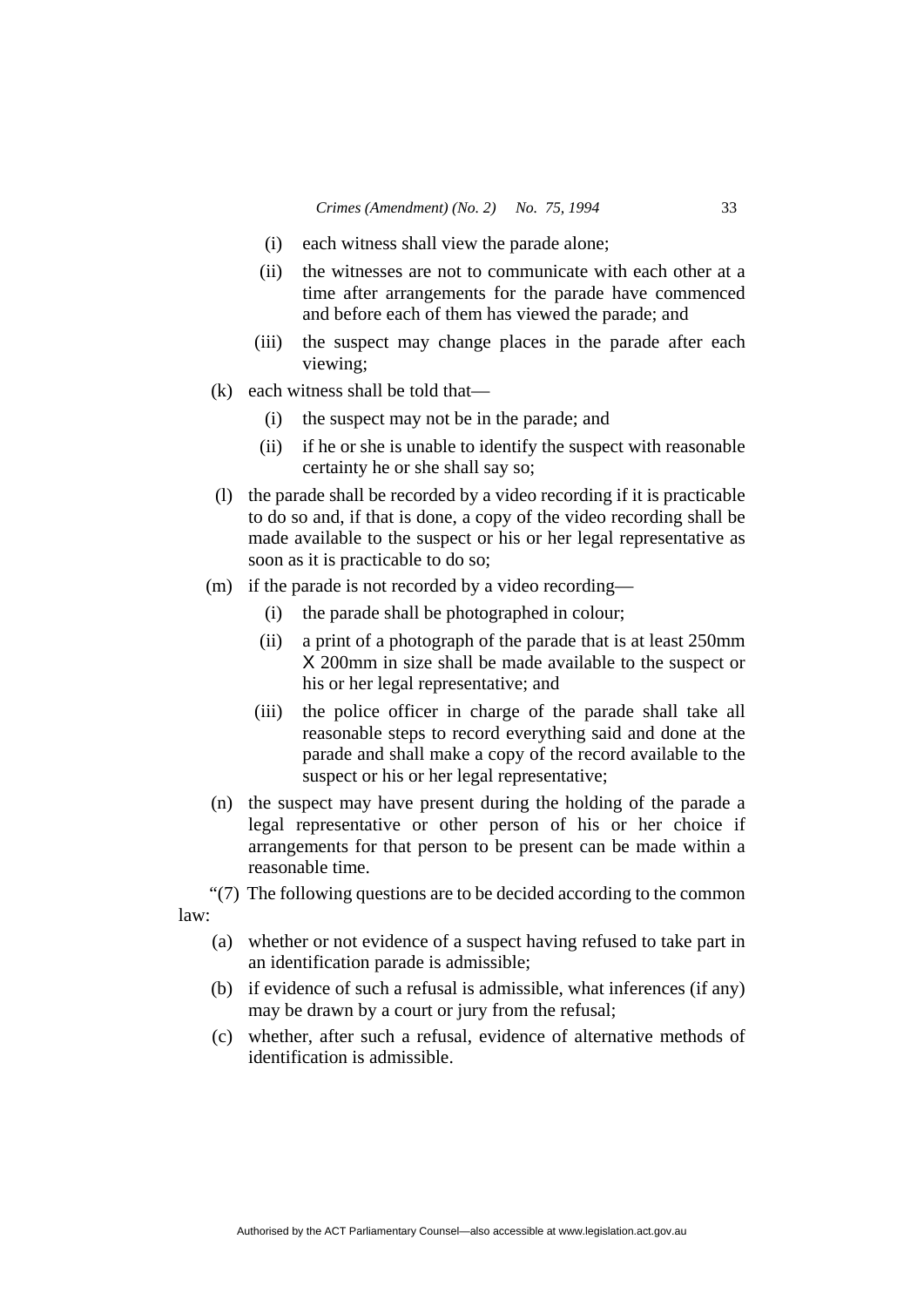"(8) If a witness is, under the supervision of a police officer, to attempt to identify a suspect otherwise than during an identification parade, the police officer shall ensure that the attempted identification is done in a manner that is fair to the suspect.

## **Identification parades for suspects under 18 etc.**

"349ZT. (1) An identification parade shall not be held for a suspect who is under 10.

"(2) An identification parade must not be held for a suspect who is incapable of managing his or her affairs unless a court orders that it be held.

"(3) An identification parade must not be held for a suspect who—

- (a) is at least 10 but under 18; and
- (b) is capable of managing his or her affairs;

unless 1 of the following paragraphs applies:

- (c) the suspect agrees to or requests in writing the holding of the parade and a parent or guardian of the suspect agrees in writing to the holding of the parade or, if the parent or guardian is not acceptable to the suspect, another person (other than a police officer) who is capable of representing the interests of the suspect and who, as far as is practicable in the circumstances, is acceptable to the suspect agrees in writing to the holding of the parade;
- $(d)$  if—
	- (i) 1 of those persons agrees in writing to the holding of the parade but the other does not; and
	- (ii) a court orders that the parade be held.

"(4) In deciding whether to make an order under subsection  $(2)$  or  $(3)$ , the court shall have regard to—

- (a) the seriousness of the offence;
- (b) the age or any disability of the person; and
- (c) such other matters as the court thinks fit.

"(5) An identification parade for a suspect who is under 18 or who is incapable of managing his or her affairs shall be held in the presence of—

- (a) a parent or guardian of the suspect; or
- (b) if the parent or guardian is not acceptable to the suspect, another person (other than a police officer) who is capable of representing the interests of the suspect and who, as far as is practicable in the circumstances, is acceptable to the suspect.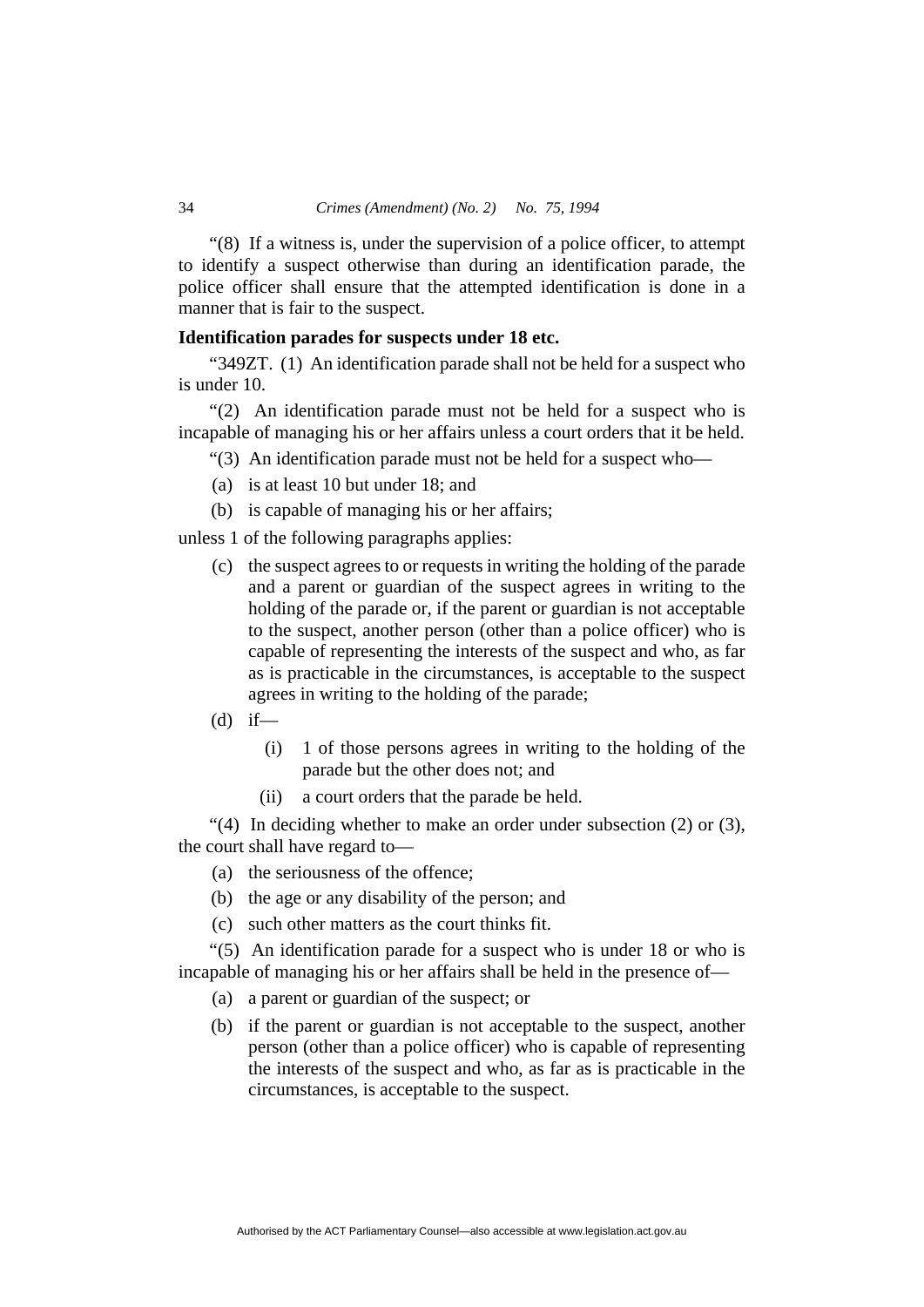#### **Identification by means of photographs**

"349ZU. (1) If a suspect is in custody in respect of an offence or is otherwise available to take part in an identification parade, a police officer investigating the offence shall not show photographs, or composite pictures or pictures of a similar kind, to a witness for the purpose of establishing, or obtaining evidence of, the identity of the suspect unless—

- (a) the suspect has refused to take part in an identification parade; or
- (b) the holding of an identification parade would be—
	- (i) unfair to the suspect; or
	- (ii) unreasonable in the circumstances.

"(2) If a police officer investigating an offence shows photographs or pictures to a witness for the purpose of establishing, or obtaining evidence of, the identity of a suspect, whether or not the suspect is in custody, the following rules apply:

- (a) the police officer shall show to the witness photographs or pictures of at least 9 different persons;
- (b) each photograph or picture of a person who is not the suspect shall be of a person who—
	- (i) resembles the suspect in age and general appearance; and
	- (ii) does not have features visible in the photograph or picture that are markedly different from those of the suspect as described by the witness before viewing the photographs or pictures;
- (c) the police officer shall not, in doing so, act unfairly towards the suspect or suggest to the witness that a particular photograph or picture is the photograph or picture of the suspect or of a person who is being sought by the police in respect of an offence:
- (d) if practicable, the photograph or picture of the suspect shall have been taken or made after he or she was arrested or was considered as a suspect;
- (e) the witness shall be told that a photograph or picture of the suspect may not be amongst those being seen by the witness;
- (f) the police officer shall keep, or cause to be kept, a record identifying each photograph or picture that is shown to the witness;
- (g) the police officer shall notify the suspect or his or her legal representative in writing that a copy of the record is available for the suspect;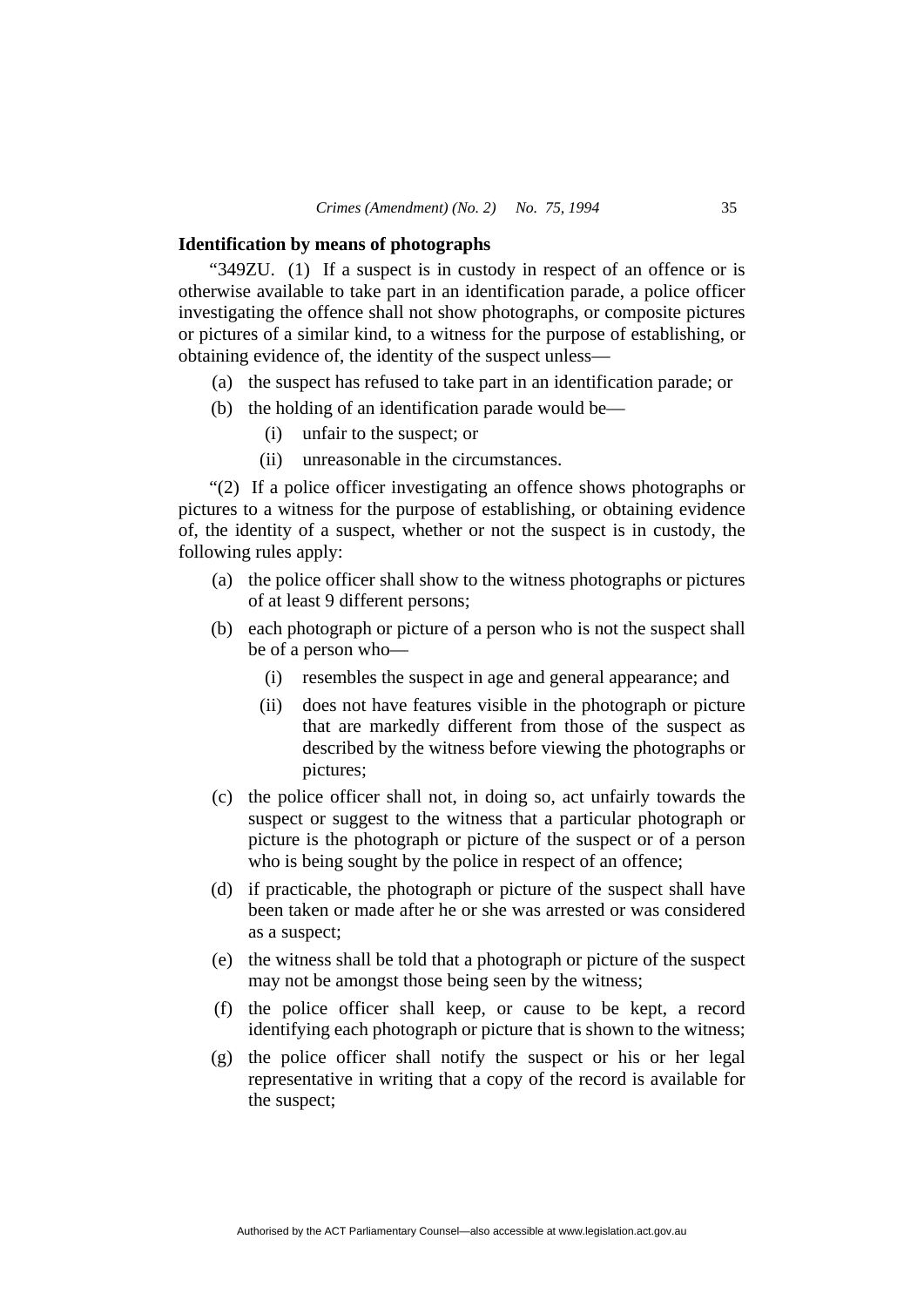- (h) the police officer shall retain the photographs or pictures shown, and shall allow the suspect or his or her legal representative, upon application, an opportunity to inspect the photographs or pictures.
- " $(3)$  If—
- (a) a photograph or picture of a person who is suspected in relation to the commission of an offence is shown to a witness;
- (b) the photograph was taken or the picture made after the suspect was arrested or was considered to be a suspect;
- (c) proceedings in relation to the offence referred to in paragraph (a) or another offence arising out of the same course of conduct for which the photograph was taken or picture made are brought against the suspect before a jury; and
- (d) the photograph or picture is admitted into evidence;

the jury shall be informed that the photograph was taken or the picture made after the suspect was arrested or was considered as a suspect.

"(4) If a suspect is in custody in respect of an offence, a police officer investigating the offence shall not show a composite picture or a picture of a similar kind to a witness for the purpose of assisting the witness to describe the features of the suspect.

"(5) If, after a police officer investigating an offence has shown to a witness a composite picture or a picture of a similar kind for the purpose referred to in subsection (4)—

- (a) a suspect comes into custody in respect of the offence; and
- (b) an identification parade is to be held in relation to the suspect;

the police officer in charge of the investigation of the offence may, unless doing so would be unfair to the suspect or be unreasonable in the circumstances, request the witness to attend the identification parade and make the necessary arrangements for the witness to attend.

"(6) If, after the witness has been shown a composite picture or a picture of a similar kind for the purpose referred to in subsection (4), a person is charged with the offence, the police officer in charge of investigating the offence shall, upon application by that person or his or her legal representative, provide him or her with particulars of any such picture shown to the witness and the comments (if any) of the witness concerning the picture.

"(7) If a suspect is in custody in respect of an offence and a police officer investigating the offence wishes to investigate the possibility that a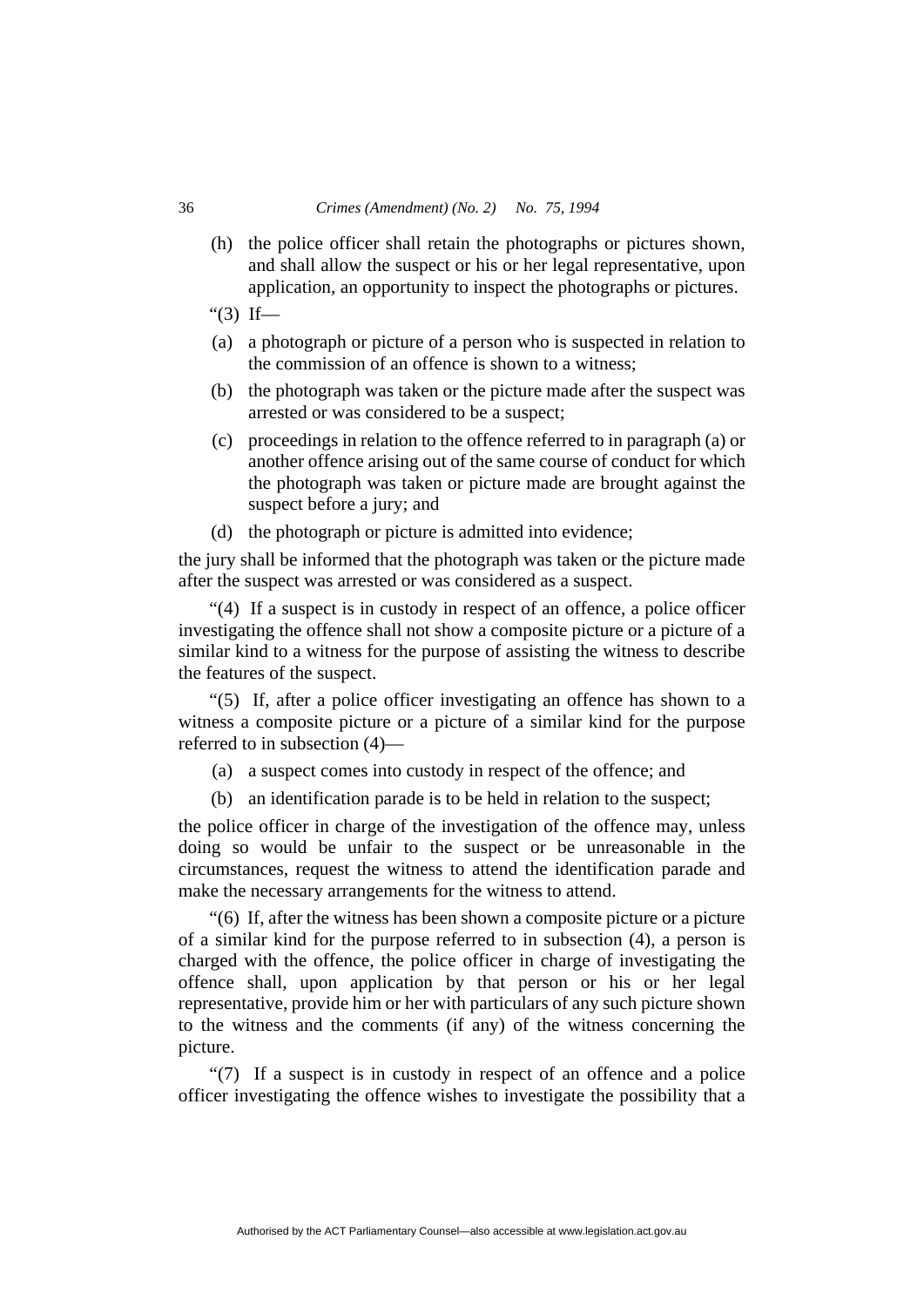person other than the suspect committed the offence, subsection (4) does not prevent a police officer from taking action referred to in that subsection for the purpose of assisting a witness to describe the features of a person other than the suspect.

## **Identification procedures where there is more than 1 suspect**

"349ZV. A police officer shall undertake a separate identification process for each of 2 or more suspects if—

- (a) the officer is attempting to ascertain—
	- (i) which of the suspects committed an offence; or
	- (ii) if the suspects may have been jointly involved in the offence—the identities of the suspects; and
- (b) for that purpose, the officer intends to conduct an identification parade or to identify a person by showing a photograph or a picture of a suspect to a person.

## **Descriptions**

"349ZW. (1) If a description of a suspect is given to a police officer in relation to an offence, the police officer shall ensure that a record of the description is made and that the record is retained until any proceedings in respect of the offence are completed.

"(2) Subject to subsection (4), a police officer shall, if requested to do so by a person who has been charged with an offence, provide the person with the name of every person who, to the knowledge of the police officer, claims to have seen, at or about the time of the commission of the offence, a person who is suspected of being involved in its commission.

#### " $(3)$  If—

- (a) a record of a description of a person is made under subsection (1); and
- (b) the person is charged with an offence to which the description relates;

a police officer must notify the person or his or her legal representative in writing that a copy of the record, and of any other record of a description that the police officer knows about of a person who is suspected of being involved in the commission of the offence, is available for the person.

"(4) If the police officer suspects on reasonable grounds that providing the name of a person under subsection (2) could—

- (a) place the person in danger; or
- (b) expose the person to harassment or unreasonable interference;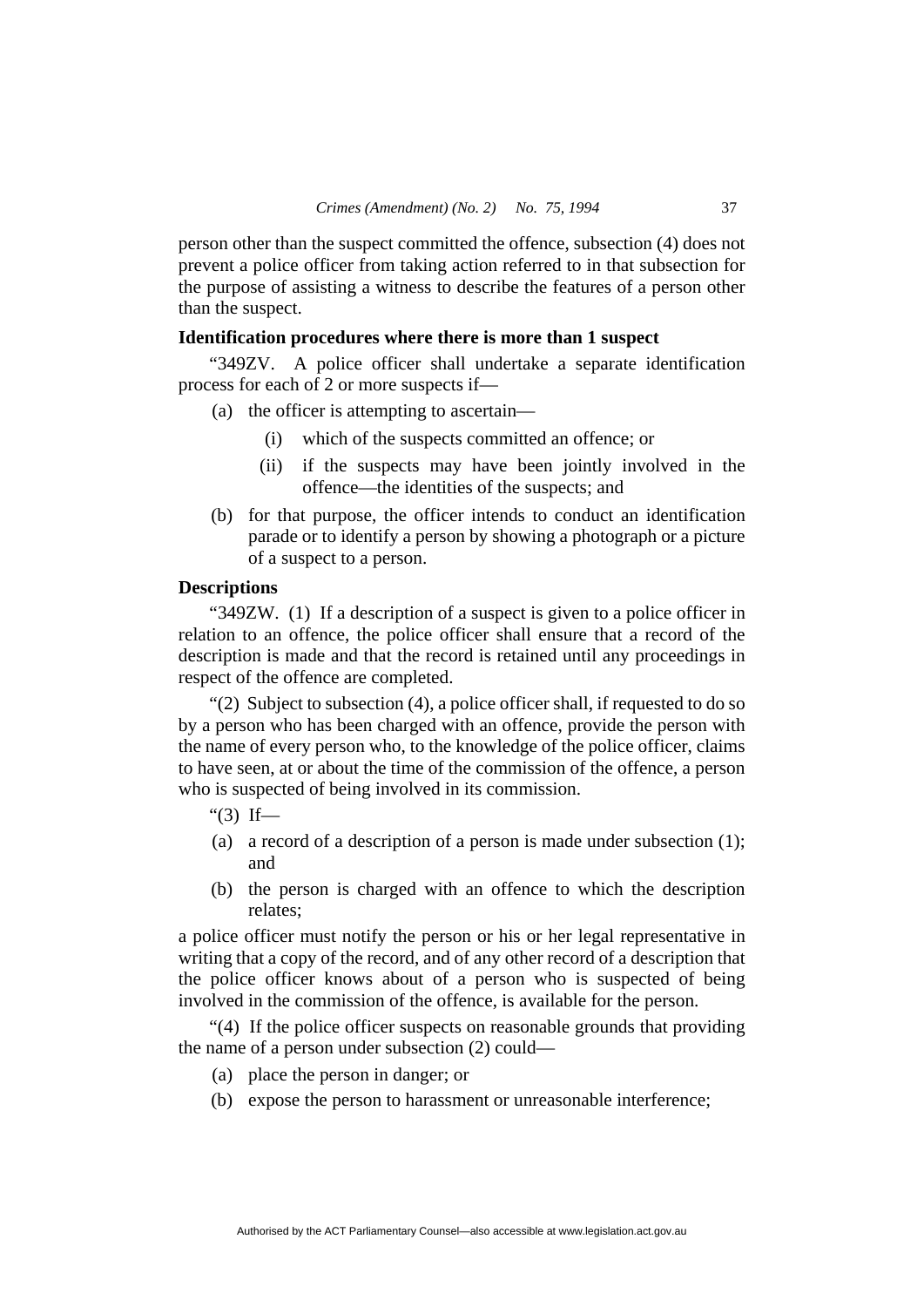the police officer is not required to provide the name of the person.

## **Taking of forensic samples**

"349ZX. (1) This section applies where a person is in lawful custody upon a charge of committing an offence which is—

- (a) of such a nature; and
- (b) alleged to have been committed under such circumstances;

that there are reasonable grounds for believing that an examination of his or her person will afford evidence as to the commission of the offence.

"(2) Where this section applies, a medical practitioner acting at the request of a police officer of or above the rank of sergeant, and any person acting in good faith in his or her aid and under his or her direction, may conduct such an examination of the person so in custody as is reasonable in order to ascertain the facts which may afford such evidence.

"(3) No action or proceeding, civil or criminal, lies against a person who conducts, or assists in conducting, an examination in pursuance of a request under subsection (2).

"(4) Material may only be taken from the body of a person under 18 in accordance with section 36 of the *Children's Services Act 1986*.

## "*Division 5—General*

## **Assisting officers—search and arrest of persons**

"349ZY. An assisting officer who is not a police officer is not authorised by this Part to assist in searching or arresting a person.

## **Conduct of ordinary searches and frisk searches**

"349ZZ. An ordinary search or a frisk search of a person under this Part shall, if practicable, be conducted by a person of the same sex as the person being searched.

## **Announcement before entry**

"349ZZA. (1) Subject to subsection (3), a police officer shall, before any person enters premises under a warrant or to arrest a person—

- (a) announce that he or she is authorised to enter the premises; and
- (b) give any person at the premises an opportunity to allow entry to the premises.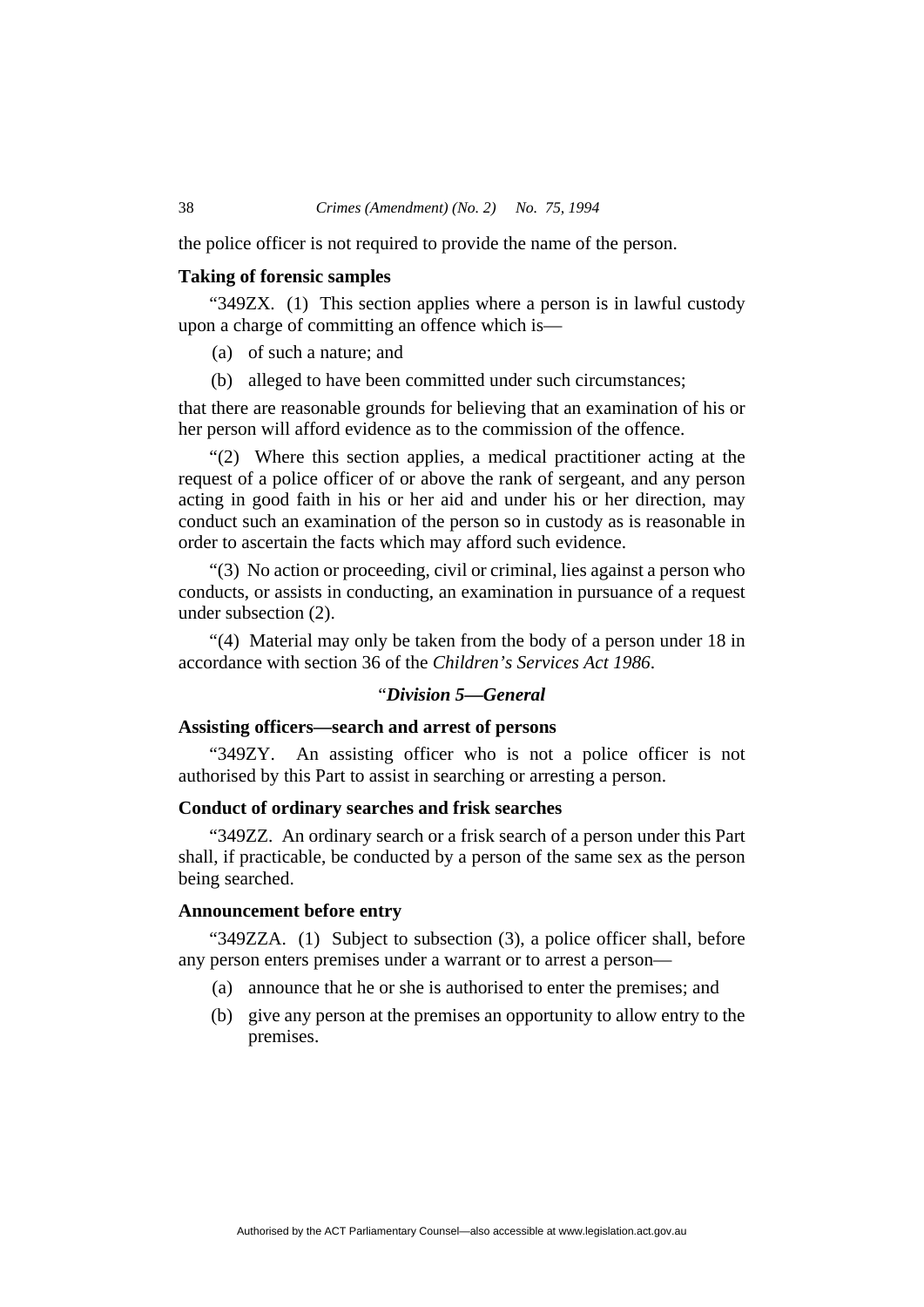"(2) A police officer is not required to comply with subsection  $(1)$  if he or she believes on reasonable grounds that immediate entry to the premises is required to ensure—

- (a) the safety of a person (including a police officer); or
- (b) that the effective execution of the warrant or the arrest is not frustrated.
- "(3) This section does not apply to an entry made under section 349C.

## **Offence of making false statements in warrants**

"349ZZB. A person shall not make, in an application for a warrant, a statement that the person knows to be false or misleading in a material particular.

Penalty: Imprisonment for 2 years.

## **Offences relating to telephone warrants**

"349ZZC. A person shall not—

- (a) state in a document that purports to be a form of warrant under section 349R the name of an issuing officer unless that officer issued the warrant;
- (b) state on a form of warrant under that section a matter that, to the person's knowledge, departs in a material particular from the form authorised by the issuing officer;
- (c) purport to execute, or present to a person, a document that purports to be a form of warrant under that section that the person knows—
	- (i) has not been approved by an issuing officer under that section; or
	- (ii) to depart in a material particular from the terms authorised by an issuing officer under that section; or
- (d) give to an issuing officer a form of warrant under that section that is not the form of warrant that the person purported to execute.

Penalty: Imprisonment for 2 years.

## **Retention of things which are seized**

"349ZZD. (1) Subject to any contrary order of a court, if a police officer seizes a thing under Division 2, 3 or 4 of this Part, the police officer shall return it if—

 (a) the reason for its seizure no longer exists or it is decided that it is not to be used in evidence; or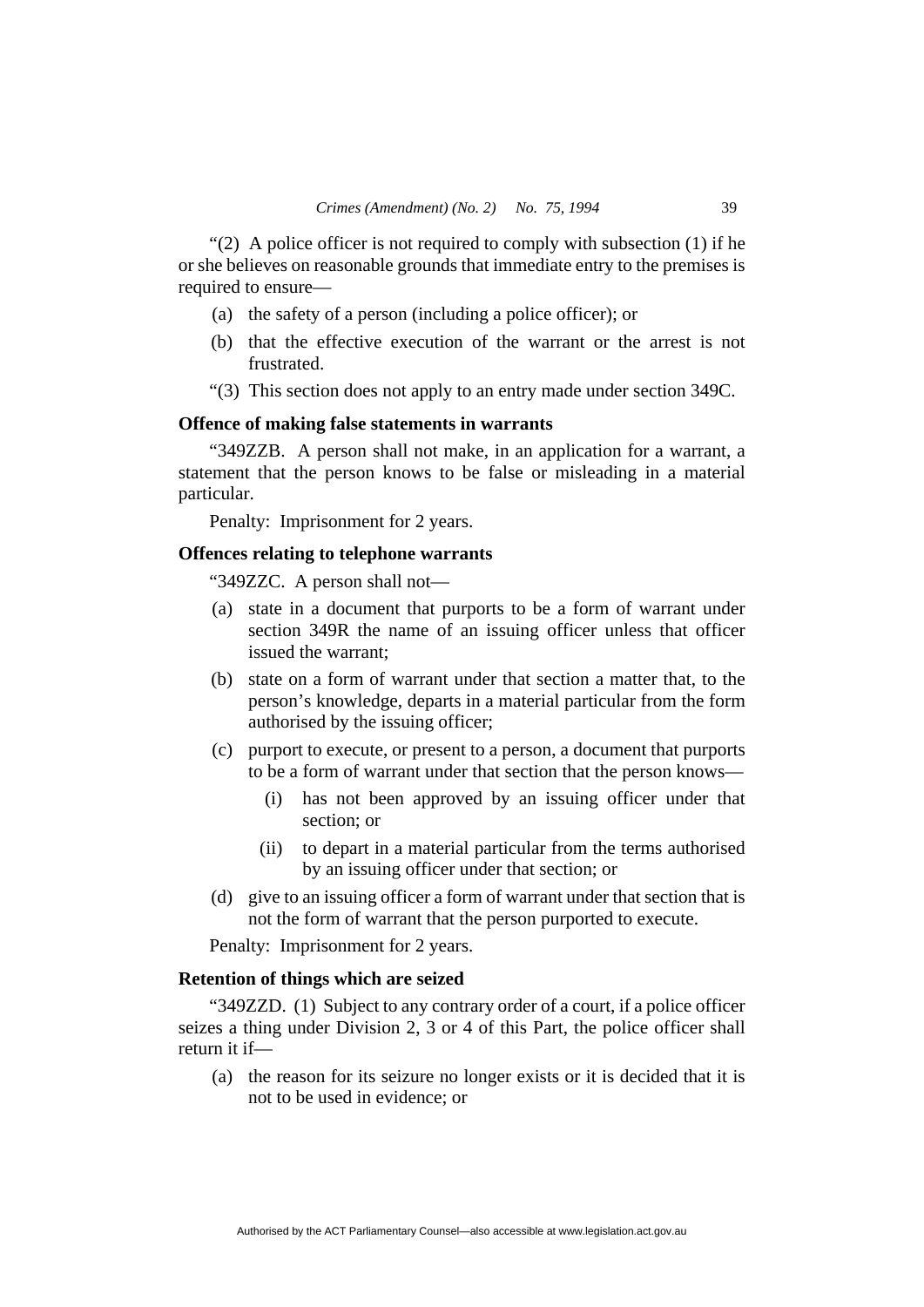#### 40 *Crimes (Amendment) (No. 2) No. 75, 1994*

- (b) if the thing was seized under section 349T—
	- (i) the reason for its seizure no longer exists or it is decided that it is not to be used in evidence; or
	- (ii) the period of 60 days after its seizure ends;

whichever first occurs;

unless the thing is forfeited or forfeitable to the Territory or is the subject of a dispute as to ownership.

"(2) If a thing is seized under section 349T, at the end of the 60 days specified in subsection (1) the police officer shall take reasonable steps to return the thing to the person from whom it was seized or to the owner if that person is not entitled to possess it unless—

- (a) proceedings in respect of which the thing may afford evidence were instituted before the end of the 60 days and have not been completed (including an appeal to a court in relation to those proceedings);
- (b) the police officer may retain the thing because of an order under section 349ZZE; or
- (c) the police officer is otherwise authorised (by a law, or an order of a court, of the Commonwealth or of the Territory) to retain, destroy or dispose of the thing.

## **Magistrates Court may permit a thing to be retained**

"349ZZE. (1) If a thing is seized under section 349T, and—

- (a) before the end of 60 days after the seizure; or
- (b) before the end of a period previously specified in an order of a court under this section;

proceedings in respect of which the thing may afford evidence have not commenced, the police officer may apply to the Magistrates Court for an order that he or she may retain the thing for a further period.

"(2) If the court is satisfied that it is necessary for the police officer to continue to retain the thing—

- (a) for the purposes of an investigation as to whether an offence has been committed; or
- (b) to enable evidence of an offence to be secured for the purposes of a prosecution;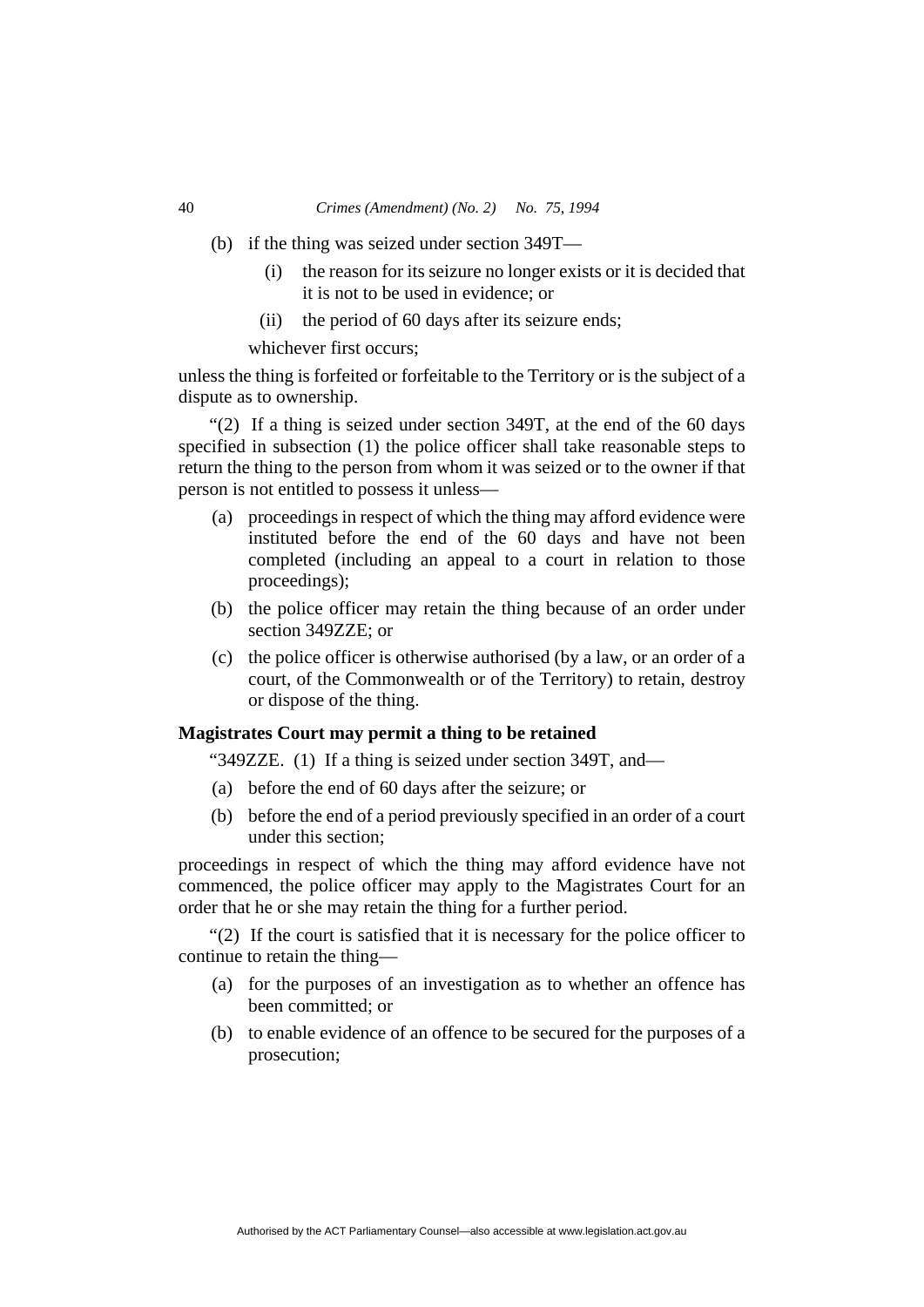the court may order that the police officer may retain the thing for a period specified in the order.

"(3) Before making the application, the police officer shall—

- (a) take reasonable steps to discover who has an interest in the retention of the thing; and
- (b) if it is practicable to do so, notify each person who the police officer believes to have such an interest of the proposed application.

#### **Law relating to legal professional privilege not affected**

"349ZZF. This Part does not affect the law relating to legal professional privilege.

## **Laws relating to taking forensic samples not affected**

"349ZZG. Nothing in this Part is intended to limit or exclude the operation of a law of the Territory relating to the taking of forensic samples (excluding identification material as defined in section 349ZP).".

## **Repeal**

**6.** Sections 352, 352A, 353 and 353A of the Principal Act are repealed.

#### **Provision of interpreters in the investigation of summary offences**

**7.** Section 354 of the Principal Act is amended by omitting from subsection (4) the definitions of "Commonwealth Crimes Act", "indictable offence" and "summary offence".

### **Division heading**

**8.** The heading to Division 2 of Part X of the Principal Act is omitted and the following Part heading substituted:

# "**PART XA—INVESTIGATION OF EXTRA-TERRITORIAL OFFENCES**".

# **Further amendments**

**9.** The Principal Act is amended as set out in Schedule 1.

## **Repeal of** *Police Act 1927*

**10.** The Acts specified in Schedule 2 are repealed.

#### **Consequential amendments**

**11.** The Acts specified in Schedule 3 are amended as set out in that Schedule.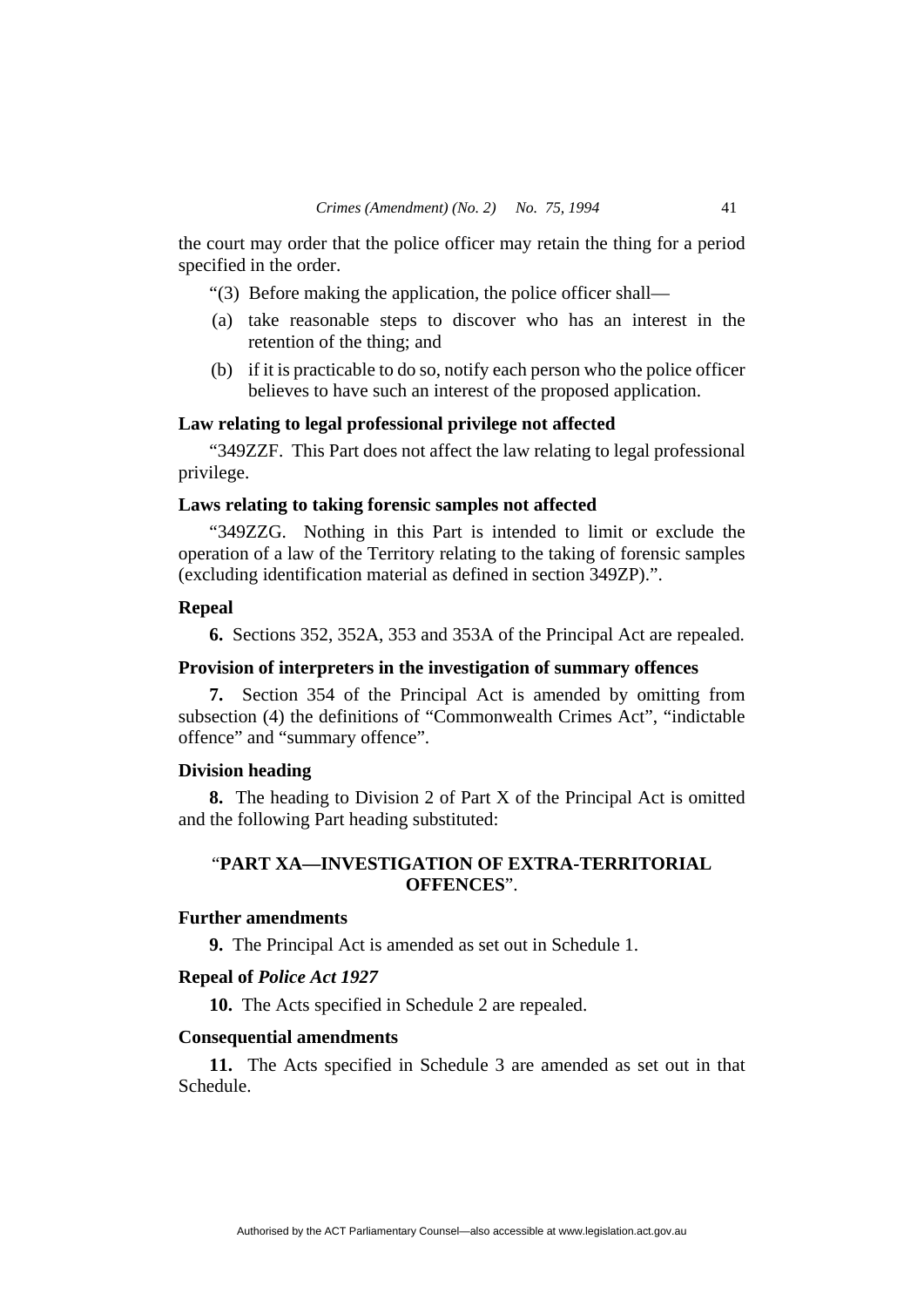### **SCHEDULE 1** Section 9

#### FURTHER AMENDMENTS

The following provisions are amended by omitting "Division" and substituting "Part": Subsection 358A (1) (first occurring), subsection 358A (1) (definition of "search warrant"), subsection 358A (2) and paragraph 358E (1) (a).

## **SCHEDULE 2** Section 10

REPEAL OF ACTS

# *Police Act 1927 Police Act 1930 Police Act 1932 Police Act 1934 Police Act 1943 Police Act 1947 Police Act 1950 Police Act 1954 Police Act 1955 Police Act 1956 Police Act 1958 Police Act 1960 Police Act 1964 Police Act 1966 Police Act 1967 Police Act 1970 Police Act 1972 Police Act (No. 2) 1972 Police Act 1974 Police Act 1975 Police (Amendment) Act 1979 Police (Amendment) Act 1981 Police (Amendment) Act 1986*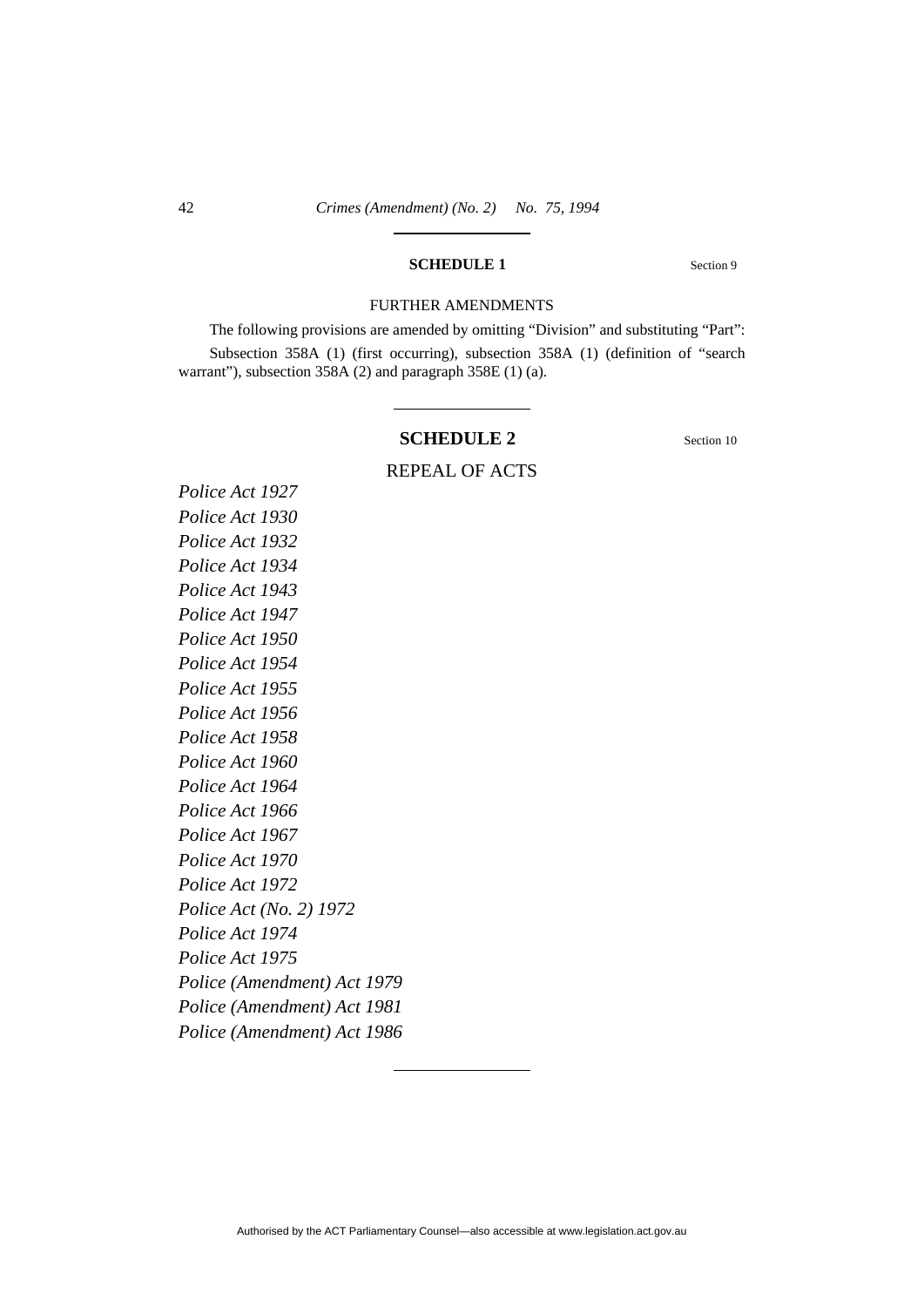#### **SCHEDULE 3** Section 11

# CONSEQUENTIAL AMENDMENTS

## *Bail Act 1992*

## **Sections 53 and 54—**

Repeal the sections.

## *Crimes (Offences Against the Government) Act 1989*

## **After section 17—**

Insert the following section:

## **Personation of police officers**

"17A. (1) A person other than a police officer shall not—

- (a) hold himself or herself out as a police officer;
- (b) wear a uniform or badge of a police officer; or
- (c) wear any clothing or badge so closely resembling the uniform or badge of a police officer as would be likely to deceive.
- "(2) A person other than a police officer of the rank of detective shall not—
	- (a) hold himself or herself out as a detective; or
	- (b) carry on or assist in a business under the description of a detective business or agency.

Penalty: \$5,000 or imprisonment for 6 months, or both.".

#### **NOTE**

1. Reprinted as at 31 January 1994. See also Acts Nos. 38 and 46, 1994.

#### **NOTE ABOUT SECTION HEADING**

On the day on which section 358E of the *Crimes Act 1900* is amended by this Act, the heading to that section is altered by omitting "**Division**" and substituting "**Part**".

*[Presentation speech made in Assembly on 13 October 1994]*